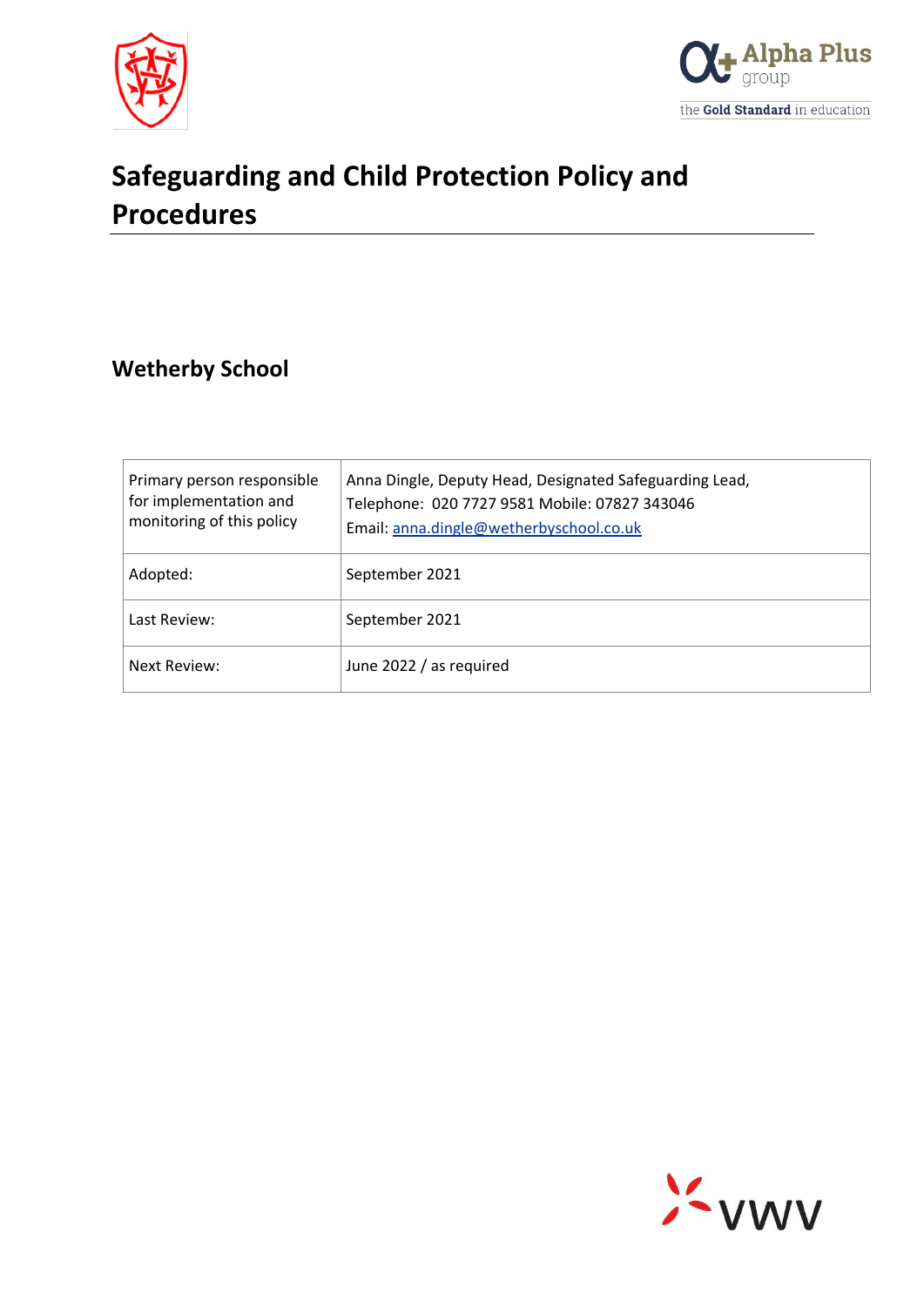## **Contents**

| 1  |                                                                                 |  |
|----|---------------------------------------------------------------------------------|--|
| 2  |                                                                                 |  |
| 3  |                                                                                 |  |
| 4  |                                                                                 |  |
| 5  |                                                                                 |  |
| 6  | Responsibility statement and allocation of tasks: the School's approach to      |  |
|    |                                                                                 |  |
| 7  |                                                                                 |  |
| 8  |                                                                                 |  |
| 9  |                                                                                 |  |
| 10 |                                                                                 |  |
| 11 |                                                                                 |  |
| 12 | Allegations against pupils - peer on peer / child on child abuse 18             |  |
| 13 |                                                                                 |  |
| 14 |                                                                                 |  |
| 15 | What to do if staff have a safeguarding concern about someone else's welfare 19 |  |
| 16 | Allegations made and or/concerns raised about staff and others in School 19     |  |
| 17 |                                                                                 |  |
| 18 |                                                                                 |  |
| 19 |                                                                                 |  |
| 20 |                                                                                 |  |
| 21 |                                                                                 |  |
| 22 |                                                                                 |  |
| 23 |                                                                                 |  |

## **Appendix**

| Appendix 1 |                                                                                  |  |
|------------|----------------------------------------------------------------------------------|--|
| Appendix 2 |                                                                                  |  |
| Appendix 3 | Dealing with allegations of peer on peer/child on child abuse 42                 |  |
| Appendix 4 | Dealing with allegations made and / or concerns raised against members of staff, |  |
|            |                                                                                  |  |
| Appendix 5 |                                                                                  |  |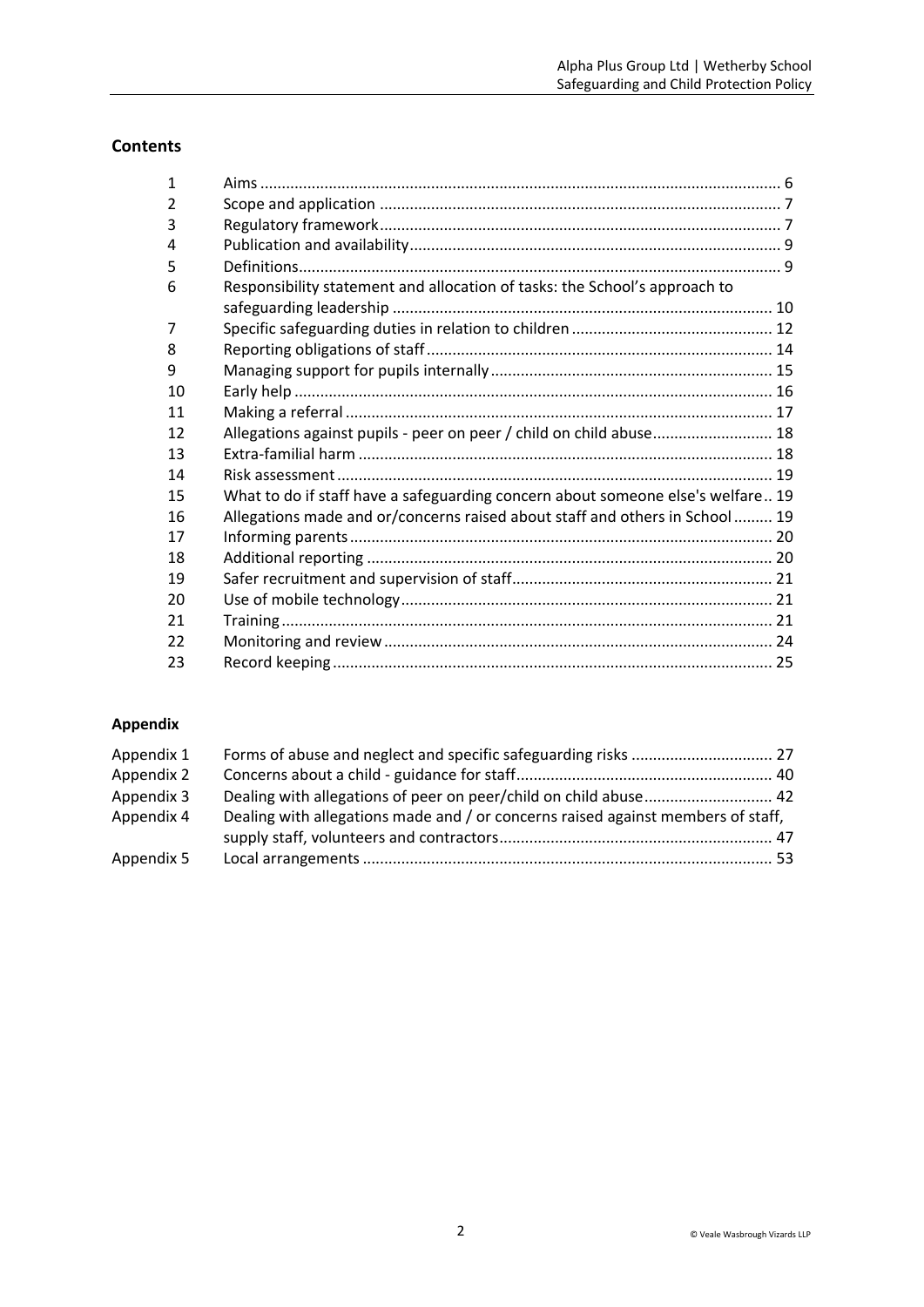## **Key school contacts**

| <b>Designated Safeguarding Lead (DSL)</b><br>(including EYFS provision)    | Email: anna.dingle@wetherbyschool.co.uk<br>Telephone number (term time): 020 7727 9581<br>Mobile number (term time): 07827 343046<br>Holiday contact number: 07827 343046 |
|----------------------------------------------------------------------------|---------------------------------------------------------------------------------------------------------------------------------------------------------------------------|
| <b>Deputy Designated Safeguarding</b><br>Lead(DDSL) - 11 Pembridge Square  | Email: Samuel.birch@wetherbyschool.co.uk<br>Telephone (term time): 020 7727 9581<br>Mobile number (term time): 07398 174149<br>Holiday contact number: 07398 174149       |
| <b>Deputy Designated Safeguarding Lead</b><br>(DDSL) - 11 Pembridge Square | Email: abbie.salt@wetherbyschool.co.uk<br>Telephone (term time): 020 7727 9581<br>Mobile number (term time): 07702 318030<br>Holiday contact number: 07702 318030         |
| <b>Deputy Designated Safeguarding Lead</b><br>(DDSL) – 19 Pembridge Villas | Email: jemima.jones@wetherbyschool.co.uk<br>Telephone (term time): 020 7727 9581<br>Mobile number (term time): 07841 633975<br>Holiday contact number: 07841 633975       |

Both the Designated Safeguarding Lead and the Deputy Designated Safeguarding Leads are always available (during school hours) for staff in the school to discuss any safeguarding concerns. During out of hours/out of term time, the Designated Safeguarding Lead continues to be available via telephone and email. If the Designated Safeguarding Lead is unavailable, staff will contact external services directly with any concerns. A written risk assessment is completed for any out of hours/out of term activities to ensure appropriate control measures and precautions are in place. This risk assessment is reviewed regularly.

| <b>Head / Principal: Mark Snell</b>                     | Email: mark.snell@wetherbyschool.co.uk<br>Telephone number: 07812 164351                                                                                                             |
|---------------------------------------------------------|--------------------------------------------------------------------------------------------------------------------------------------------------------------------------------------|
| Governance                                              | Alpha Plus Group Ltd<br>http://www.alphaplusgroup.co.uk/AboutUs/Governors/<br>Alpha Plus Group Ltd, 50 Queen Anne Street, London<br><b>W1G 8HJ</b><br>enquiries@alphaplusgroup.co.uk |
| <b>Nominated Safeguarding Governor</b>                  | John Withers - 0207 487 6000;<br>john.withers@alphaplusgroup.co.uk                                                                                                                   |
| <b>Alpha Plus Group CEO</b>                             | Mark Hanley-Browne - 0207 487 6010;<br>MHB@alphaplusgroup.co.uk                                                                                                                      |
| Alpha Plus Group Chairman                               | Sir John Ritblat - 0207 448 1960;<br>john.ritblat@delancey.com                                                                                                                       |
| <b>Contact details of the Senior Leadership</b><br>Team | Anna Dingle, Samuel Birch, Abbie Salt and Jemima Jones<br>(see above)<br>Thomas Lewis: 07491 231312<br>Ross Christie: 07808 854 255                                                  |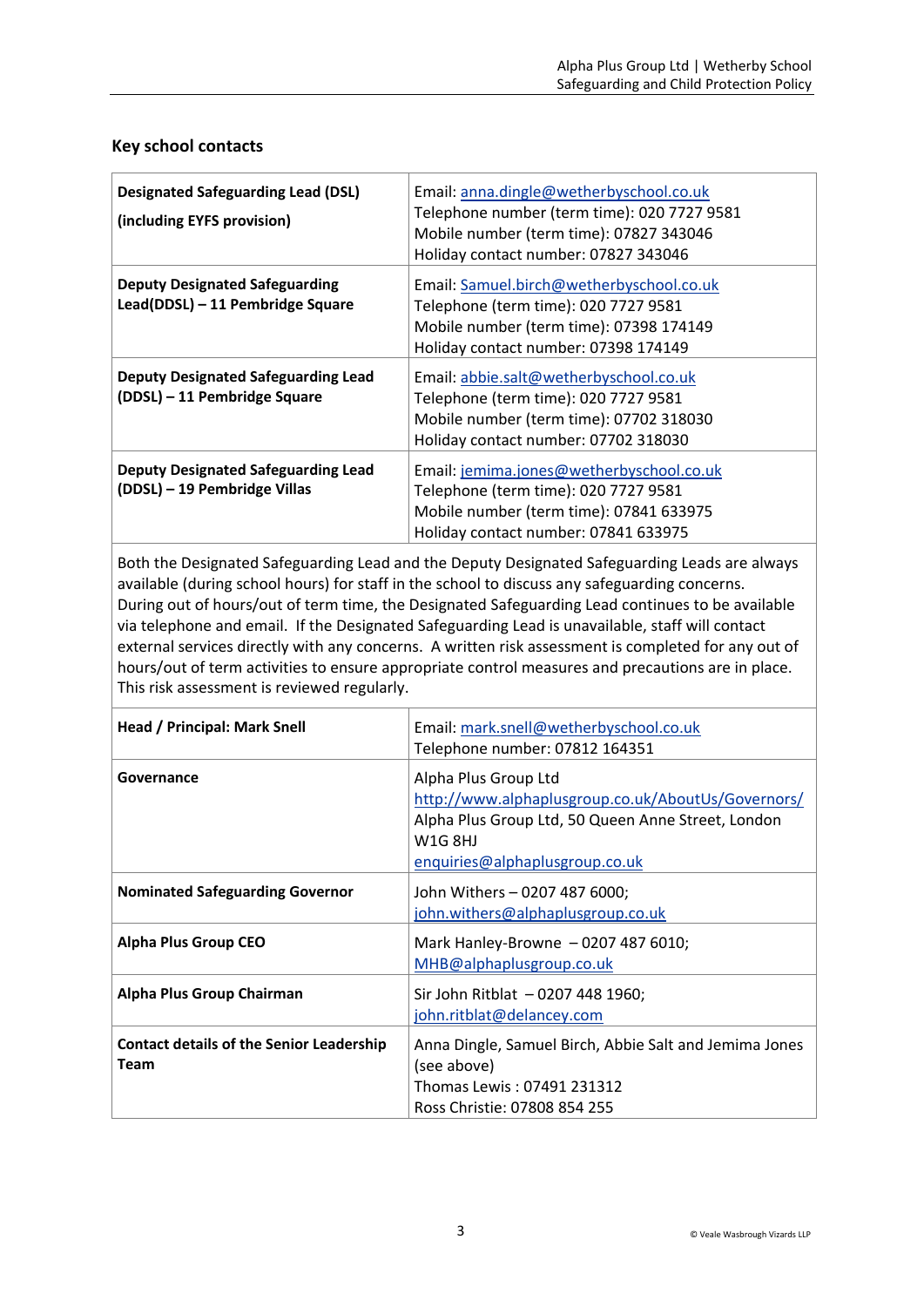## **Key external contacts**

| Designated Officer(s) of the local authority       | Safeguarding and Child Protection Schools and<br><b>Education Officer</b>                   |
|----------------------------------------------------|---------------------------------------------------------------------------------------------|
| Bi Borough (Royal Borough of Kensington and        | <b>Elaine Campbell</b>                                                                      |
| <b>Chelsea/Westminster City Council)</b>           | M: 07712 236 508                                                                            |
|                                                    | elaine.campbell@rbkc.gov.uk                                                                 |
|                                                    | <b>Hilary Shaw</b>                                                                          |
|                                                    | M: 07817 365 519                                                                            |
|                                                    | hilary.shaw@rbkc.gov.uk<br>Marissa Asli Bangura                                             |
|                                                    | M: 07739 315 432                                                                            |
|                                                    | marissa.aslibangura@rbkc.gov.uk                                                             |
|                                                    |                                                                                             |
| <b>Family Support and Child Protection Advisor</b> | <b>Sarah Stalker (CSE Lead)</b><br>T: 0207 598 4640                                         |
|                                                    | M: 07971 322 482                                                                            |
|                                                    | sarah.stalker@rbkc.gov.uk                                                                   |
|                                                    | Angela Clayton (Wed - Fri Only)                                                             |
|                                                    | M: 07807 159 907                                                                            |
|                                                    | angela.clayton@rbkc.gov.uk                                                                  |
|                                                    | <b>Prabha Vashee</b>                                                                        |
|                                                    | T: 0207 641 4003                                                                            |
|                                                    | pvashee@westminster.gov.uk                                                                  |
| <b>Local Safeguarding Children's Partnership</b>   | Emma Biskupski                                                                              |
| (LSCP) for Hammersmith & Fulham,                   | M: 07779 348 3759                                                                           |
| Kensington and Chelsea and Westminster.            | emma.biskupski@rbkc.gov.uk                                                                  |
|                                                    | <b>Victoria Harris</b>                                                                      |
|                                                    | M: 07739 315 388                                                                            |
|                                                    | victoria.harris@rbkc.gov.uk<br>LSCP c/o 1 <sup>st</sup> Floor (Purple Zone) Kensington Town |
|                                                    | Hall, Hornton Street, London, W8 7NX                                                        |
|                                                    |                                                                                             |
| Local authority designated officer (LADO)          | <b>Sharon Ackbersingh</b>                                                                   |
|                                                    | LADO for referral and management of allegations<br>against staff                            |
|                                                    | Tel: 07714 845 702                                                                          |
|                                                    | sharon.ackbersingh@rbkc.gov.uk                                                              |
|                                                    |                                                                                             |
|                                                    | Make LADO referrals to the above phone                                                      |
|                                                    | number/email. The referral form to complete is                                              |
|                                                    | embedded below. If unsure, send it in. Referrals                                            |
|                                                    | are dealt with by Child Protection Advisors who                                             |
|                                                    | hold delegated LADO powers across all three                                                 |
|                                                    | boroughs.                                                                                   |
| <b>Police</b>                                      | Emergency telephone number: 999                                                             |
|                                                    | Non-emergency telephone number: 101                                                         |
|                                                    | (use this number to report suspected FGM)                                                   |
| <b>NSPCC FGM helpline</b>                          | 0800 028 3550                                                                               |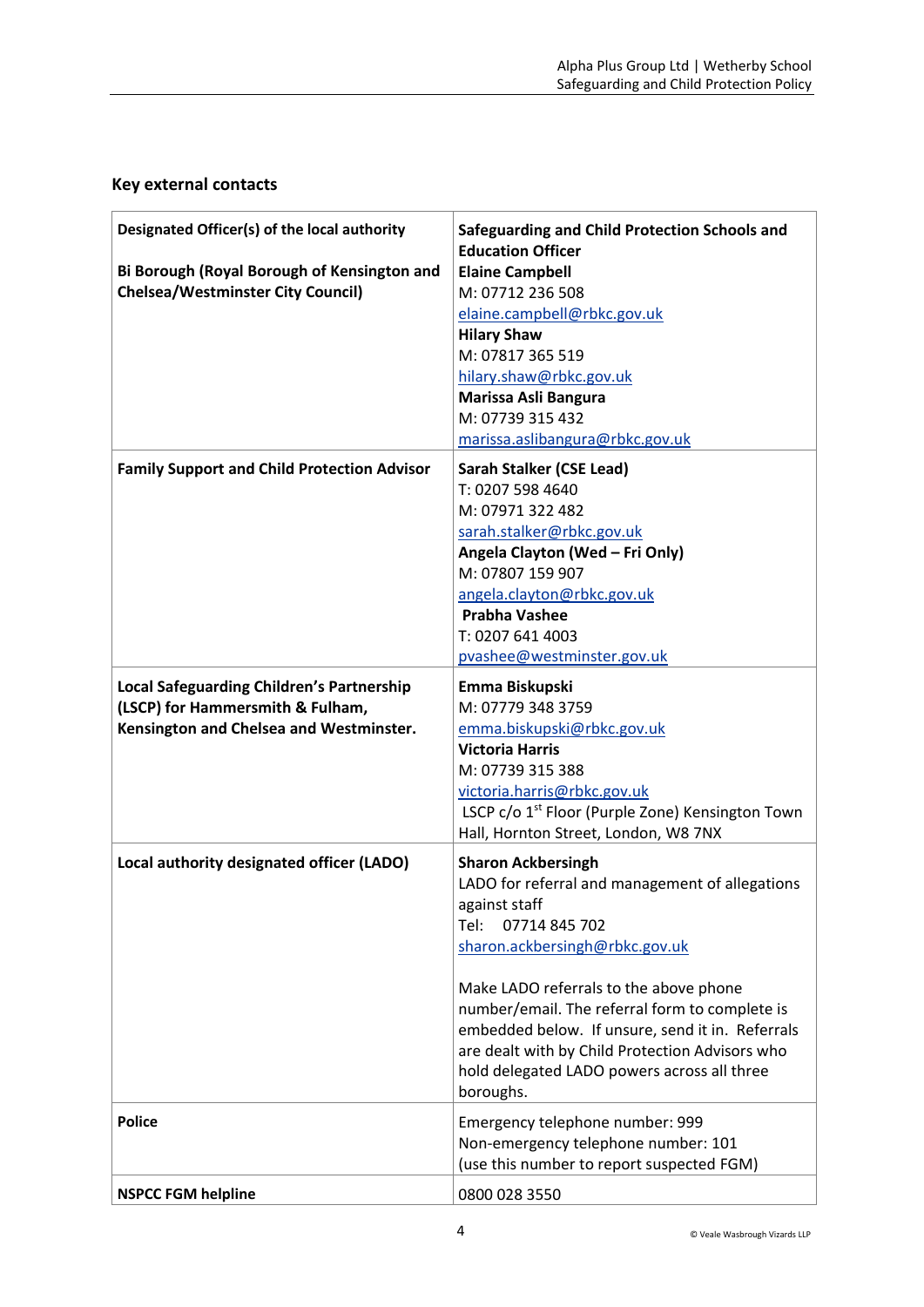|                                                    | fgmhelp@nspcc.org.uk                                                                                                                                                                                                                                     |
|----------------------------------------------------|----------------------------------------------------------------------------------------------------------------------------------------------------------------------------------------------------------------------------------------------------------|
| Prevent partners and advice about extremism        | <b>Tina Bencik</b><br>M: 07977 470316<br>tina.bencik@lbhf.gov.uk<br><b>Non-emergency DfE advice</b><br>020 7340 7264<br>counter-extremism@education.gsi.gov.uk<br><b>NSPCC advice</b><br>0808 800 5000<br>help@nspcc.org.uk                              |
| UK Safer Internet Centre Online Safety Helpline    | 0344 381 4772 (10am - 4pm)<br>helpline@saferinternet.org.uk                                                                                                                                                                                              |
| <b>NSPCC whistleblowing advice helpline</b>        | Telephone: 0800 028 0285<br>Email: help@nspcc.org.uk<br>https://www.nspcc.org.uk/what-is-child-<br>abuse/types-of-abuse/                                                                                                                                 |
| <b>Report Abuse in Education helpline</b>          | A dedicated helpline for children and young<br>people who have experienced abuse at school,<br>and for worried adults and professionals that need<br>support and guidance, including for non-recent<br>abuse.<br>0800 136 663 or email help@nspcc.org.uk |
| <b>Disclosure and Barring Service (DBS)</b>        | Helpline: 03000 200190<br>Barring referrals: dbsdispatch@dbs.gov.uk                                                                                                                                                                                      |
| <b>National Domestic Abuse Helpline (24 hours)</b> | Helpline: 0808 200 247                                                                                                                                                                                                                                   |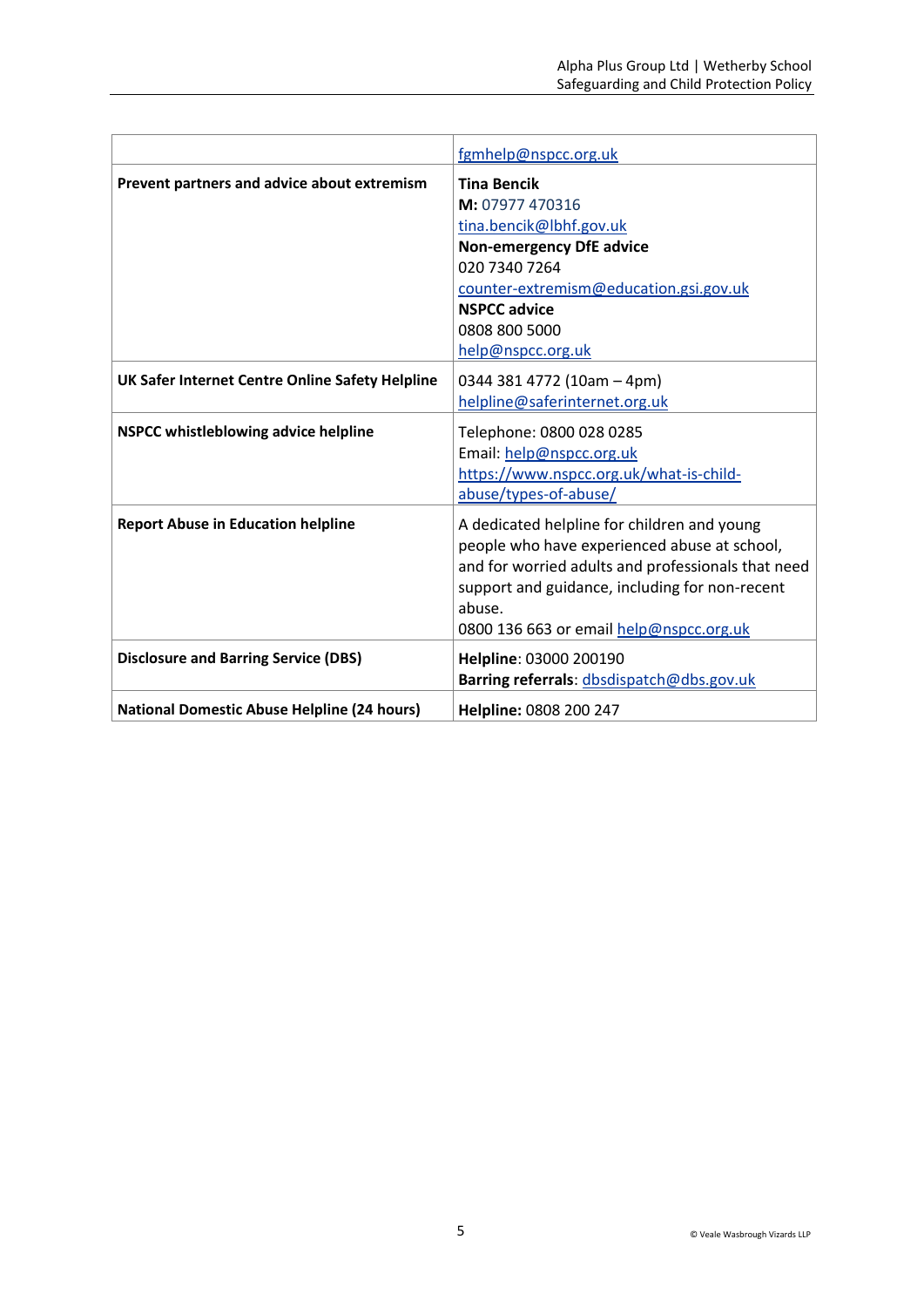## <span id="page-5-0"></span>1 **Aims**

- 1.1 This is the safeguarding and child protection policy and procedures of Wetherby School.
- 1.2 The aims of this policy are as follows:
	- 1.2.1 to actively promote the well-being of pupils<sup>1</sup>;
	- 1.2.2 to safeguard and promote the welfare of children<sup>2</sup>, staff and others who come into contact with the School and to protect them from harm;
	- 1.2.3 to have clear procedures in place for dealing with and referring concerns about the welfare of any individual and / or allegations of abuse, neglect and / or exploitation;
	- 1.2.4 to raise awareness about how to report concerns and how they will be investigated, whether they are current or historic in nature;
	- 1.2.5 to raise staff awareness about the School's safeguarding expectations;
	- 1.2.6 to ensure staff are competent to carry out their safeguarding responsibilities and feel supported in this role;
	- 1.2.7 to ensure consistent good safeguarding practice throughout the School, to include the promotion of a zero tolerance approach to peer on peer sexual violence and harassment in which pupils are confident to report it and staff are confident to identify and respond to it;
	- 1.2.8 to promote a whole school culture of safety, equality and protection;
	- 1.2.9 to ensure the school works together effectively with parents, local authorities, partner organisations and agencies.
- 1.3 Every pupil should feel safe and protected from any form of abuse and neglect.
- 1.4 Adults have a responsibility to protect children. All staff should understand the indicators of abuse and neglect and specific safeguarding risks so that they can identify them and report any concerns about children. The indicators and key safeguarding risks for the School community are set out in [Appendix 1.](#page-26-1)
- 1.5 Members of the School community (including alumni) should also feel able to raise any safeguarding concerns, whether current or non-recent, safe in the knowledge that they will be supported, the matter will be handled sensitively and appropriate action taken.
- 1.6 Anyone about whom a concern is raised should feel confident that they will be supported and the matter will be handled sensitively and that appropriate action will be taken.
- 1.7 This policy forms part of the School's whole school approach to promoting child safeguarding and wellbeing, which seeks to ensure that the best interests of pupils underpins and is at the heart of all decisions, systems, processes and policies.

<sup>&</sup>lt;sup>1</sup> This wording reflects the requirements in part 8 paragraph 34 of the ISSR. Well-being means well-being within the meaning of section 10(2) of the Children Act 2004(a): the physical and mental health and emotional well-being; protection from harm and neglect; education training and recreation; contribution made by pupils to society; social and economic well-being.

<sup>&</sup>lt;sup>2</sup> This wording reflects the requirements in part 3 paragraph 7 of ISSR.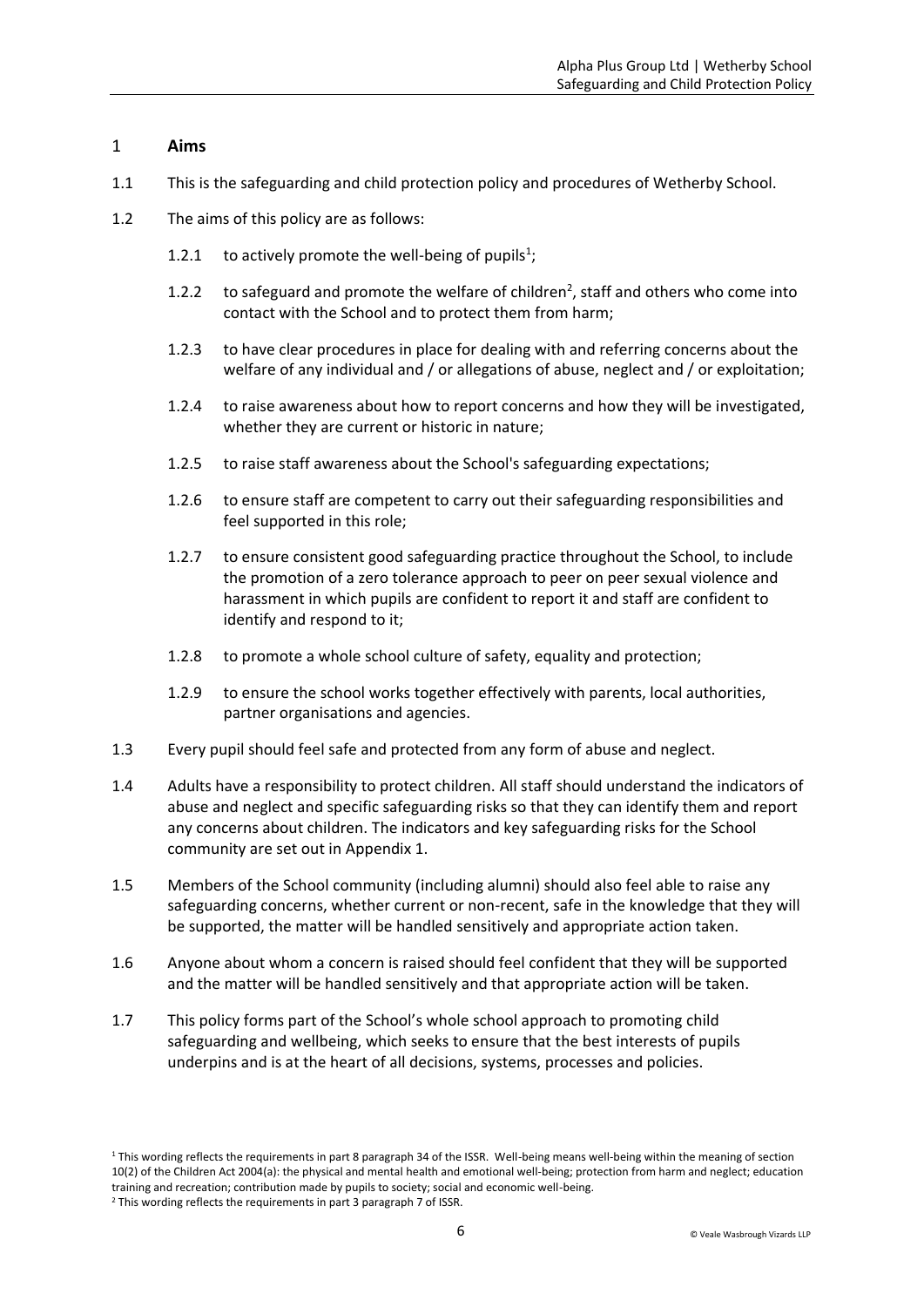## <span id="page-6-0"></span>2 **Scope and application**

- 2.1 This policy applies to the whole School including the Early Years Foundation Stage (**EYFS**)
- 2.2 This policy applies at all times including where pupils or staff are away from the School, whether they are on school-arranged activities or otherwise, and whether or not the School is open. It will therefore apply out of School hours and in the holidays.
- 2.3 This policy applies to core School activities and to out of hours and commercial activities run by the school. Where a third party is using the premises, the School will ensure that there is a written agreement in place confirming they have adequate safeguarding procedures.
- 2.4 This policy is designed to address the specific statutory obligations on the School to safeguard and promote the welfare of children.
- 2.5 Legally speaking, a child is someone who has not yet reached their  $18<sup>th</sup>$  birthday, but in practice this policy applies to all young people studying, or living within Alpha Plus Group establishments.

#### <span id="page-6-1"></span>3 **Regulatory framework**

- 3.1 This policy has been prepared to meet the School's responsibilities under the following legislation:
	- 3.1.1 The Education (Independent School Standards) Regulations 2014;
	- 3.1.2 Statutory framework for the Early Years Foundation Stage (DfE, September 2021);
	- 3.1.3 Education and Skills Act 2008;
	- 3.1.4 Children Act 1989;
	- 3.1.5 Children Act 2004;
	- 3.1.6 Childcare Act 2006;
	- 3.1.7 Safeguarding Vulnerable Groups Act 2006;
	- 3.1.8 Children and Social Work Act 2017;
	- 3.1.9 Data Protection Act 2018 and UK General Data Protection Regulation (**UK GDPR**);
	- 3.1.9 Equality Act 2010.
- 3.2 This policy has regard to the following guidance and advice:
	- 3.2.1 Statutory guidance:
		- (a) [Keeping children safe in education \(](https://www.gov.uk/government/publications/keeping-children-safe-in-education--2)DfE, September 2021) (**KCSIE**);
		- (b) [Working together to safeguard children 2018](https://www.gov.uk/government/publications/working-together-to-safeguard-children--2) (HM Government, updated December 2020) (**WTSC**);
		- (c) [Disqualification under the Childcare Act 2006](https://www.gov.uk/government/publications/disqualification-under-the-childcare-act-2006/disqualification-under-the-childcare-act-2006) (DfE, August 2018);
		- (d) [Revised Prevent duty guidance for England and Wales](https://www.gov.uk/government/publications/prevent-duty-guidance/revised-prevent-duty-guidance-for-england-and-wales) (HM Government, April 2021);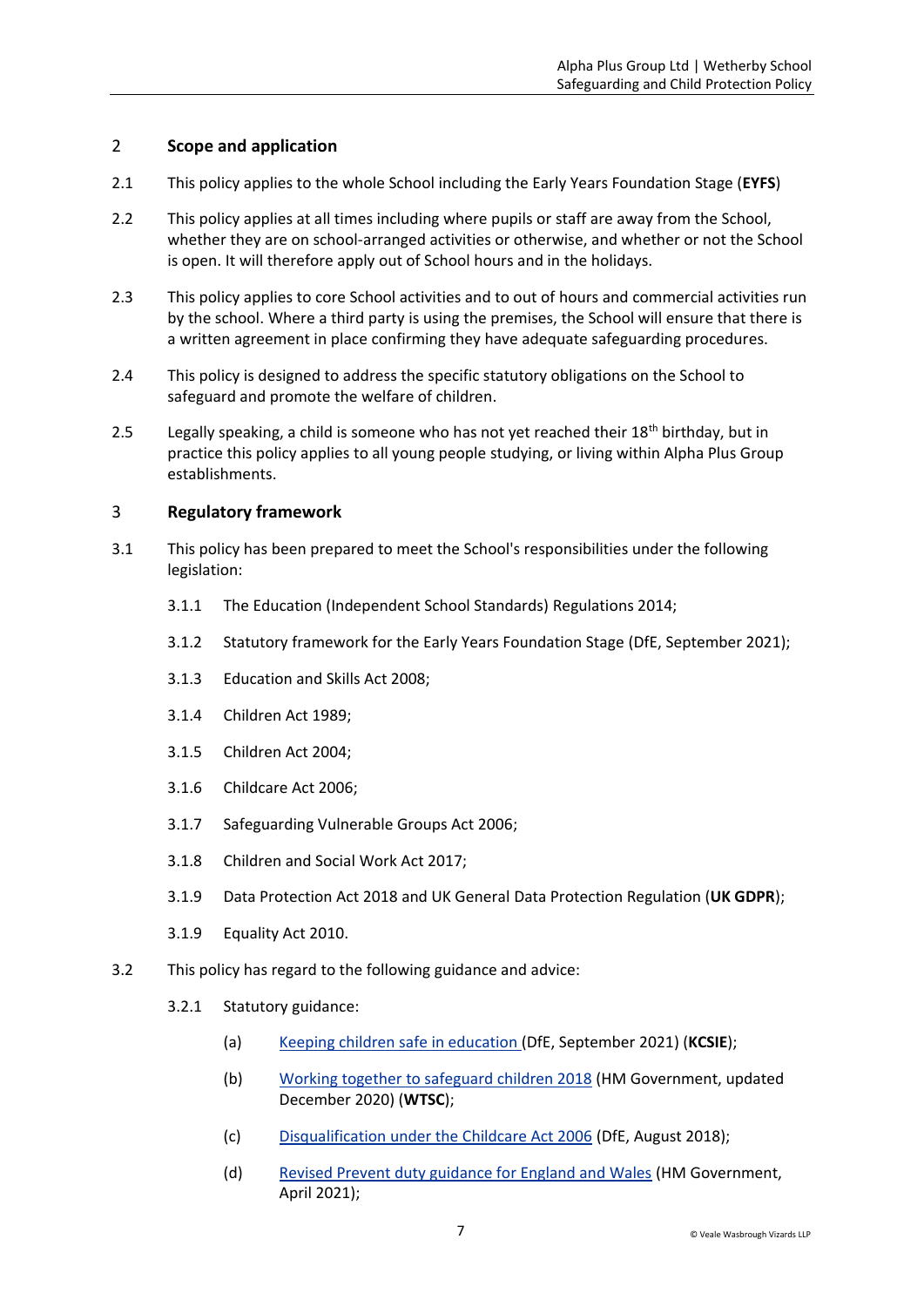- (e) [Multi-agency statutory guidance on female genital mutilation](https://www.gov.uk/government/publications/multi-agency-statutory-guidance-on-female-genital-mutilation) (HM Government, July 2020);
- (f) [Children missing education](https://www.gov.uk/government/publications/children-missing-education) (DfE, September 2016);
- (g) [Relationships education, relationships and sex education and health](https://www.gov.uk/government/publications/relationships-education-relationships-and-sex-education-rse-and-health-education)  [education guidance](https://www.gov.uk/government/publications/relationships-education-relationships-and-sex-education-rse-and-health-education) (DfE, June 2019);
- (h) [Channel duty guidance: protecting vulnerable people from being drawn into](https://www.gov.uk/government/publications/channel-and-prevent-multi-agency-panel-pmap-guidance)  [terrorism](https://www.gov.uk/government/publications/channel-and-prevent-multi-agency-panel-pmap-guidance) (HM Government, February 2021);
- 3.2.2 Non-statutory advice:
	- (a) [What to do if you're worried a child is being abused: advice for practitioners](https://www.gov.uk/government/publications/what-to-do-if-youre-worried-a-child-is-being-abused--2) (HM Government, March 2015);
	- (b) [Information sharing: advice for practitioners providing safeguarding services](https://www.gov.uk/government/publications/safeguarding-practitioners-information-sharing-advice)  [to children, young people, parents and carers \(](https://www.gov.uk/government/publications/safeguarding-practitioners-information-sharing-advice)HM Government, July 2018);
	- (c) [Sexual violence and sexual harassment between children in schools and](https://www.gov.uk/government/publications/sexual-violence-and-sexual-harassment-between-children-in-schools-and-colleges) colleges (DfE, September 2021);
	- (d) [Sharing nudes and semi-nudes: advice for education settings working with](https://www.gov.uk/government/publications/sharing-nudes-and-semi-nudes-advice-for-education-settings-working-with-children-and-young-people/sharing-nudes-and-semi-nudes-advice-for-education-settings-working-with-children-and-young-people)  [children and young people](https://www.gov.uk/government/publications/sharing-nudes-and-semi-nudes-advice-for-education-settings-working-with-children-and-young-people/sharing-nudes-and-semi-nudes-advice-for-education-settings-working-with-children-and-young-people) (DCMS and UKCIS, December 2020)
	- (e) [Searching, screening and confiscation: advice for schools](https://www.gov.uk/government/publications/sexual-violence-and-sexual-harassment-between-children-in-schools-and-colleges) (DfE, January 2018);
	- (f) [Teaching online safety in schools](https://www.gov.uk/government/publications/teaching-online-safety-in-schools) (DfE, June 2019);
	- (g) [Safeguarding children and protecting professionals in early years settings:](https://www.gov.uk/government/publications/safeguarding-children-and-protecting-professionals-in-early-years-settings-online-safety-considerations)  [online safety considerations \(](https://www.gov.uk/government/publications/safeguarding-children-and-protecting-professionals-in-early-years-settings-online-safety-considerations)UK Council for Internet Safety, February 2019);
	- (h) [Harmful online challenges and online hoaxes](https://www.gov.uk/government/publications/harmful-online-challenges-and-online-hoaxes) (DfE, February 2021);
	- (i) [Child sexual exploitation: definition and a guide for practitioners local](https://www.gov.uk/government/publications/child-sexual-exploitation-definition-and-guide-for-practitioners)  [leaders and decision makers working to protect children from child sexual](https://www.gov.uk/government/publications/child-sexual-exploitation-definition-and-guide-for-practitioners)  [exploitation](https://www.gov.uk/government/publications/child-sexual-exploitation-definition-and-guide-for-practitioners) (DfE, February 2017);
	- (j) [Educate Against Hate \(](https://educateagainsthate.com/)HM Government 2018);
	- (k) [Harmful online challenges and online hoaxes](https://www.gov.uk/government/publications/harmful-online-challenges-and-online-hoaxes) (DfE, February 2021);
- 3.2.3 Kensington and Chelsea / Westminster Local Safeguarding Children Partnership's referral procedures an[d guidance](https://www.rbkc.gov.uk/lscp/information-professionals-and-volunteers)
- 3.3 The following School policies, procedures and resource materials are relevant to this policy:
	- 3.3.1 Staff Code of Conduct policy;
	- 3.3.2 Ethical and professional conduct (Alpha Plus Group policy)<sup>3</sup>
	- 3.3.3 Behaviour and Discipline policy;

<sup>&</sup>lt;sup>3</sup> This contains the single process via which all staff must make an annual affirmation that they have read and understood their school/college safeguarding policy, KCSIE and other key policy documents.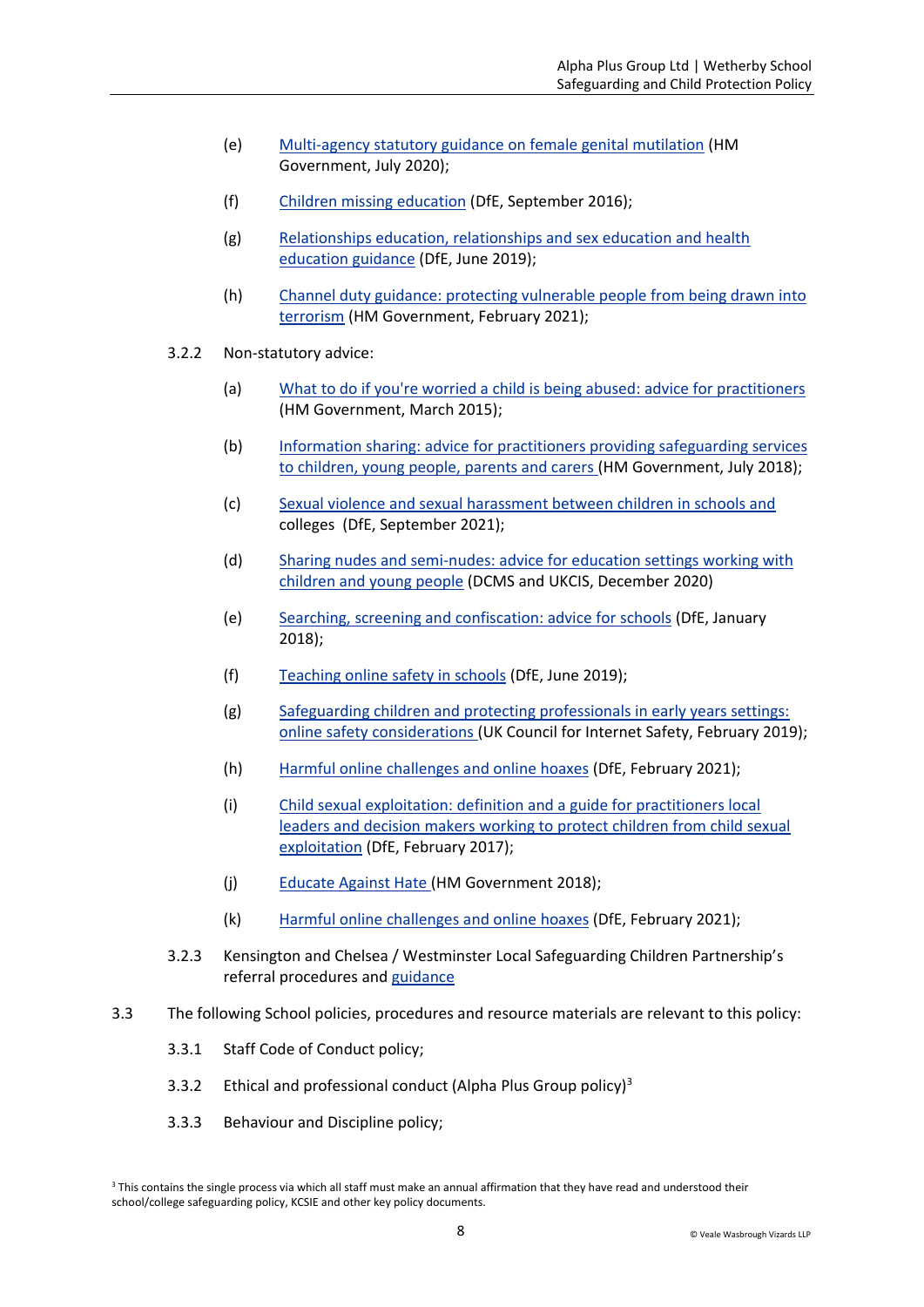- 3.3.4 Anti-bullying policy, which includes cyber-bullying;
- 3.3.5 Acceptable Use Policy for Staff;
- 3.3.6 Acceptable Use Policy for Pupils;
- 3.3.7 Health and safety policy;
- 3.3.8 Online Safety Policy;
- 3.3.9 Social Media Policy;
- 3.3.10 Whistleblowing Policy;
- 3.3.11 Recruitment Policy;
- 3.3.12 Risk Assessment policy;
- 3.3.13 Missing Child Policy
- 3.3.14 Special Educational Needs and Disability (SEND) policy;
- 3.3.15 School Visitors policy
- 3.3.16 Relationships Education policy
- 3.3.17 Learning for Life (PSHE) policy

#### <span id="page-8-0"></span>4 **Publication and availability**

- 4.1 This policy is published on the School website and a hard copy is available on request.
- 4.2 A copy of the policy is available for inspection from the school office during the School day.
- 4.3 This policy can be made available in large print or other accessible format if required.
- 4.4 This policy and all policies referred to in it are also available to staff on the [Alpha Plus Group](https://egiportal.alphaplusgroup.co.uk/Pages/default.aspx)  [Portal.](https://egiportal.alphaplusgroup.co.uk/Pages/default.aspx)

#### <span id="page-8-1"></span>5 **Definitions**

- 5.1 Where the following words or phrases are used in this policy:
	- 5.1.1 References to **working days** mean Monday to Friday, even if the School is open on Saturdays, when the School is open during term time. The dates of terms are published on the School's website. If referrals to an external agency are required outside term time, references to **working days** are to the days on which the relevant external agency is working;
	- 5.1.2 **Safeguarding** is the protection of people from harm.
	- 5.1.3 **Safeguarding and promoting the welfare of children** is defined in WTSC and KCSIE as:
		- (a) protecting children from maltreatment;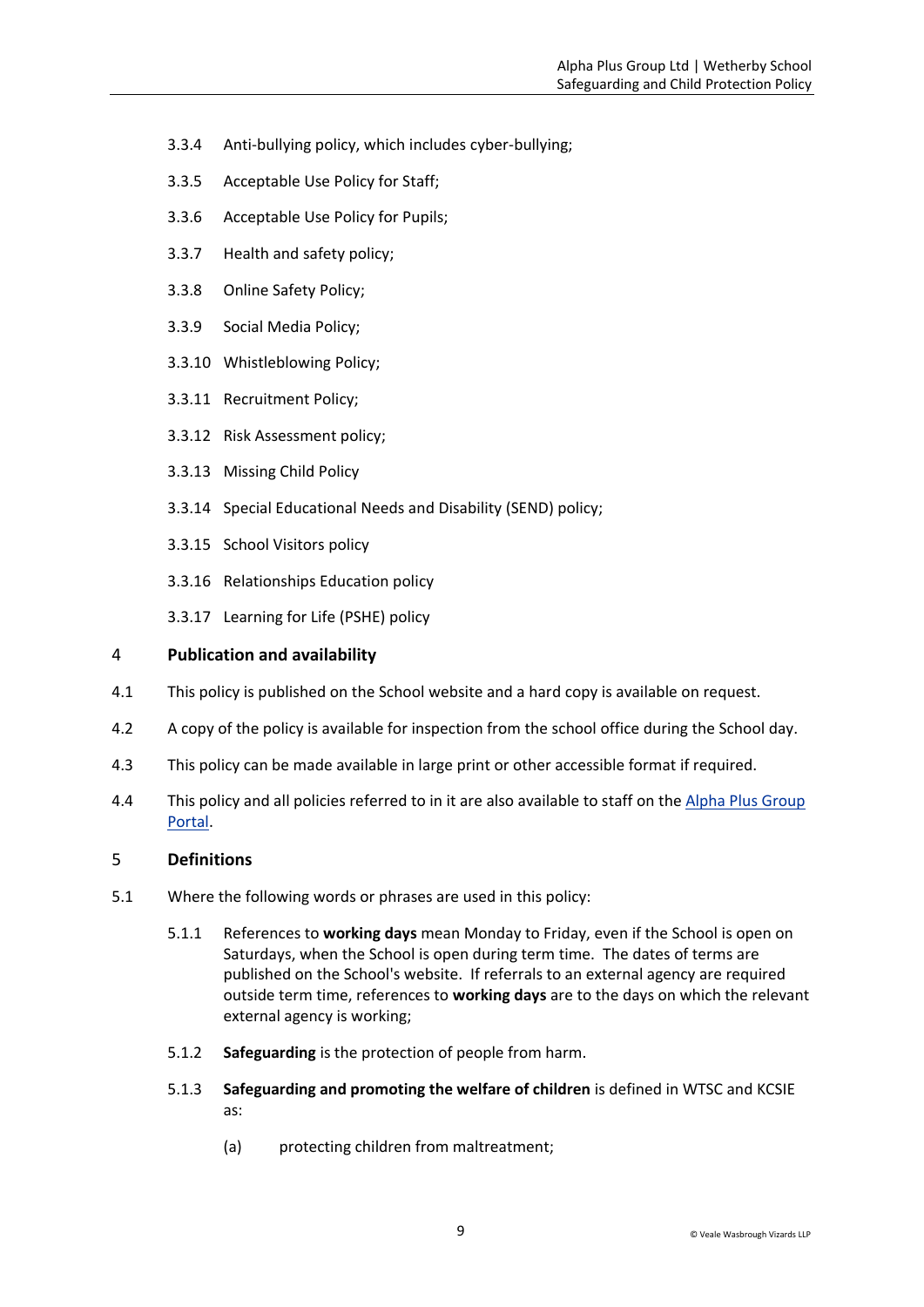- (b) preventing impairment of children's mental and physical health or development;
- (c) ensuring that children grow up in circumstances consistent with the provision of safe and effective care; and
- (d) taking action to enable all children to have the best outcomes.
- 5.1.4 **Abuse** is defined by KCSIE as a form of maltreatment of a child. Detailed descriptions of the categories of abuse and risk indicators to help staff to recognise them are included in Appendix 1.
- 5.1.5 **CSC** means Children's Social Care and includes, depending on the context, the team based in the local authority where the School is located and, where appropriate, the team based in the local authority where the child is resident.
- 5.1.6 **DSL** means the School's Designated Safeguarding Lead. References to the DSL include the Deputy DSL (**DDSL**) where the DSL is unavailable.
- 5.1.7 **Designated Officer** means designated officer at the local authority (often referred to as the LADO). The designated officer(s) has overall responsibility for oversight of the procedures for dealing with allegations, for resolving any inter-agency issues, and for liaison with the three safeguarding partners.
- 5.1.8 Reference to **staff** includes all those who work for or on behalf of the School, regardless of their employment status, including part-time staff, contractors, supply staff, volunteers and Governors unless otherwise indicated.
- 5.1.9 **Senior Leadership Team** (SLT) comprises of the Head, Deputy Head, Assistant Head (Pastoral), Assistant Head (Wellbeing and Co-curricular, Head of Reception and Little Wetherby (Pastoral), Head of Reception and Little Wetherby (Academic) and Assistant Head (Academic).

## <span id="page-9-0"></span>6 **Responsibility statement and allocation of tasks: the School's approach to safeguarding leadership**

## 6.1 **Governance**

- 6.1.1 Alpha Plus Group has overall responsibility for all matters which are the subject of this policy, including:
	- (a) Responsibility to ensure that arrangements are made to safeguard and promote the welfare of pupils at the school, having regard to relevant guidance issued by the Secretary of State;
	- (b) Strategic leadership responsibility for the School's safeguarding arrangements; and
	- (c) Specific responsibilities to facilitate a whole school approach to safeguarding, set out in more detail in Part 2 of KCSIE.
	- (d) Establishing appropriate delegation arrangements at School level, led by the Head and DSL, to enable the School to discharge its safeguarding duties effectively.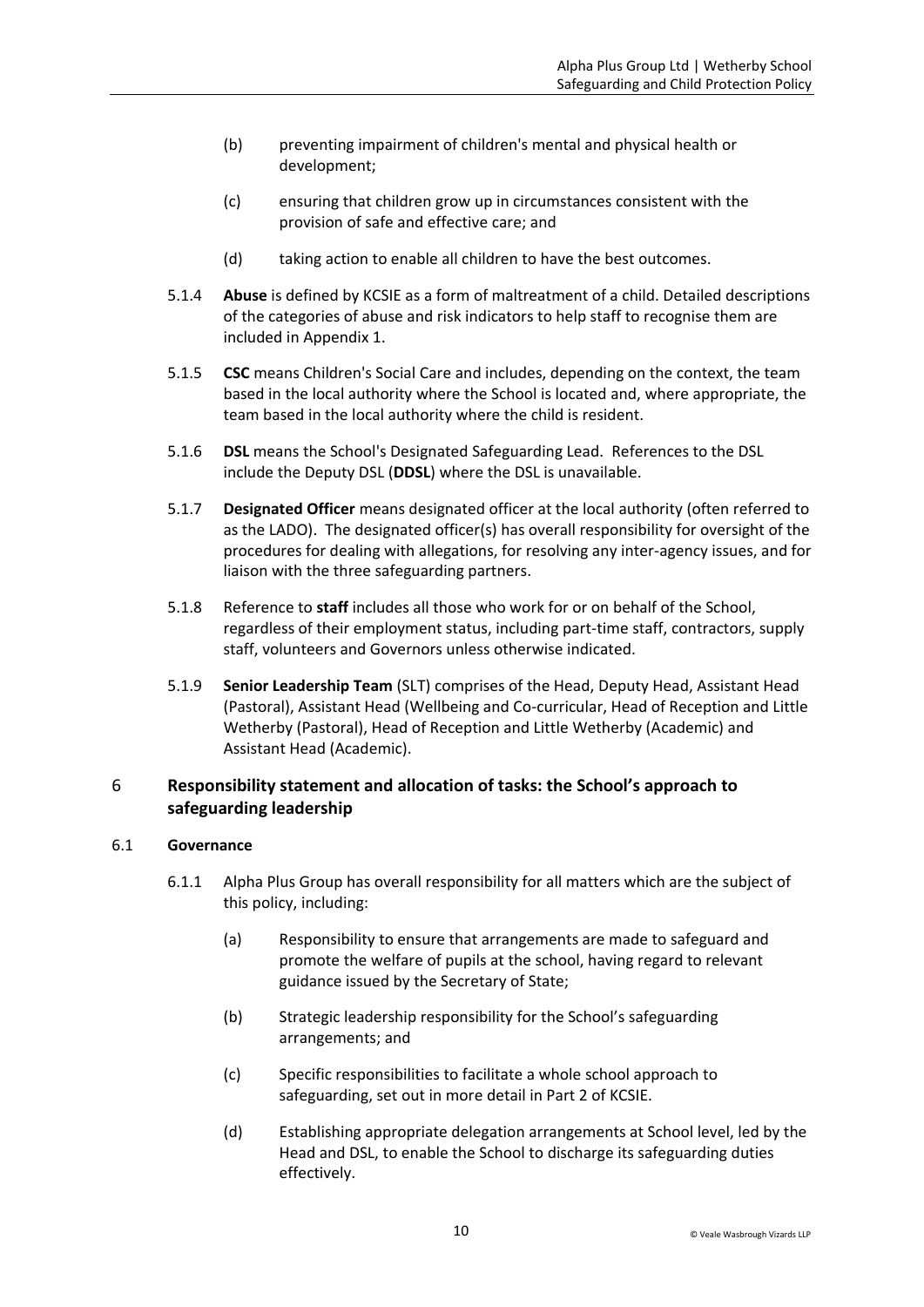- 6.1.2 Details of the Alpha Plus Group Governors can be found on the Alpha Plus Group website (alphaplusgroup.co.uk) or by [clicking here.](http://www.alphaplusgroup.co.uk/AboutUs/Governors/)
- 6.1.3 The principles and processes of Alpha Plus Group governance can be found by [clicking here.](https://public-egiportal.alphaplusgroup.co.uk/Alpha%20Plus%20Group%20Documents/Governance%20at%20Alpha%20Plus.pdf)
- 6.1.4 Alpha Plus Group has a Nominated Safeguarding Governor, whose contact details are set out in the School contacts list at the front of this policy.
- 6.1.5 The Nominated Safeguarding Governor receives advanced safeguarding training, which is regularly updated. Governors receive regular updates as required and through a monthly Board report on safeguarding;
- 6.1.6 Safeguarding and the implementation of policies and procedures is monitored through an annual cycle of governance visits. Each year the Nominated Safeguarding Governor holds an annual in-depth review with the DSL, looking at:
	- (a) Training
	- (b) Child protection issues and concerns raised in the last academic year
	- (c) Incidents of bullying
	- (d) Online safety incidents
	- (e) Feedback from pupil forums or surveys on matters relating to well-being and safeguarding
	- (f) The effectiveness of inter-agency working
	- (g) Lessons learned
- 6.1.7 The Nominated Safeguarding Governor hosts regular forums for DSLs and Deputy DSLs across Alpha Plus Group, which explore safeguarding issues and updates.
- 6.1.8 The Nominated Safeguarding Governor ensures safeguarding policies and procedures are kept up to date with the law and best practice, including a formal annual review.

## 6.2 **Head /Principal**

- 6.2.1 The Head is responsible for the overall management of the School and for the management of concerns and allegations about staff.
- 6.2.2 The Head ensures that the School's policies and procedures, particularly those concerning referrals of cases of suspected abuse and neglect, are understood, and followed by all staff.<sup>4</sup>

<sup>4</sup> Paragraph 81 KCSIE 2021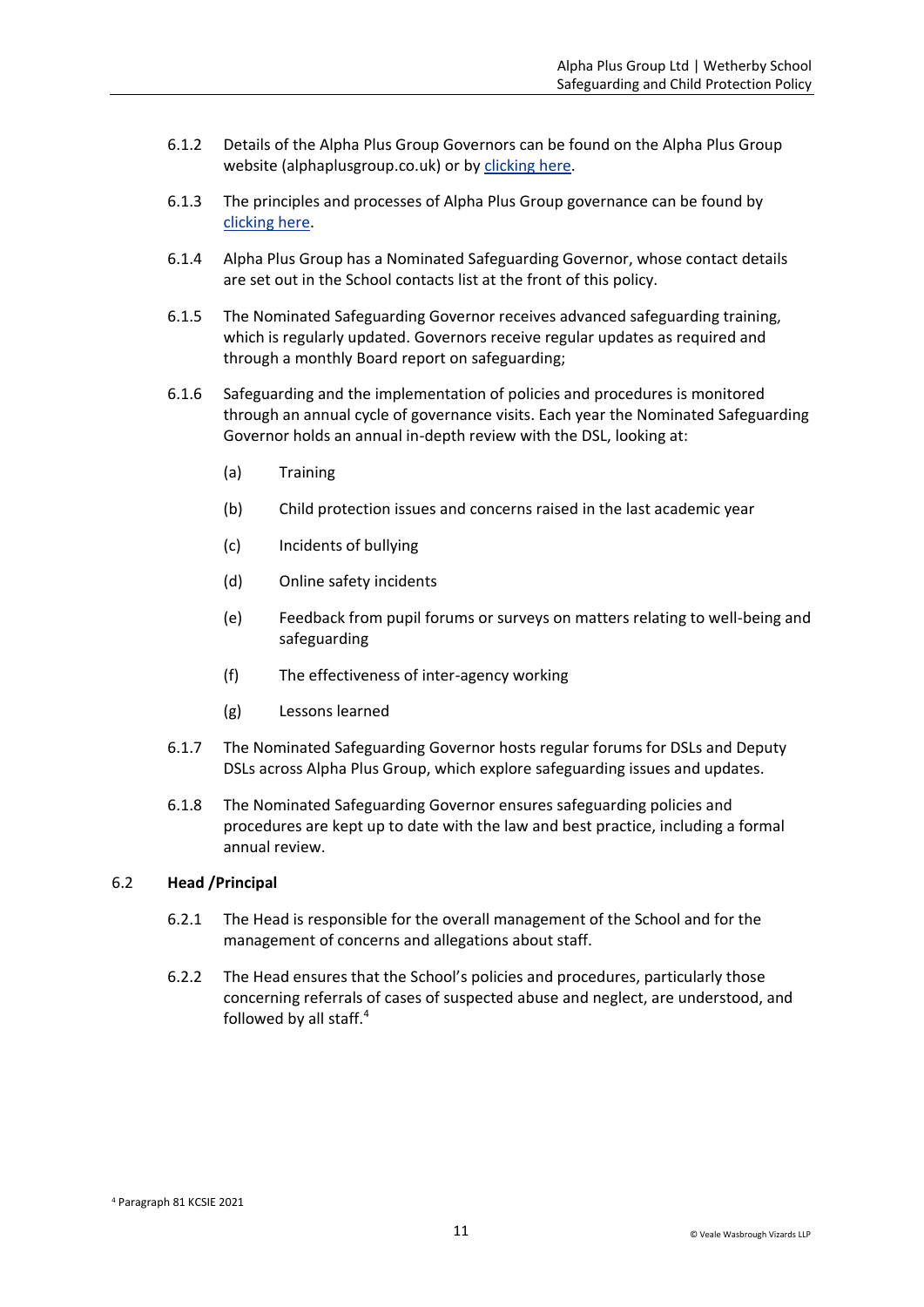## 6.3 **Designated Safeguarding Lead (DSL)**

- 6.3.1 The DSL is a senior member of staff of the School's leadership team with the necessary status and authority to take lead responsibility for all aspects of safeguarding and child protection (including online safety) throughout the School.
- 6.3.2 The DSL has the time, funding, training, resources and support to enable them to provide advice and support to other staff on child welfare and child protection matters, to take part in strategy discussions and inter-agency meetings (and / or to support other staff to do so) and to contribute to the assessment of children. The name and contact details of the DSL are set out in the School contacts list at the front of this policy. The main responsibilities of the DSL are set out in Annex C of KCSIE 2021.
- 6.3.3 The DSL will take lead responsibility for pupils who are looked after children.
- 6.3.4 The Assistant Head (Wellbeing & Co-curricular) will undertake the role of senior mental health lead and is responsible for developing a holistic approach to promoting and supporting the mental wellbeing of pupils and staff, they will be supported in this by the DSL.<sup>5</sup>
- 6.3.5 If the DSL is unavailable the activities of the DSL will be carried out by the Deputy DSL, who is trained to the same level as the DSL. The Deputy DSL's details are also set out in the School contacts list at the front of this policy.

## <span id="page-11-0"></span>7 **Specific safeguarding duties in relation to children**

- 7.1 Safeguarding and promoting the welfare of children is **everyone's** responsibility. Staff should speak with their DSL if they need clarification or further training about any of the contents or procedures outlined in this policy.
- 7.2 The School is committed to acting in the best interests of the child so as to safeguard and promote the welfare of children and young people. The School requires everyone who comes into contact with children and their families to share this commitment.
	- 7.2.1 The School will:
		- (a) understand its role in the [safeguarding](https://www.rbkc.gov.uk/lscp/information-professionals-and-volunteers) partner arrangements safeguarding [partner](https://www.rbkc.gov.uk/lscp/information-professionals-and-volunteers) and make itself aware of and follow the local inter-agency procedures of the Kensington & Chelsea / Westminster Safeguarding Children Partnership, the key details of which are contained in Appendix 5;
		- (b) be alert to signs of abuse whether in school, within the child's family or from outside, and take steps to protect individuals from any form of abuse, or neglect whether from an adult or another child;
		- (c) include opportunities within the curriculum for children to develop the skills they need to recognise, and stay safe from abuse;

<sup>5</sup> The senior mental health lead role is not mandatory. KCSIE states that different senior leads will have different levels of knowledge and skills to promote wellbeing and mental health, and different responsibilities, as roles are locally defined to fit in with other relevant roles and responsibilities. If the DSL does not take on this role, the DfE recommends that they are a member of the SLT so they have the authority, capacity and support to influence and lead strategic change within the setting.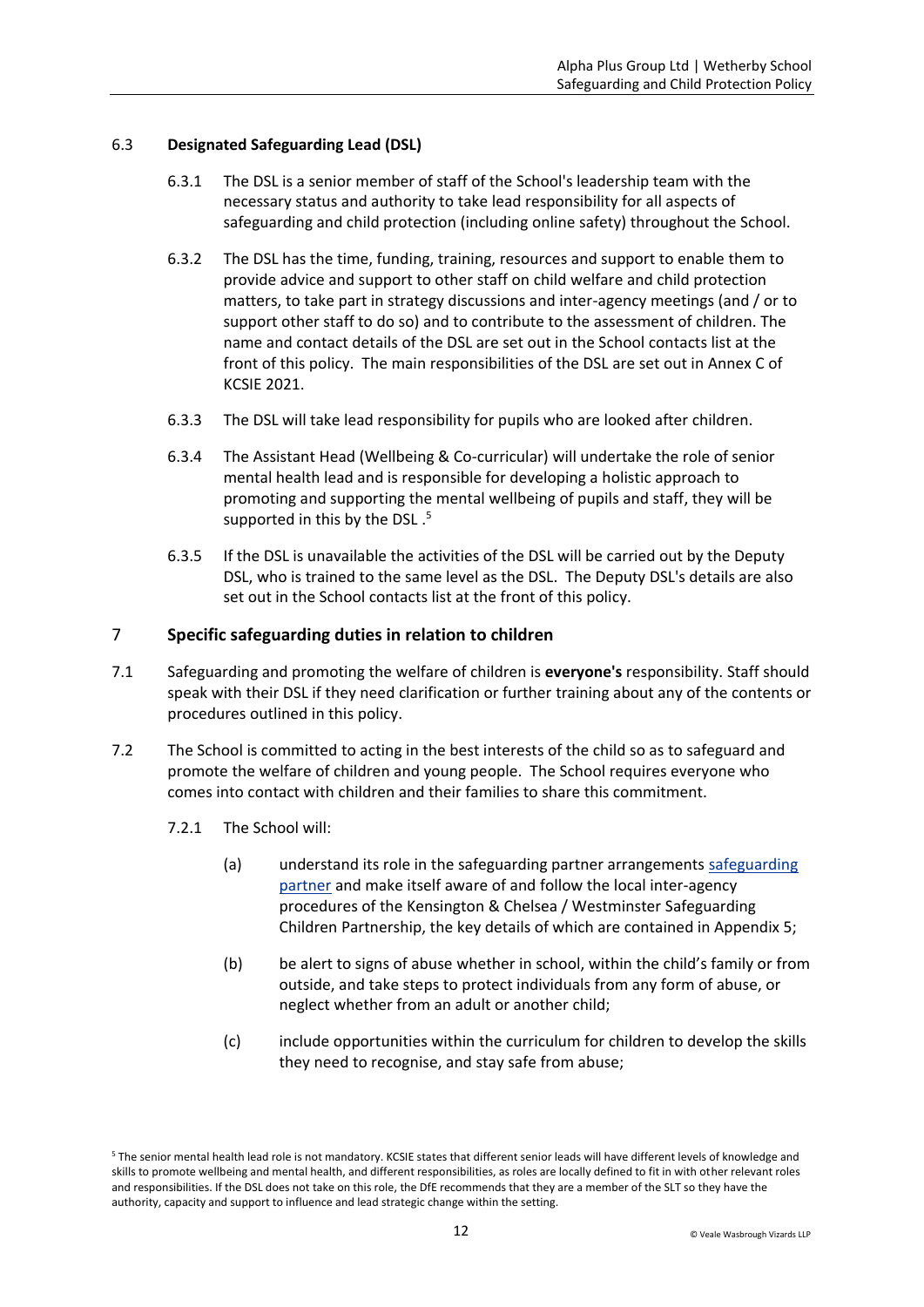- (d) promote the systems in place for children to report abuse, ensuring they know their concerns will be treated seriously, they can safely express their views and give feedback;
- (e) deal appropriately with every suspicion or complaint of abuse and support children who have been abused in accordance with appropriate education, child protection and / or welfare plans;
- (f) design and operate procedures which, so far as possible, ensure that staff, pupils and others who are innocent are not prejudiced by malicious, false, unsubstantiated or unfounded allegations;
- (g) prepare staff to identify and support children who may benefit from early help and encourage them to be particularly alert to the potential need for early help for children with the indicators listed in KCSIE or WTSC;
- (h) be alert to children who are at potentially greater risk of harm including children who need a social worker and children requiring mental health support;
- (i) be alert to the needs of pupils with physical or mental health conditions, special educational needs or disabilities, which could be an indicator that a child has suffered or is at risk of suffering abuse, neglect or exploitation, and where additional barriers can exist when detecting abuse or neglect;
- (j) encourage a culture of listening to pupils and victims of abuse and taking account of their wishes and feelings in any measure put in place and actions taken by the School to protect them;
- (k) operate robust and sensible health and safety procedures and operate clear and supportive policies on drugs, alcohol and substance misuse;
- (l) assess the risk of pupils being drawn into terrorism, including support for extremist ideas that are part of terrorist ideology, based on an understanding of the potential risk in the local area;
- (m) identify pupils who may be vulnerable to radicalisation and know what to do when they are identified; and
- (n) consider and develop procedures to deal with any other safeguarding issues which may be specific to individual pupils in the School or in the local area. See Appendix 5 - Local arrangements for more details.
- 7.3 Staff may follow the School's whistleblowing policy to raise concerns about poor or unsafe safeguarding practices at the School or potential failures by the School or its staff to properly fulfil its safeguarding responsibilities. Such concerns will be taken seriously. The NSPCC whistleblowing helpline is available for staff who do not feel able to raise concerns about child protection failures internally (see the front of this policy for the relevant contact details). Staff may also report concerns direct to the School's Local Authority if they consider that the School has failed to deal with concerns appropriately.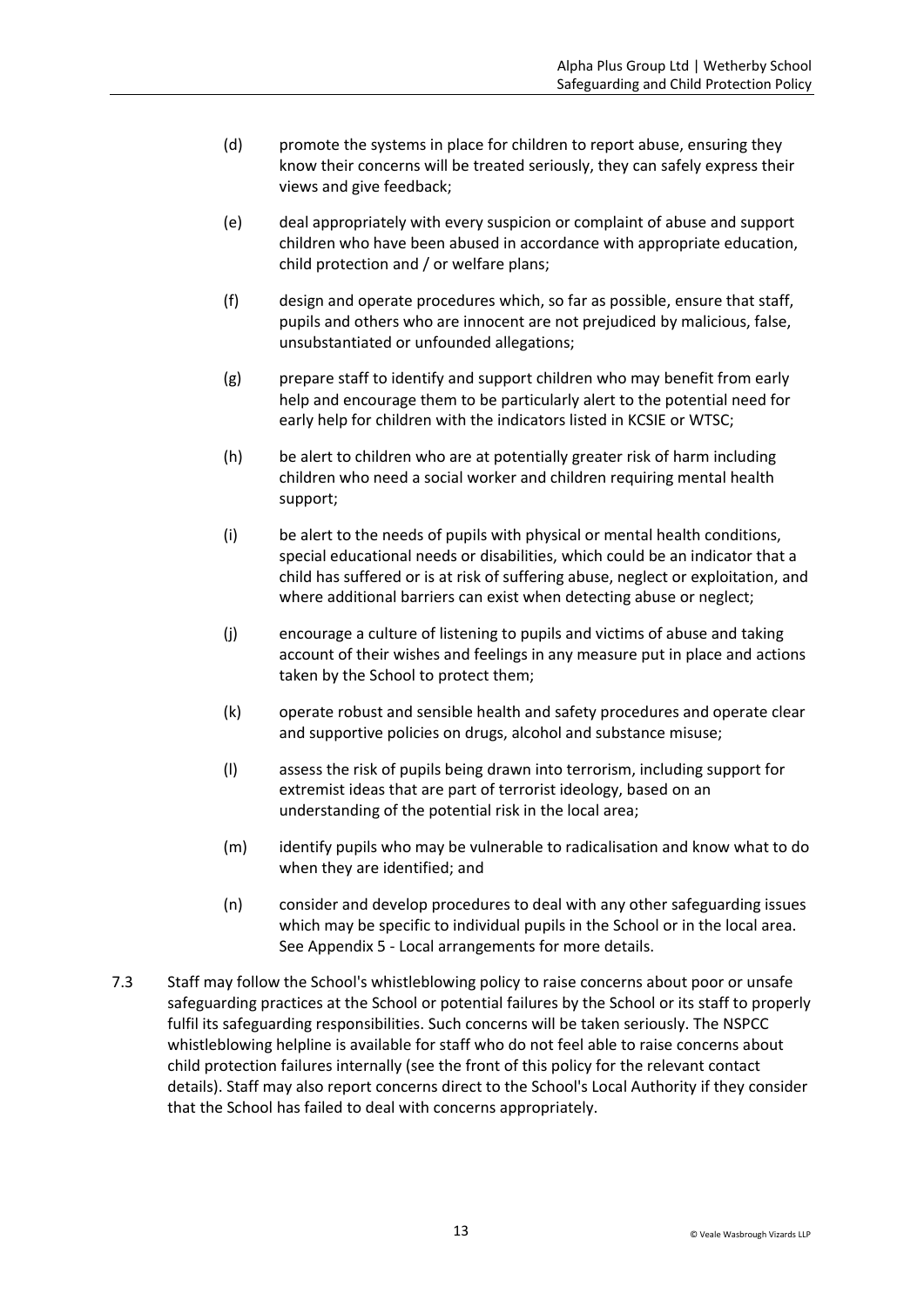## <span id="page-13-0"></span>8 **Reporting obligations of staff**

#### 8.1 **Reporting obligations generally**

- 8.1.1 Staff members should be vigilant and maintain an attitude of "**it could happen here**" where safeguarding is concerned. When concerned about the welfare of a pupil, staff members should always act in the **best** interests of the pupil.
- 8.1.2 All staff have a duty to:
	- (a) report any concerns they may have about the safety and / or well-being of pupils;
	- (b) report any concerns they may have about the safety and / or well-being of other persons associated with the School;
	- (c) report any safeguarding concerns about staff or anyone else associated with the School; and
	- (d) follow up on any such reports to ensure that appropriate action is or has been taken.
- 8.1.3 The procedures for doing so are set out below. If staff are unsure about the appropriate process to use, they should not hesitate to speak to the DSL, any member of the SLT or directly to children's social care (whether the School's local authority or that local to the child's home address) or police in their absence for guidance.

#### 8.2 **What to do if staff have a concern about a pupil's welfare**

- 8.2.1 If staff have *any* **concern about a pupil's welfare**, they should report their concern to the DSL (or the DDSL in the DSL's absence) **immediately**.
	- (a) The contact details of the DSL and DDSL are set out in the contacts list at the front of this policy;
	- (b) See paragraph 23 below and Appendix 2 for guidance about what to do when receiving a disclosure and recording a concern.
- 8.2.2 A concern about a child is not defined and should be interpreted broadly. It may relate to a recognition that a child would benefit from extra support, to an emerging problem or to a potentially unmet need, or may reflect a concern that a child may be deemed to be "in need" or at "immediate risk of harm" as defined by the Children Act 1989.
- 8.2.3 Teachers have a specific legal duty to report known cases of female genital mutilation (**FGM**) to the police. See [Appendix 1](#page-26-1) for further information about FGM and this reporting duty. All other staff should refer FGM concerns to the DSL.
- 8.2.4 If the concern involves an **allegation or concern raised about a member of staff**, supply staff, contractors or volunteers this must be reported in accordance with the procedures set out i[n Appendix 4](#page-46-0) and parts 1 and 4 of KCSIE.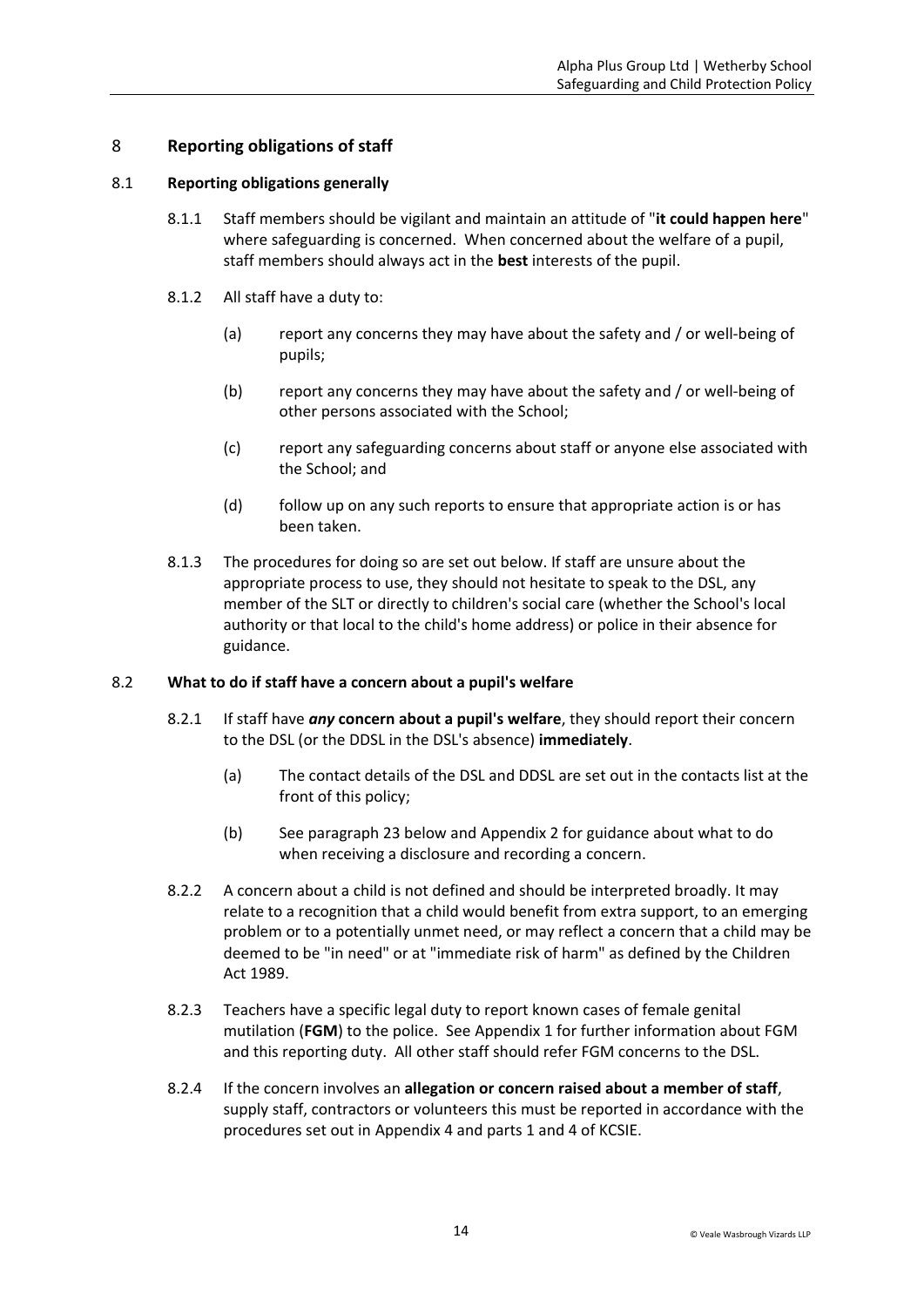## 8.2.5 **What if the DSL is unavailable?**

- (a) The DSL or the DDSL should always be available to discuss safeguarding concerns and may be contacted on their mobile phones in relation to any safeguarding concerns out of School hours.
- (b) If in exceptional circumstances the DSL and DDSL are unavailable, staff must not delay taking action. Staff should speak to their line manager or a member of the SLT and / or advice should be taken from children's social care. Their contact details are set out at the front of this policy.
- (c) Where a child is suffering, or is likely to suffer from harm, a referral to children's social care and / or police should be made immediately<sup>6</sup>. Staff should be aware of the process for making referrals direct to children's social care and / or the police in these circumstances. See section 11 below for further details on making a referral.
- (d) Any action taken by a member of staff pursuant to this requirement should then be shared with the DSL or DDSL, or a member of the SLT, as soon as is practically possible.

## 8.3 **Action by the DSL**

- 8.3.1 On receipt of a report of a concern, the DSL will consider the appropriate course of action in accordance with the appropriate Local Safeguarding Children Partnership's procedures and referral threshold document. Such action may include:
	- (a) managing any support for the pupil internally via the School's own pastoral support processes, seeking advice from children's social care where required (see [9](#page-14-0) below);
	- (b) undertaking an early help assessment (see [10](#page-15-0) below); or
	- (c) making a referral for statutory services (see [11](#page-16-0) below).
- 8.3.2 The views of the child will be taken into account when considering the appropriate course of action, but will not be determinative.
- 8.3.3 If it is decided that a referral is not required, the DSL will keep the matter under review and give ongoing consideration to a referral if the pupil's situation does not appear to be improving.

#### <span id="page-14-0"></span>9 **Managing support for pupils internally**

- 9.1 The School has a framework for the identification, assessment, management and review of risk to pupil welfare, so that appropriate action can be taken to reduce the risks identified.
- 9.2 The School will ensure that appropriate advice and consultation is sought about the management of safeguarding issues, including advice from CSC where necessary.

<sup>&</sup>lt;sup>6</sup> The criteria regarding the involvement of the police is a context-driven judgment-call, but if the safety of the child is in any doubt, or it is believed that a crime has been committed, the police should be called. If the child requires urgent medical attention an ambulance should be called to take the child to hospital. Further guidance can be found here When to call the police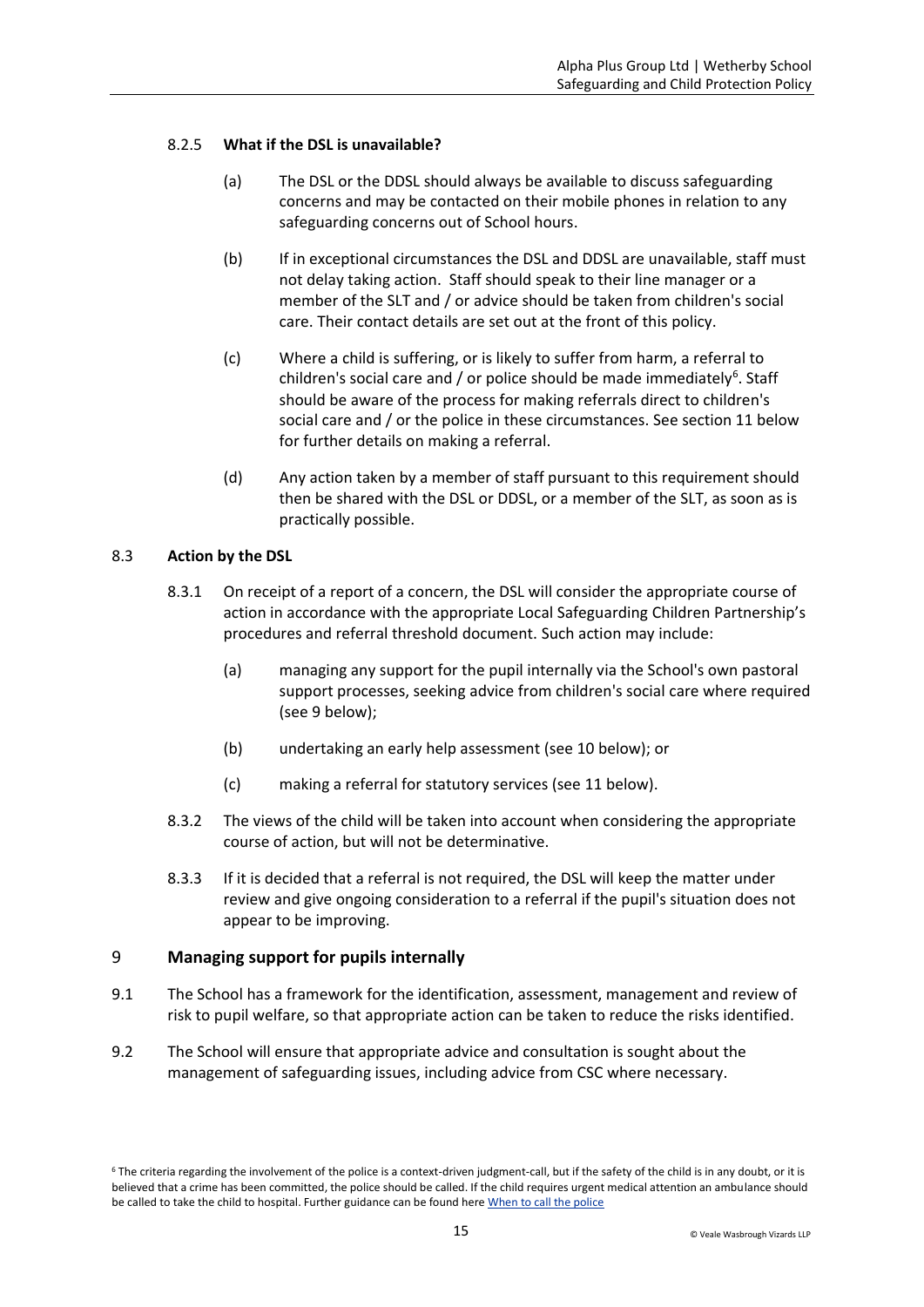## <span id="page-15-0"></span>10 **Early help**

- 10.1 Early help, also known as early intervention, is support given to a family when a problem first emerges. It can be provided at any stage of a child or young person's life to parents, children or whole families, and is generally supported by CSC in consultation with the family.
- 10.2 The School understands that providing early help is more effective in promoting the welfare of children than reacting later.
- 10.3 The School's safeguarding training includes guidance about early help processes and prepares all staff to identify children who may benefit from early help. Staff are mindful of specific safeguarding issues and those pupils who may face additional safeguarding challenges. Staff should be particularly alert to the potential need for early help for a child who:
	- 10.3.1 is disabled or has certain health conditions and has specific additional needs;
	- 10.3.2 has special educational needs (whether or not they have a statutory education, health and care plan);
	- 10.3.3 has a mental health need;
	- 10.3.4 is a young carer;
	- 10.3.5 is showing signs of being drawn into anti-social or criminal behaviour, including gang involvement and association with organised crime groups or county lines;
	- 10.3.6 is frequently missing / goes missing from care or from home;
	- 10.3.7 is at risk of modern slavery, trafficking sexual or criminal exploitation;
	- 10.3.8 is at risk of being radicalised or exploited;
	- 10.3.9 has a family member in prison, or is affected by parental offending;
	- 10.3.10 is in a family circumstance presenting challenges for the child, such as substance abuse, adult mental health problems or domestic abuse;
	- 10.3.11 is misusing drugs or alcohol themselves;
	- 10.3.12 is looked after or has returned home to their family from care;
	- 10.3.13 is at risk of 'honour' based abuse such as Female Genital Mutilation or Forced Marriage;
	- 10.3.14 is a privately fostered child; and
	- 10.3.15 is persistently absent from education including persistent absences for part of the school day.
- 10.4 An early help assessment usually requires the consent of the child (if they are able to give consent) and their parent or carer.
- 10.5 A member of staff who considers that a pupil may benefit from early help should keep a written record of their concerns and in the first instance discuss this with the DSL (see paragraph 23 'record keeping' below and appendix 2 for further guidance). The DSL will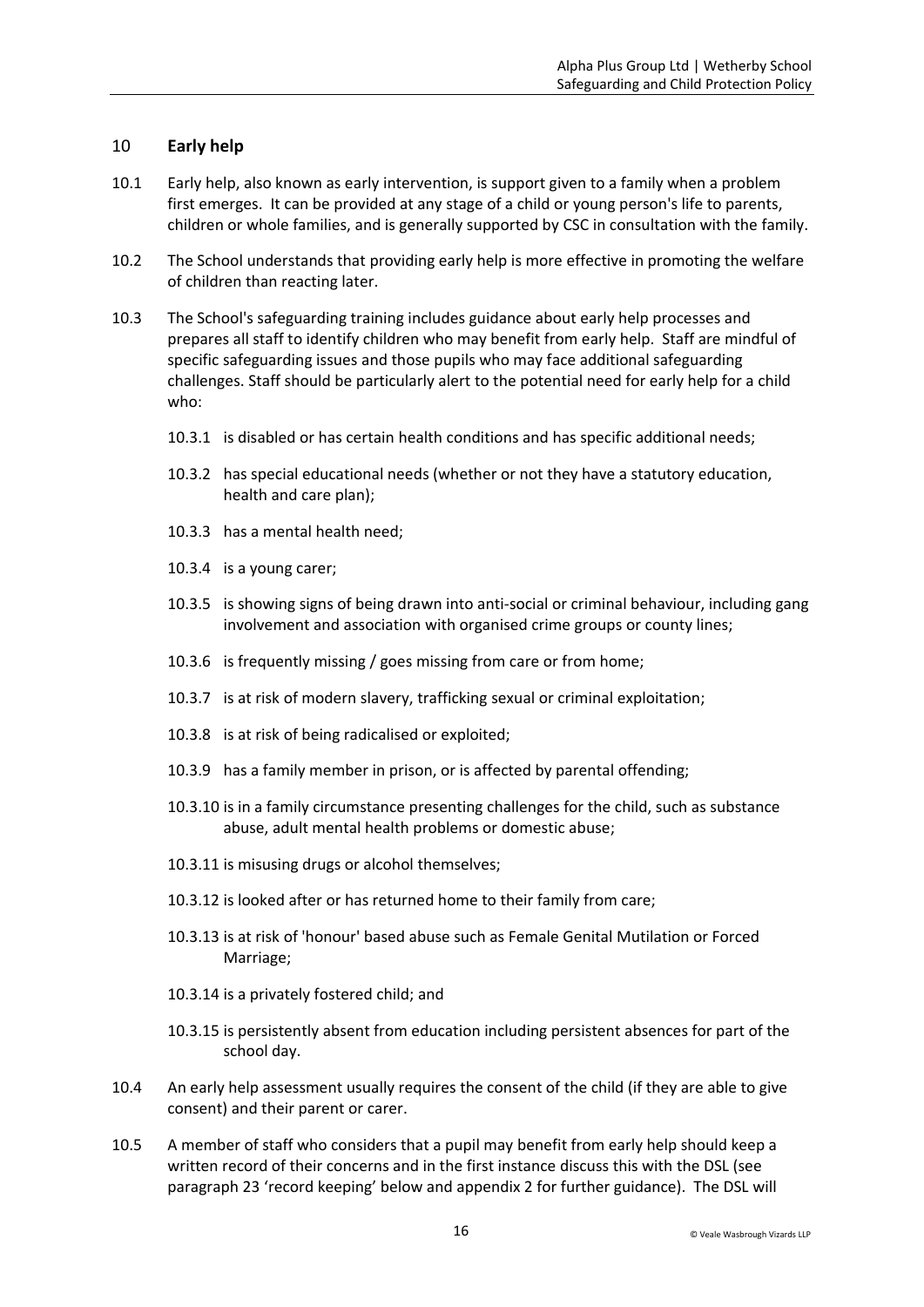consider the appropriate action to take in accordance with the Local Safeguarding Children Partnership menu of early help services and their referral threshold document and will support staff in liaising with parents and other agencies and setting up an inter-agency assessment as appropriate.

- 10.6 If early help is appropriate, staff may be required to support other agencies and professionals in an early help assessment and will be supported by the DSL in carrying out this role. In some cases School staff may be required to take a lead role.
- 10.7 The matter will be kept under review and consideration given to a referral to children's social care for assessment for statutory services if the pupil's situation appears to be getting worse, or does not appear to be improving.

## <span id="page-16-0"></span>11 **Making a referral**

## 11.1 **Where a child is suffering, or is likely to suffer from harm, a referral to children's social care (and if appropriate the police) should be made immediately.**

- 11.2 "Harm" is the "ill treatment or impairment of the health or development of a child."<sup>7</sup> Seeing or hearing the ill-treatment of another person is also a form of harm. It can be determined "significant" by "comparing a child's health and development with what might be reasonably expected of a similar child."
- 11.3 The contact details for the School's CSC team are set out at the front of this policy.
- 11.4 Anyone can make contact with CSC to discuss concerns before a referral is made. This includes professional as well as a child themselves, family members and members of the public. The child's local safeguarding children partnership will have a threshold of need framework and guidance which will provide more information which can support decision making in relation to contacting CSC. [London Child Protection Procedures \(londoncp.co.uk\)](https://www.londoncp.co.uk/)
- 11.5 Parental consent is not needed to make a referral. However, the school/college will generally inform parents or carers, unless there are compelling reasons not to (if informing a parent or carer is going to put the child at additional risk). Any such decision will be made in consultation with CSC.

#### 11.6 **Statutory assessments**

- 11.6.1 Children's social care may undertake a statutory assessment under the *Children Act 1989* into the needs of the child. It is likely that the person making the referral will be asked to contribute to this process. Statutory assessments include:
	- (a) **Children in need:** *A child in need is a child who is unlikely to achieve or maintain a reasonable level of health or development, or whose health and development is likely to be significantly or further impaired, without the provision of services; or a child who is disabled.* Children in need may be assessed under section 17 of the Children Act 1989.
	- (b) **Children suffering or likely to suffer significant harm:** Local authorities have a duty to make enquiries under section 47 of the Children Act 1989 if they have reasonable cause to suspect that *a child is suffering, or is likely to suffer, significant harm.*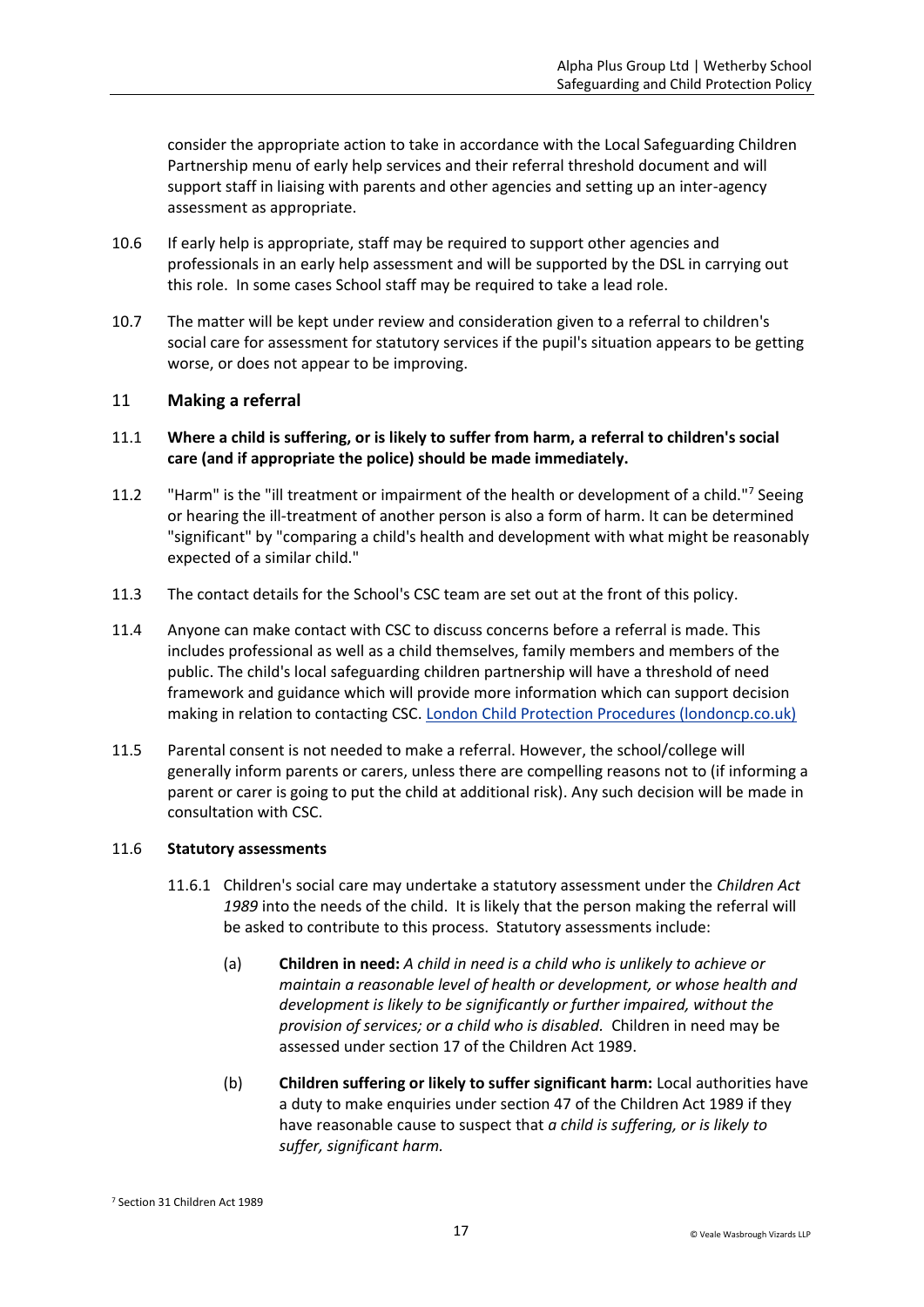- 11.7 Staff required to make a direct referral may find helpful the flowchart set out on page 23 of KCSIE and the flowcharts set out in Chapter 1 of WTSC for information about the likely actions and decisions required.
- 11.8 Staff will need to have access to certain information about the child and the safeguarding concern in order to make the referral. In general terms, this information will comprise:
	- 11.8.1 personal details of the child including the child's developmental needs;
	- 11.8.2 detailed information about the concern;
	- 11.8.3 information about the child's family and siblings including the capacity of the child's parents or carers to meet the child's developmental needs and any external factors that may be undermining their capacity to parent.
- 11.9 If the referral is made by telephone, this should be followed up in writing.
- 11.10 If the referral is made by someone other than the DSL, the DSL should be informed of the referral as soon as possible.
- 11.11 Confirmation of the referral and details of the decision as to what course of action will be taken should be received from the local authority within one working day. If this is not received, the DSL (or the person that made the referral) should contact children's social care again.
- 11.12 Following a referral, if the child's situation does not appear to be improving, the local escalation procedures should be followed to ensure that the concerns have been addressed and that the child's situation improves, in accordance with the procedures set out in Appendix 5.

## <span id="page-17-0"></span>12 **Allegations against pupils - peer on peer / child on child abuse**

- 12.1 Allegations against pupils should be reported in accordance with the procedures set out in this policy in Appendix 3. If harmful sexual behaviour<sup>8</sup> is alleged to have occurred, the DSL will have regard to Part 5 of KCSIE and the non-statutory guidance Sexual Violence and Sexual Harassment between children in schools (DfE, September 2021) and take into account the local response of the police and children's social care to these issues. The views of the alleged victim will be taken into account but will not be determinative.
- 12.2 All those involved in such allegations will be treated as being at risk and in need of support and the safeguarding procedures in accordance with this policy will be followed. Appropriate support will be provided to all pupils involved, including support from external services as necessary.

#### <span id="page-17-1"></span>13 **Extra-familial harm**

- 13.1 Safeguarding incidents and / or behaviours can be associated with factors outside the School and / or can occur between children outside the School.
- 13.2 All staff, including the DSL, should consider the context within which such incidents and / or behaviours occur, for example where wider environmental factors are present in a child's life that may be a threat to their safety and / or welfare, and should record these appropriately.

<sup>8</sup>This is defined by the DfE as sexual behaviours expressed by children and young people that are developmentally inappropriate, may be harmful towards self or others, or abusive towards another child, young person or adult.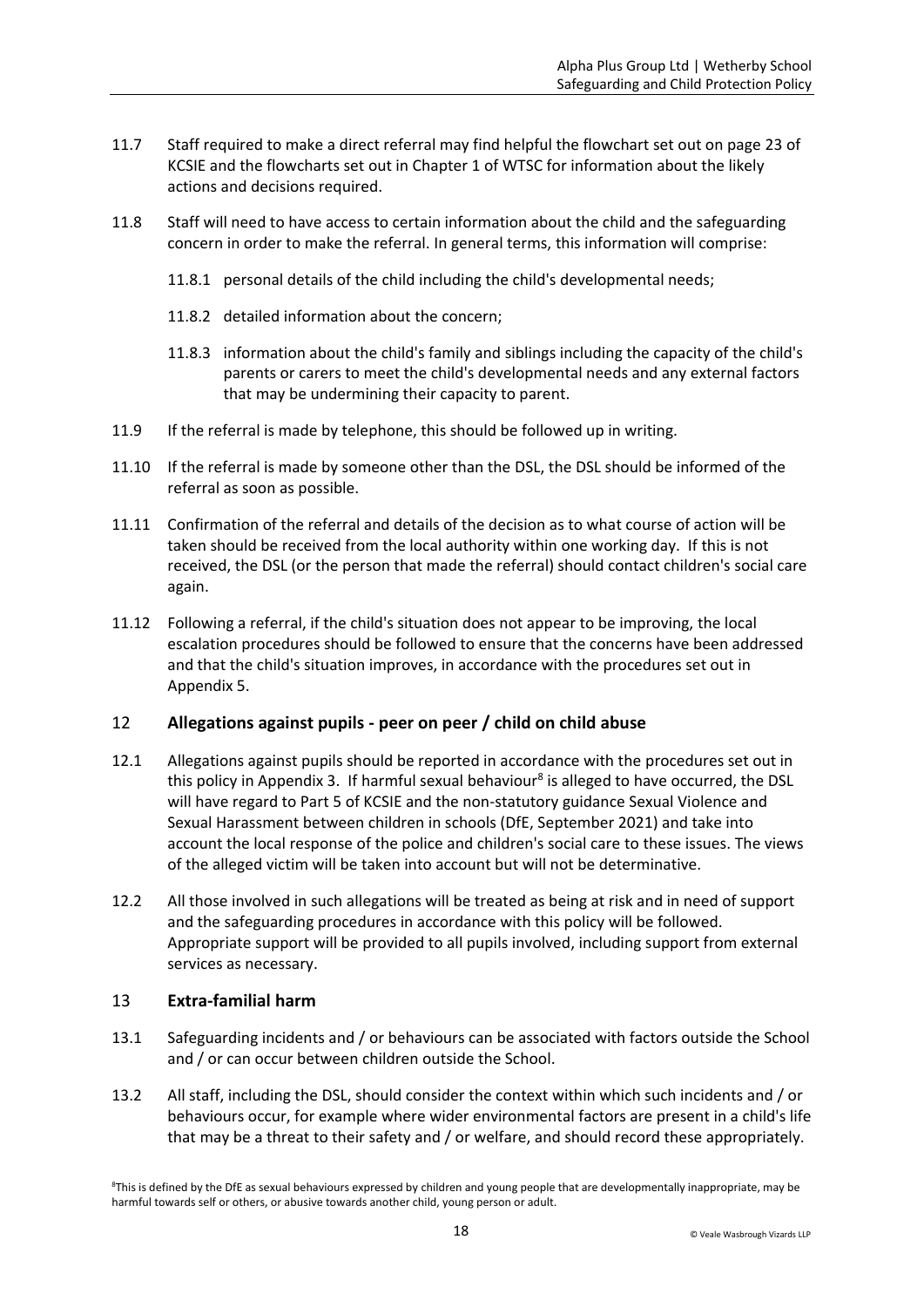- 13.3 Children's social care should be informed of all such information to allow any assessment process to consider all available evidence and the full context of any abuse.
- 13.4 Extra-familial harm: all staff, but especially the DSL (and deputies) should consider whether children are at risk of abuse or exploitation in situations outside their families. Extra-familial harms take a variety of different forms and children can be vulnerable to multiple harms including (but not limited to) sexual exploitation, criminal exploitation, sexual abuse, serious youth violence and county lines.

#### <span id="page-18-0"></span>14 **Risk assessment**

- 14.1 Where a concern about a pupil's welfare is identified, the risks to that pupil's welfare will be assessed and appropriate action will be taken to reduce the risks identified.
- 14.2 The format of risk assessment may vary and may be included as part of the School's overall response to a welfare issue, including the use of individual pupil welfare plans (such as behaviour, healthcare and education plans, as appropriate). Regardless of the form used, the School's approach to promoting pupil welfare will be systematic and pupil focused.
- 14.3 The Head has overall responsibility for ensuring that matters which affect pupil welfare are adequately risk assessed and for ensuring that the relevant findings are implemented, monitored and evaluated.
- 14.4 Day to day responsibility to carry out risk assessments under this policy will be delegated to the DSL who has been trained in identifying and managing safeguarding risks.

## <span id="page-18-1"></span>15 **What to do if staff have a safeguarding concern about someone else's welfare**

- 15.1 Staff who have safeguarding concerns about the welfare of others or any other safeguarding issue not expressly covered by this policy, should report them.
- 15.2 In the absence of an express procedure about reporting, they should report such concerns to the DSL in the first instance.

## <span id="page-18-2"></span>16 **Allegations made and or/concerns raised about staff and others in School**

- 16.1 The School has procedures for dealing with allegations made and/or concerns raised about staff or anyone working in the School, including supply teachers, volunteers and contractors.
- 16.2 The procedures in this policy apply to staff who pose a risk of harm to children or may behave in a way that indicates that they may be unsuitable to work with children. They also apply to low level concerns that do not meet the harms threshold. The procedures aim to strike a balance between the need to protect children from abuse and the need to protect staff from malicious, unfounded, false, or unsubstantiated allegations. These procedures are set out in Appendix 4 and follow the guidance in Parts 1 and 4 of KCSIE.
- 16.3 The School will follow its employment procedures for dealing with any other safeguarding concern raised about staff, involving external agencies as appropriate.
- 16.4 Detailed guidance is provided to staff to ensure that all staff are clear on the rules of conduct and the expectations of the School in relation to contact with pupils, parents, colleagues and any other person who comes into contact with the School.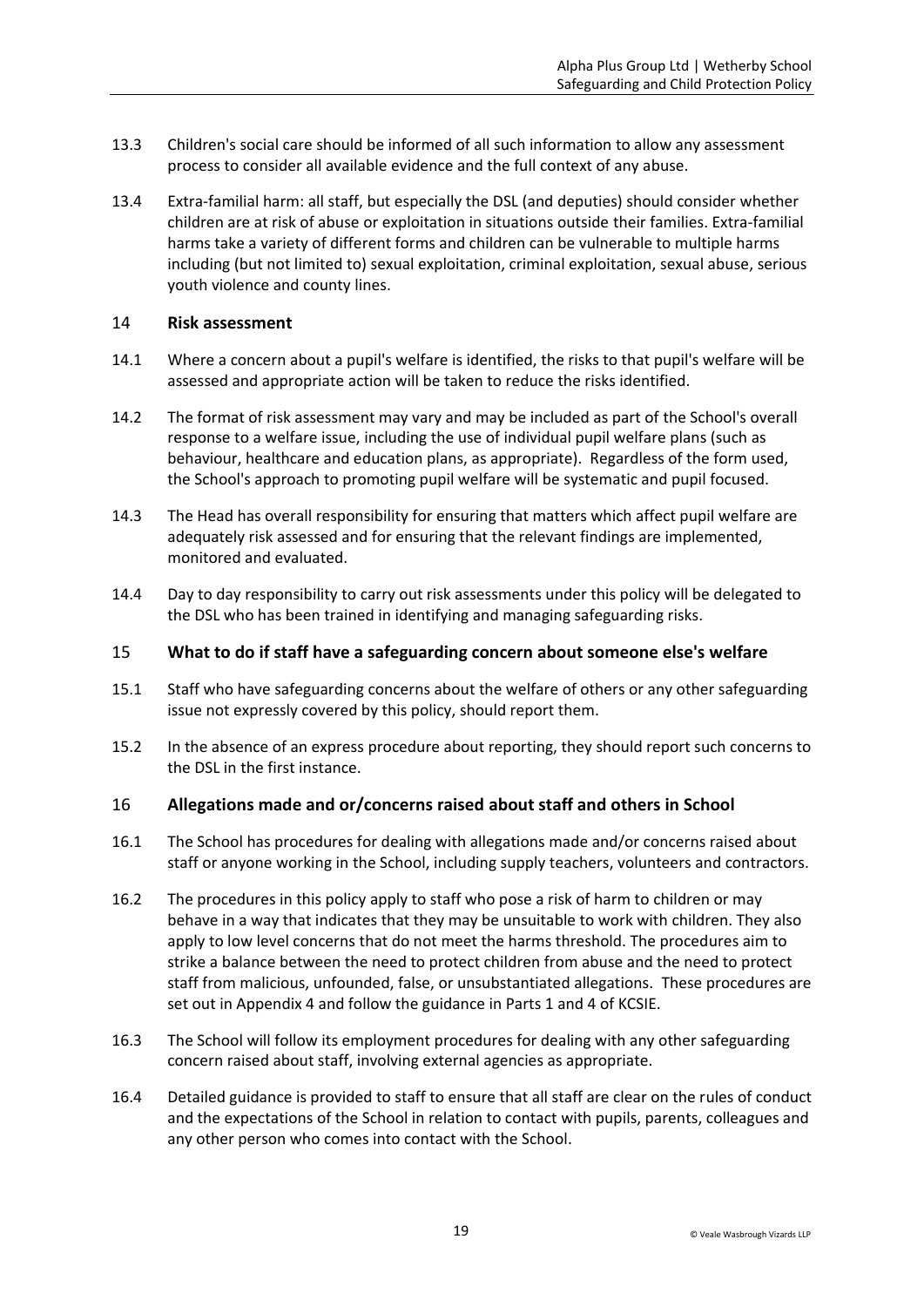## <span id="page-19-0"></span>17 **Informing parents**

- 17.1 Parents will normally be kept informed, as appropriate, of any action to be taken under these procedures. However, there may be circumstances when the DSL will need to consult the Head, the Designated Officer(s), children's social care, the police and / or the pupil before discussing details with parents.
- 17.2 In all cases, the DSL will be guided by Kensington & Chelsea/Wedtminster's Safeguarding Children Partnership's referral threshold document.
- 17.3 See also [Appendix 4](#page-46-0) for details about the disclosure of information where an allegation has been made against a member of staff.

## <span id="page-19-1"></span>18 **Additional reporting**

18.1 In addition to the reporting requirements explained above, the School will consider whether it is required to report safeguarding incidents to any other regulatory body or organisation, including but not limited to:

#### 18.1.1 **Health and Safety Executive**

(a) The School is legally required under RIDDOR to report certain incidents to the Health and Safety Executive. Please see the School's Health and Safety Policy for further details about this.

#### 18.1.2 **Disclosure and Barring Service** (**DBS**)

(a) A referral to the DBS will be made promptly if the criteria are met. See Appendix 4[, 8.1](#page-49-0) - [8.2](#page-50-0) for further details.

#### 18.1.3 **Teaching Regulation Agency** (**TRA**)

(a) Separate consideration will be given as to whether a referral to the TRA should be made where a teacher has been dismissed, or would have been dismissed if he / she had not resigned. See Appendix 4, [8.3](#page-50-1) for more details.

#### 18.1.4 **Ofsted**

(a) The School will inform Ofsted of any allegations of serious harm or abuse by any person living, working or looking after children on the premises of the EYFS provision registered with Ofsted (whether that allegation relates to harm or abuse committed on the premises or elsewhere), and will provide details of the action taken in respect of those allegations. See Appendix 4[, 7](#page-49-1) for more details.]

#### 18.1.5 **Insurers**

- (a) The School will consider whether it is necessary to report a safeguarding incident to the relevant insurers.
- (b) Care should be taken to ensure this is done before renewal to ensure that the School/Alpha Plus Group complies with its duties under the Insurance Act 2015. If the School/Alpha Plus Group is in any doubt with regard to the correct insurer and / or policy and / or if it is unable to locate the relevant insurer, professional advice should be sought.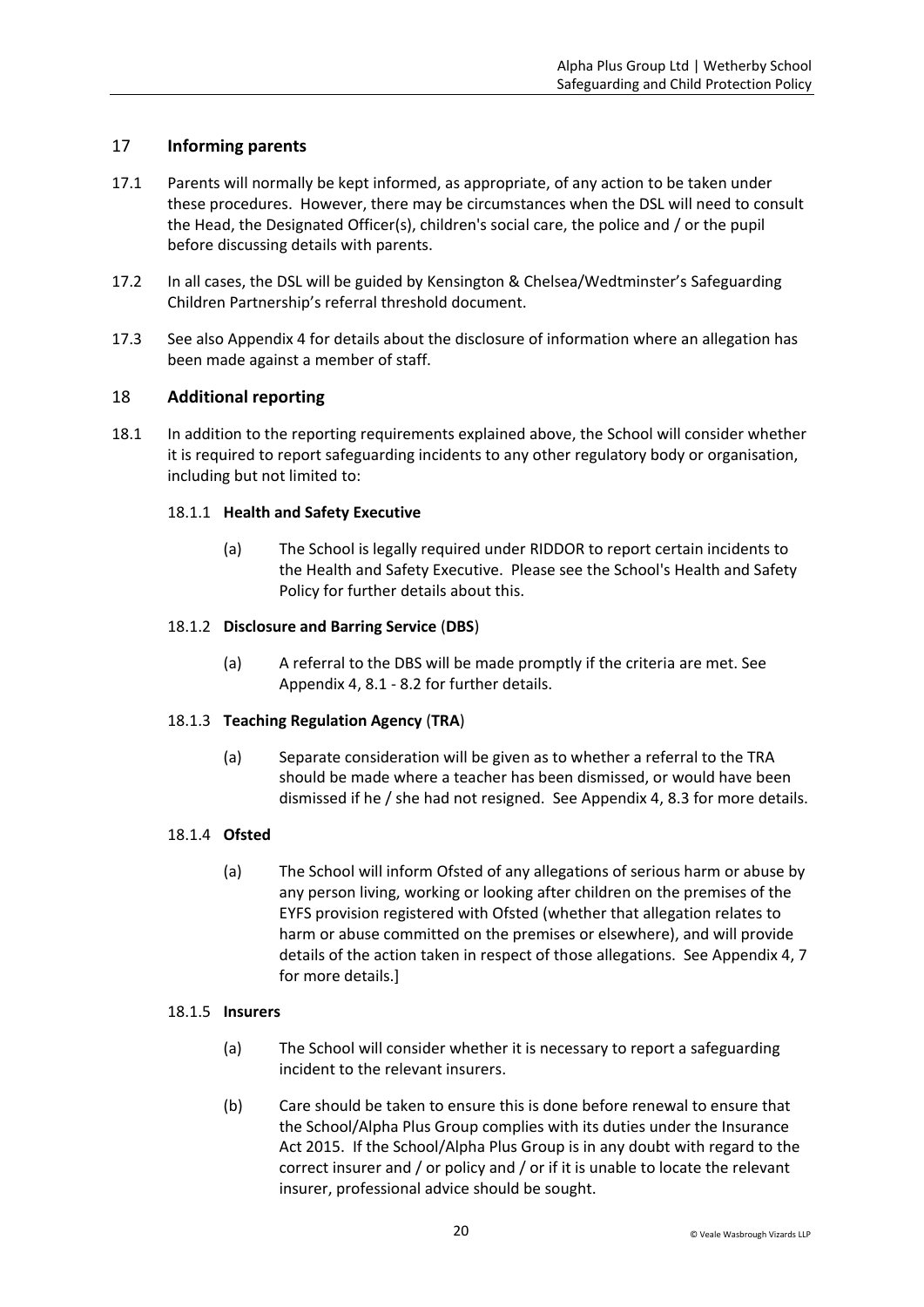## <span id="page-20-0"></span>19 **Safer recruitment and supervision of staff**

- 19.1 The School is committed to practising safer recruitment in checking the suitability of staff (including staff employed by another organisation). See the School's separate safer recruitment policy.
- 19.2 The School maintains a single central register of appointments for all staff.
- 19.3 The school ensures that it does not knowingly employ individuals disqualified under the Childcare Act 2006 and Childcare Regulations 2018. This applies to staff engaged in childcare of under 8s, and those who manage the childcare provision of under 8s. The school fulfils this obligation through enhanced DBS checks on new employees, as relevant. Employees must inform the Head if they meet the disqualification criteria at any time whilst employed at the school.
- 19.4 The School observe the requirement to make a referral to the Disclosure and Barring Service (DBS) if a person in regulated activity has been dismissed, suspended or re-deployed due to safeguarding concerns, or would have been had they not resigned. Referrals will be made as soon as possible, and ordinarily on conclusion of an investigation.
- 19.5 The School's protocol for ensuring that visiting speakers are accompanied by a member of staff ensuring they are always appropriately supervised.

#### <span id="page-20-1"></span>20 **Use of mobile technology**

- 20.1 The School's policy on the use of mobile technology, including phones and cameras, in the School, is as follows:
	- 20.1.1 the School's mobile and electronic device policy sets out the expectations on pupils from Little Wetherby to Year 3 In the EYFS setting, pupils are not permitted to bring mobile phones or any mobile device with a camera facility onto the premises.
	- 20.1.2 all staff (including staff in the EYFS setting) should use mobile devices and cameras in accordance with the guidance set out in the staff mobile and electronic device policy and staff code of conduct
	- 20.1.3 parents of all pupils (including parents of pupils in the EYFS setting) may bring mobile devices onto the premises but may only take photographs during events such as plays, concerts or sporting events for personal use. Parents should be reminded that the publication of such images (including on personal social networking sites even where access to the image may be limited) may be unlawful.
- 20.2 Appropriate internet safety measures are taken to manage associated risks, including use of filters and monitoring of usage.
- 20.3 The School's approach to online safety is set out in the School's Online Safety Policy and Acceptable Use Policy for Pupils.

#### <span id="page-20-2"></span>21 **Training**

- 21.1 The School ensures that regular guidance and training is arranged on induction and at regular intervals thereafter so that staff understand what is expected of them by this policy and have the necessary knowledge and skills to carry out their roles.
- 21.2 The level and frequency of training depends on the role of the individual member of staff.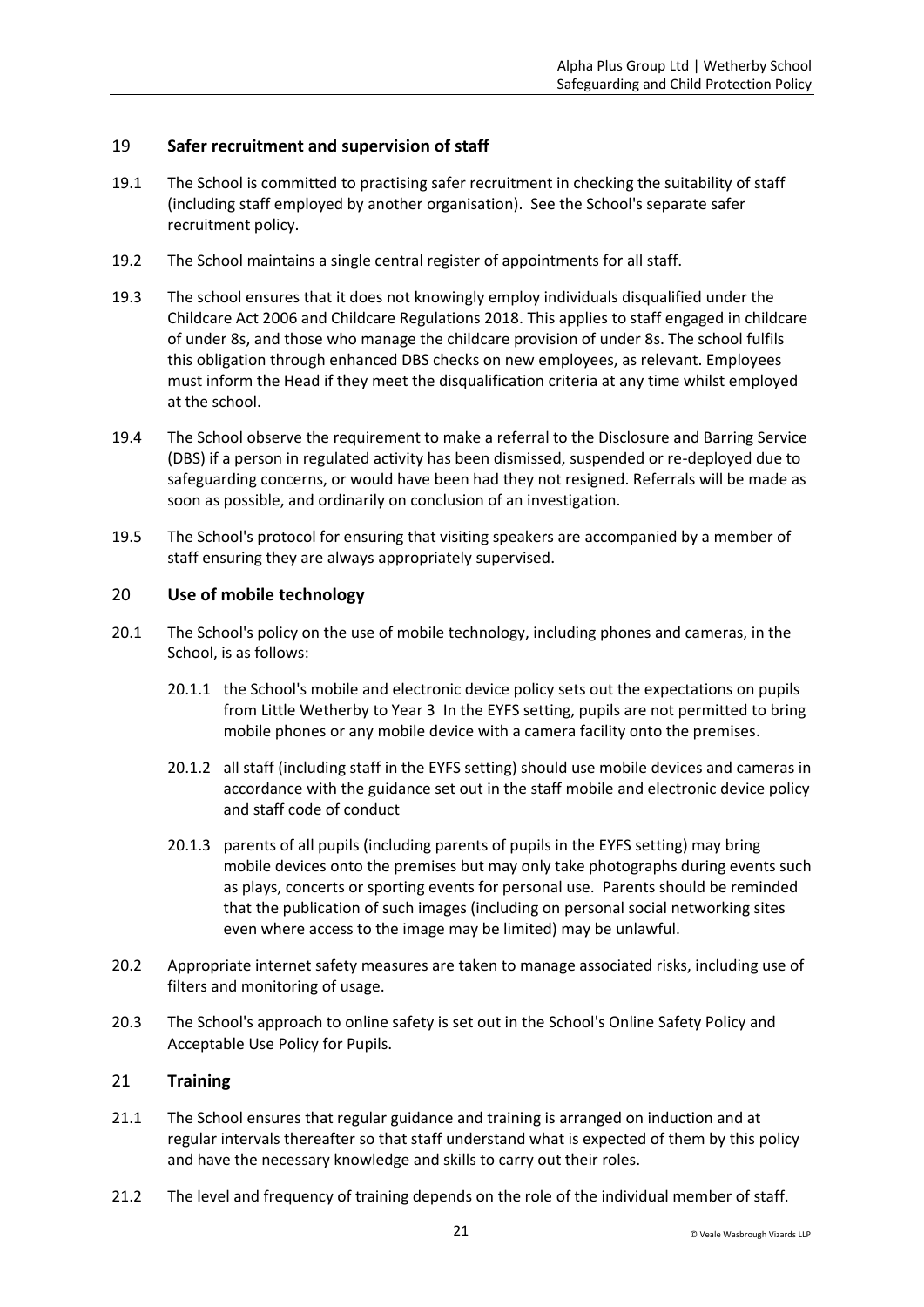- 21.3 The School maintains written records of all staff training.
- 21.4 All training will be carried out in accordance with Kensington & Chelsea / Westminster Safeguarding Children Partnership's procedures where possible.

#### 21.5 **Induction**

- 21.5.1 All staff, including temporary staff and volunteers, will be provided with induction training that includes (and where relevant includes the provision of copies of):
	- (a) this policy;
	- (b) the role, identity and contact details of the DSL and his / her Deputy;
	- (c) the behaviour and discipline policy for pupils;
	- (d) the staff [code of conduct] including the whistleblowing policy, social media policy and acceptable use policy;
	- (e) the safeguarding response to children who go missing from education;
	- (f) the School's approach to online safety;
	- (g) safeguarding training in accordance with Kensington & Chelsea / Westminster Safeguarding Children Partnership's procedures including guidance on managing a report of peer-on-peer harmful sexual behaviour;
	- (h) a copy of Part 1 of KCSIE and, where appropriate, Annex B of KCSIE (those working directly with children and the senior leadership team); and
	- (i) appropriate Prevent duty training.

#### 21.6 **Safeguarding training**

- 21.6.1 All staff will receive a copy of this policy and Part 1 (and where appropriate Annex B<sup>9</sup>) of KCSIE, and will be required to confirm that they have read and understand these via an annual affirmation statement.
- 21.6.2 All staff members (including the Head) will undertake appropriate safeguarding training which will be updated every year and in line with the Kensington & Chelsea / Westminster Safeguarding Children Partnership's local arrangements and Alpha Plus Group policy. In addition, all staff members will receive safeguarding and child protection updates including online safety via email and staff meetings on a regular basis and at least annually.
- 21.6.3 Staff development training will also include training on online safety, searching pupils for prohibited and banned items, and Prevent duty training assessed as appropriate for them by the School.
- 21.6.4 Additionally, the School will make an assessment of the appropriate level and focus for staff training and responsiveness to specific safeguarding concerns such as radicalisation, peer on peer abuse, harmful sexual behaviour, child criminal and child sexual exploitation, female genital mutilation, cyberbullying, prejudiced-based and

<sup>9</sup> School leaders and those who work directly with children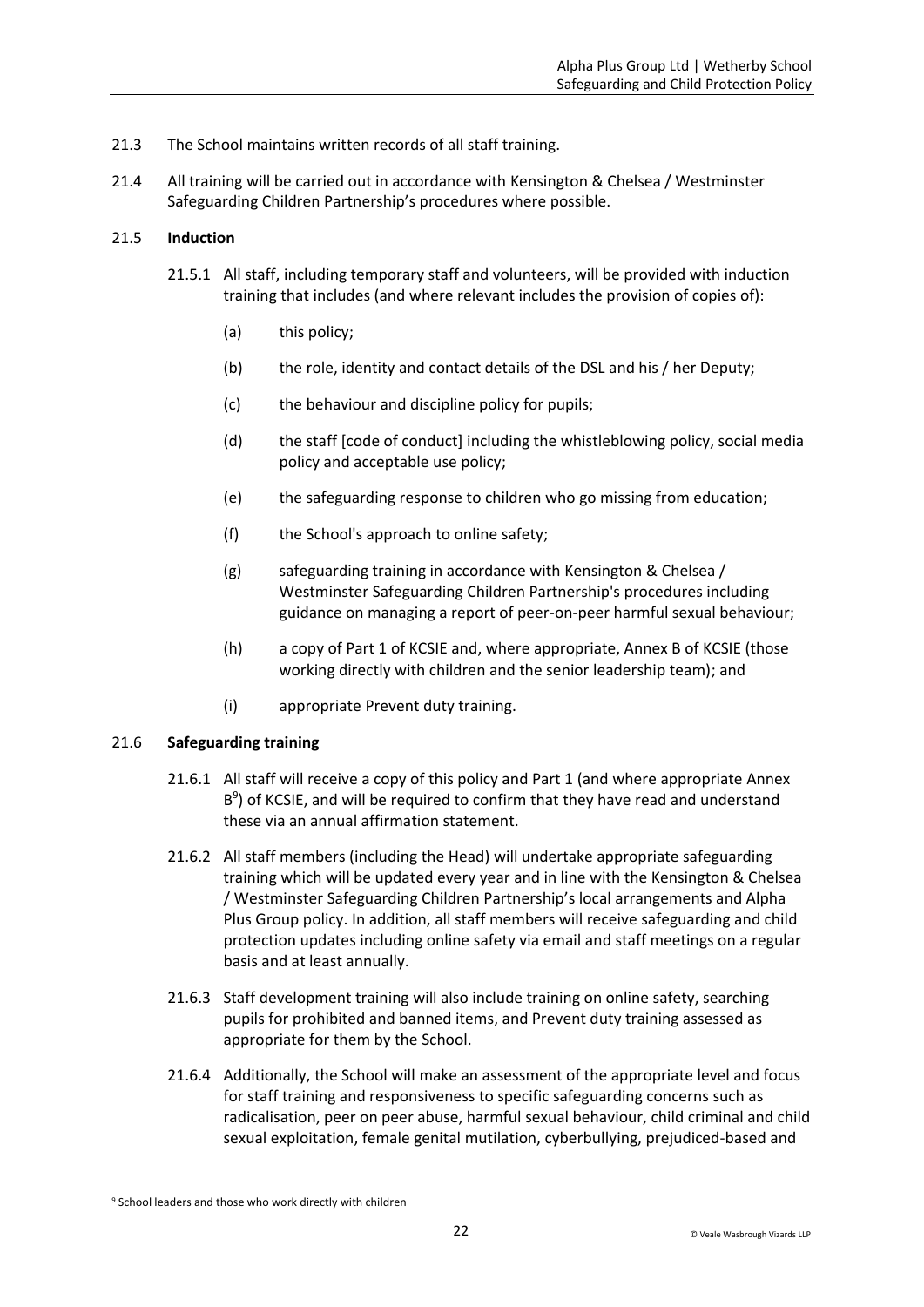discriminatory bullying and mental health and to ensure that staff have the skills, knowledge and understanding to keep looked after children safe.

- 21.6.5 All Governors receive safeguarding training on induction. The Nominated Safeguarding Governor will receive additional appropriate training to enable them to fulfil their safeguarding responsibilities.
- 21.6.6 The School has mechanisms in place to assist staff to understand and discharge their role and responsibilities and to ensure that they have the relevant knowledge, skills and experience to safeguard children effectively, including questionnaires, staff meetings and professional development reviews. This includes information on how staff can report concerns occurring out of hours / out of term time and should, where appropriate, refer to the School's risk assessment for out of hours /out of term safeguarding arrangements.
- 21.6.7 The school will take a proportionate risk-based approach to the level of information that is provided to temporary staff and volunteers.

## 21.6.8 **Designated Safeguarding Lead** (**DSL**)

- (a) The DSL and Deputy DSL will undertake training to provide them with the knowledge and skills required to carry out the role. This training includes Prevent awareness training and will be updated at least every two years.
- (b) In addition, their knowledge and skills will be refreshed at regular intervals, at least annually, to allow them to understand and keep up with any developments relevant to their role. For further details about the training of the DSL, see Annex C of KCSIE.
- (c) Prevent duty training will be consistent with the Government's Prevent training for schools. See [Educate Against Hate](https://educateagainsthate.com/) (HM Government, 2018) for further details.

#### 21.6.9 **Teaching pupils about safeguarding**

- (a) The School teaches pupils about safeguarding through the curriculum and PSHE. This includes guidance on adjusting behaviour to reduce risks, particularly online, building resilience to protect themselves and their peers, fostering healthy and respectful relationships with others and providing information about who they should turn to for help.
- (b) The School recognises that a one size fits all approach may not be appropriate for children, and a more personalised or contextualised approach for more vulnerable children, victims of abuse and some SEND children might be needed.
- (c) Pupils are taught about harmful sexual behaviours, including sexual violence and sexual harassment, through relationships education and PSHE education appropriate to their age and stage of development. It will tackle issues such as: healthy and respectful relationships, what respectful behaviour looks like, consent, gender roles, stereotyping, equality, body confidence and selfesteem, prejudiced behaviour, that sexual violence and sexual harassment is always wrong, and addressing cultures of sexual harassment].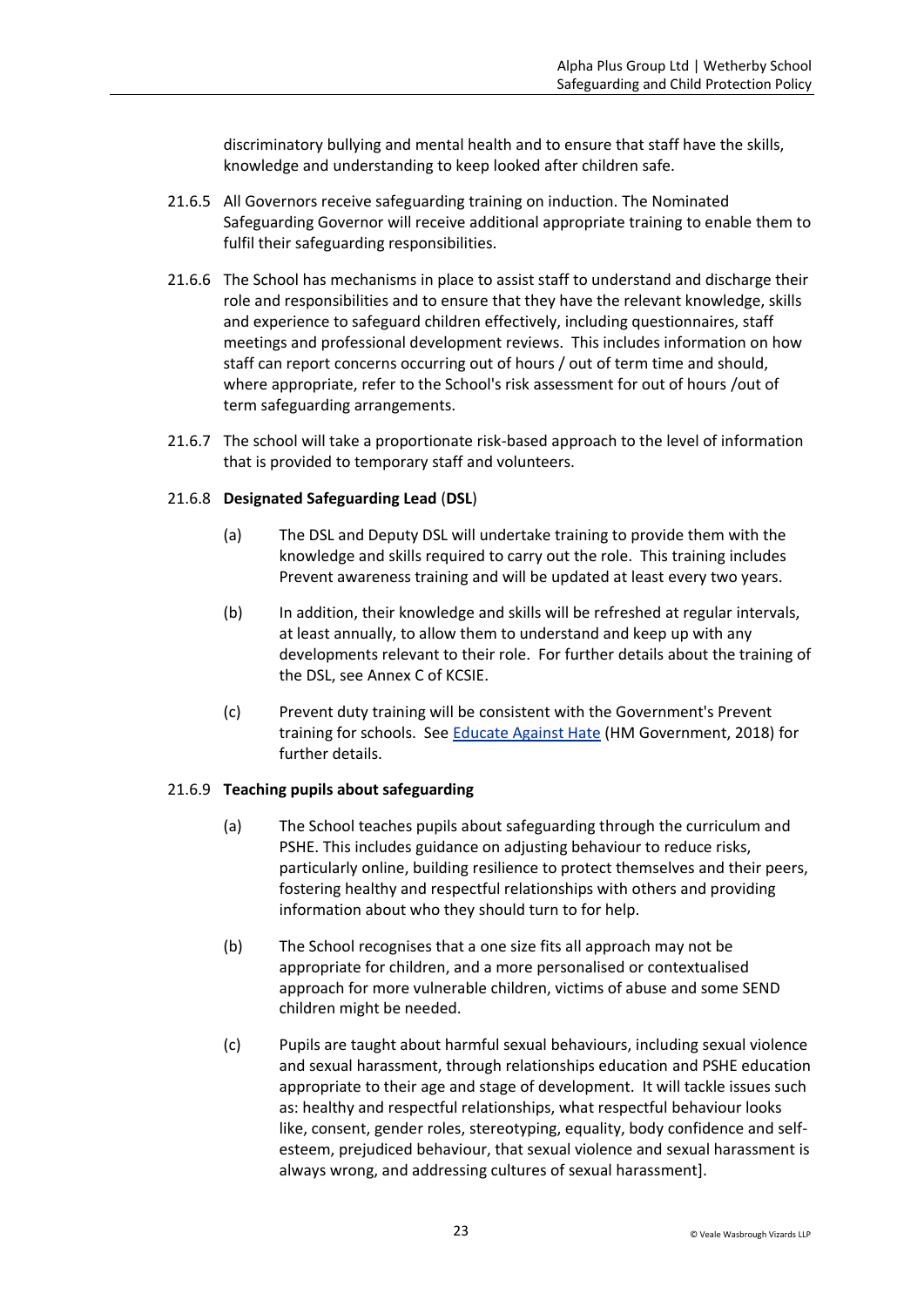- (d) Pupils are given the opportunity to talk about safeguarding issues within the classroom environment and are made aware of the processes by which any concerns they have can be raised, including the processes for reporting a concern about a friend or peer, and how any report will be handled. The school utilises many different opportunities to teach pupils about safeguarding, as outlined below:
	- PSHEE lessons
	- Relationship Education (as part of PSHEE)
	- 'Keeping Safe' Assemblies i.e. bullying, internet safety, managing friendships
	- Curriculum lessons i.e. Computing and online bullying
- (e) The safe use of technology is a focus in all areas of the curriculum and key ICT safety messages are reinforced as part of assemblies and tutorial / pastoral activities. The School has appropriate filters and monitoring systems in place (see the online safety policy) and is mindful that this should not lead to unnecessary restrictions on learning.

## <span id="page-23-0"></span>22 **Monitoring and review**

- 22.1 The DSL will ensure that the procedures set out in this policy and the implementation of these procedures are updated and reviewed regularly and as required, working with Alpha Plus Group as necessary and seeking contributions from staff. The DSL will update the Senior Management Team regularly on the operation of the School's safeguarding arrangements.
- 22.2 Any safeguarding incidents at the School will be followed by a review of these procedures by the DSL and a report made to the Nominated Safeguarding Governor. Where an incident involves a member of staff, the Designated Officer(s) will be asked to assist in this review to determine whether any improvements can be made to the School's procedures. Any deficiencies or weaknesses with regards to safeguarding arrangements at any time will be remedied without delay.
- 22.3 Alpha Plus Group will commission an annual review of this policy and the School's safeguarding procedures, including an update and review of the effectiveness of procedures and their implementation and the effectiveness of inter-agency working. It will also undertake an annual review of its approach to online safety, supported by an annual risk assessment that considers and reflects the risks its pupils face.
- 22.4 The DSL will work with the Nominated Safeguarding Governor to prepare a written report commissioned by the Alpha Plus Group Board. The written report should address how the School ensures that this policy is kept up to date; staff training on safeguarding; referral information; issues and themes which may have emerged in the School and how these have been handled including lessons learned. The Alpha Plus Group Board should also consider independent corroboration, such as:
	- 22.4.1 inspection of records or feedback from external agencies including the Designated Officer(s);
	- 22.4.2 reports of ISI inspections;
	- 22.4.3 the outcome of any relevant complaints, claims or related proceedings; and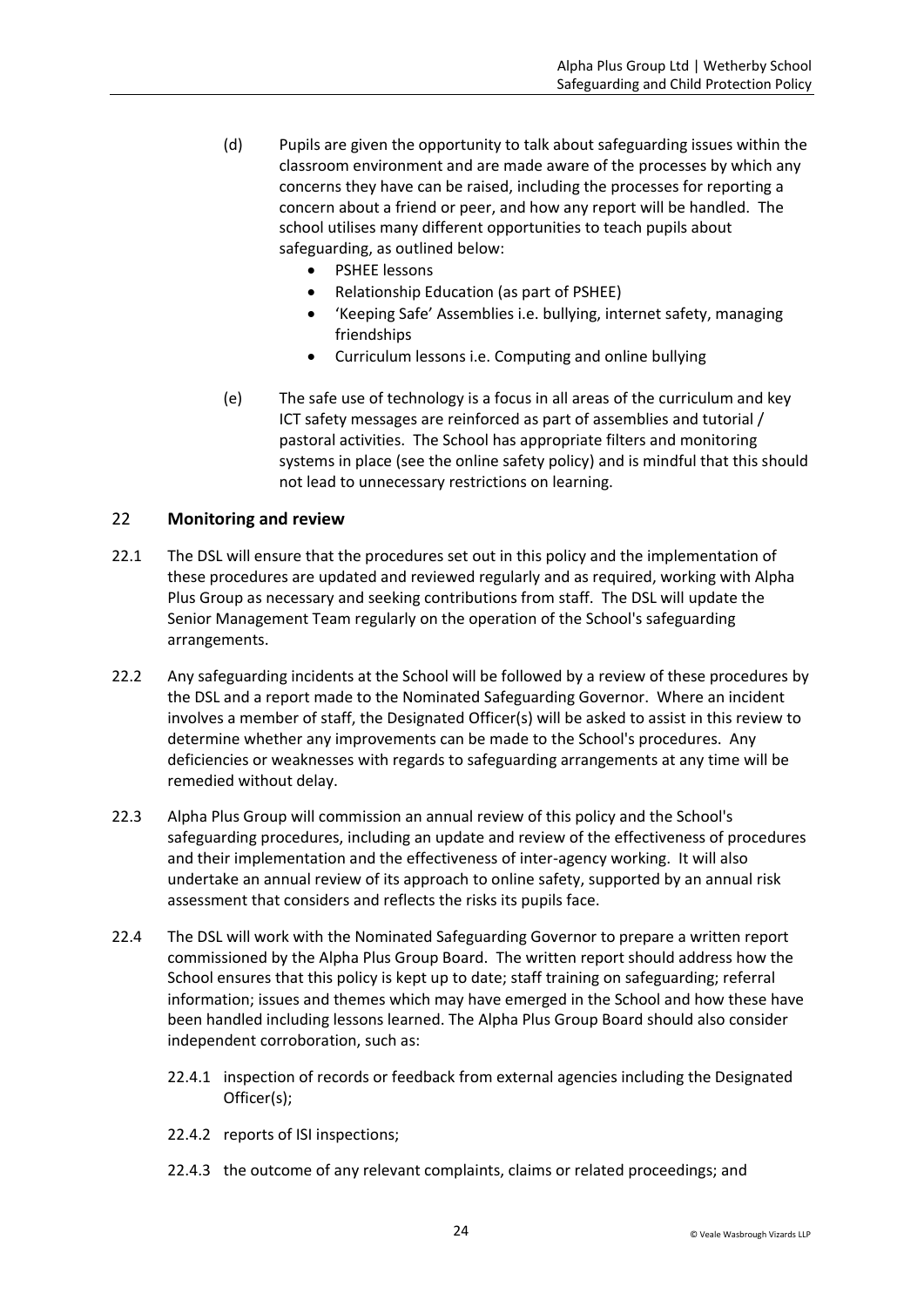22.4.4 press reports.

## <span id="page-24-0"></span>23 **Record keeping**

- 23.1 All concerns, discussions and decisions made and the reasons for those decisions should be recorded in writing on a safeguarding concern form which the DSL also logs on MyConcern. Information should be kept confidential to those who need to know and stored securely. Concerns and referrals will be kept in a separate child protection file for each child. These should include:
	- 23.1.1 a clear and comprehensive summary of the concern;
	- 23.1.2 details of how the concern was followed up and resolved;
	- 23.1.3 a note of any action taken, decisions reached and the outcome.
- 23.2 The information created in connection with this policy may contain personal data. The School's use of this personal data will be in accordance with data protection law. The School has published on its website privacy notices which explain how the School will use personal data.
- 23.3 All records created in accordance with this policy are managed in accordance with the School's policies that apply to the retention and destruction of records.
- 23.4 Insofar as pupil records are concerned:
	- 23.4.1 Staff must record all concerns about a pupil on the School's pro forma record which is available in the staff shared area and on share point. Guidance on record keeping is set out in Appendix 2.
	- 23.4.2 The DSL will open a child protection file following a report to him / her of a child protection concern about a pupil. The DSL will record all discussions with both colleagues and external agencies, decisions made and the reasons for them and detail of the action taken.

#### 23.5 **Information sharing and multi-agency working<sup>10</sup>**

- 23.5.1 Information sharing is vital in identifying and tackling all forms of abuse and neglect, and in promoting children's welfare, including their educational outcomes. Schools have clear powers to share, hold and use information for these purposes.
- 23.5.2 The GDPR and Data Protection Act 2018 place duties on organisations and individuals to process personal information fairly and lawfully; however, they do not prevent, or limit, the sharing of information for the purposes of keeping children safe. The Data Protection Act 2018 contains 'safeguarding of children and individuals at risk' as a processing condition that allows practitioners to share special category  $data<sup>11</sup>$ .
- 23.5.3 Fears about sharing information must not be allowed to stand in the way of the need to promote the welfare and protect the safety of children, which is always the School's paramount concern.

<sup>&</sup>lt;sup>10</sup> For further information, se[e Information sharing: advice for practitioners providing safeguarding services](https://www.gov.uk/government/publications/safeguarding-practitioners-information-sharing-advice) (July 2018), which contains a myth-busting guide to information sharing.

<sup>&</sup>lt;sup>11</sup> Defined as personal and sensitive data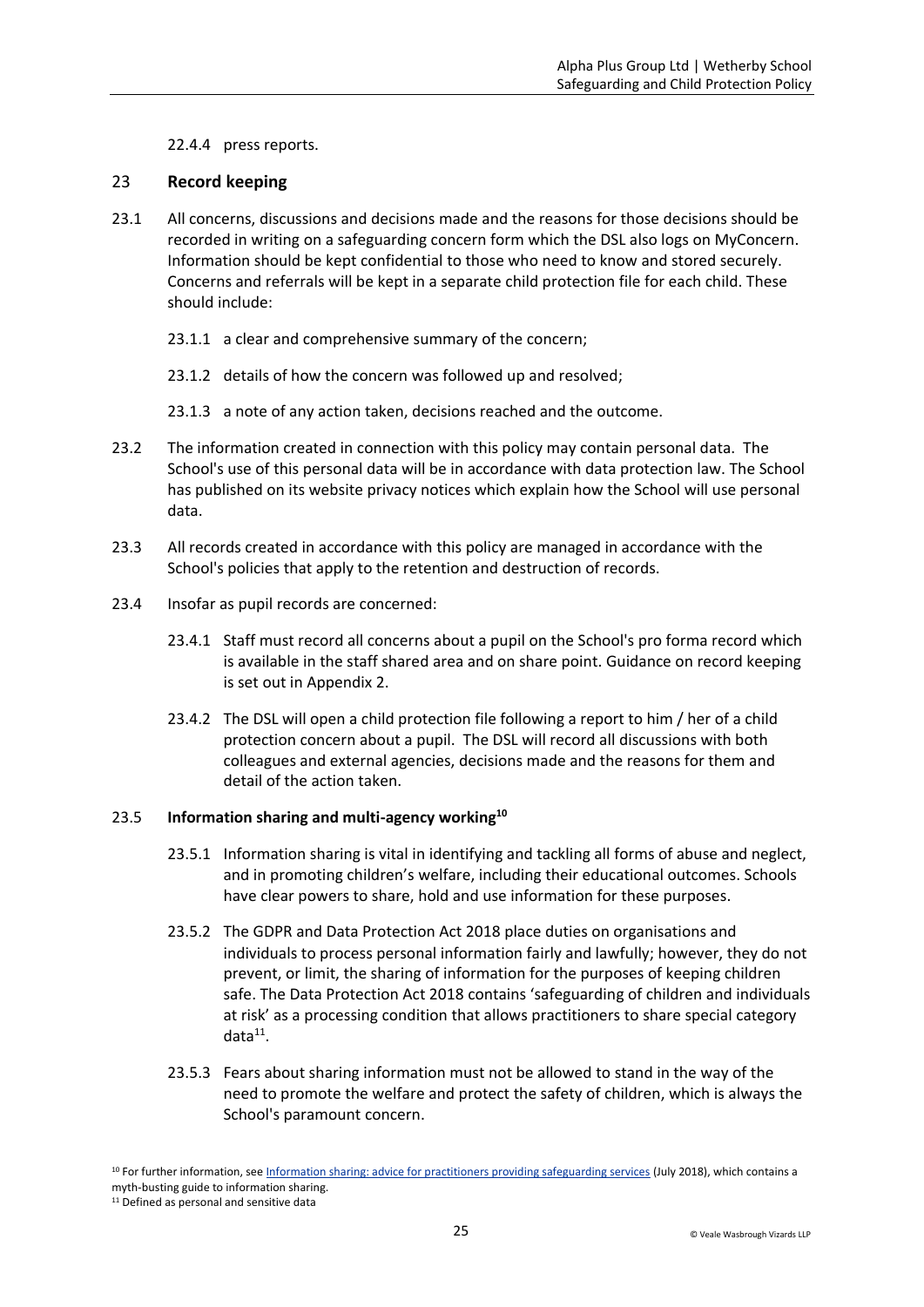- 23.5.4 The School will share information to support agencies in protecting children and promoting their welfare as required. Information will be shared to enable a contextual approach to safeguarding and to ensure any assessments take into account all available evidence.
- 23.5.5 The School will ensure that any information shared is necessary, is shared only with those individuals who need to have it, is accurate and up-to-date, is shared in a timely fashion, and is shared securely. A record should be kept of who information has been shared with and why. If in doubt consult with your DSL or Deputy DSL
- 23.5.6 The School will be open and honest with the child (and/or their family where appropriate) about why, what, how and with whom information will, or could be shared and seek the child's agreement, unless it is unsafe or inappropriate to do so. Information can be shared legally without consent if the School is unable to gain consent, cannot be reasonably expected to gain consent, or if to gain consent could place a child at risk.
- 23.5.7 When the School receives a request for safeguarding information (e.g. a subject access request from a parent or a request from the police), the School will carefully consider its response to make sure that any disclosure is in accordance with its obligations under the UK GDPR and Data Protection Act 2018. The School will also have regard to its data protection policies. Alpha Plus Group's Data Protection Officer will work with the DSL as appropriate to determine what should be disclosed.
- 23.5.8 The School will co-operate with children's social care, and where appropriate the police, to ensure that all relevant information is shared for the purposes of early help assessments, and assessments and child protection investigations under the Children Act 1989.
- 23.5.9 Where allegations have been made against staff, the School will consult with the Designated Officer(s) and, where appropriate, the police and children's social care to agree the information that should be disclosed and to whom.
- 23.5.10 While the School will share information with those involved where and when it is appropriate to do so, they may be unable to for reasons of data protection and confidentiality, for example because to do so may pose a risk of harm to others or because it has been prohibited by external agencies.
- 23.5.11 When a child leaves the school or college, their child protection file should be transferred to the new school or college as soon as possible. This should be transferred separately from the main pupil file, ensuring secure transit and confirmation of receipt should be obtained. In addition to the child protection file, the DSL should also consider if it would be appropriate to share any information in advance of the child leaving.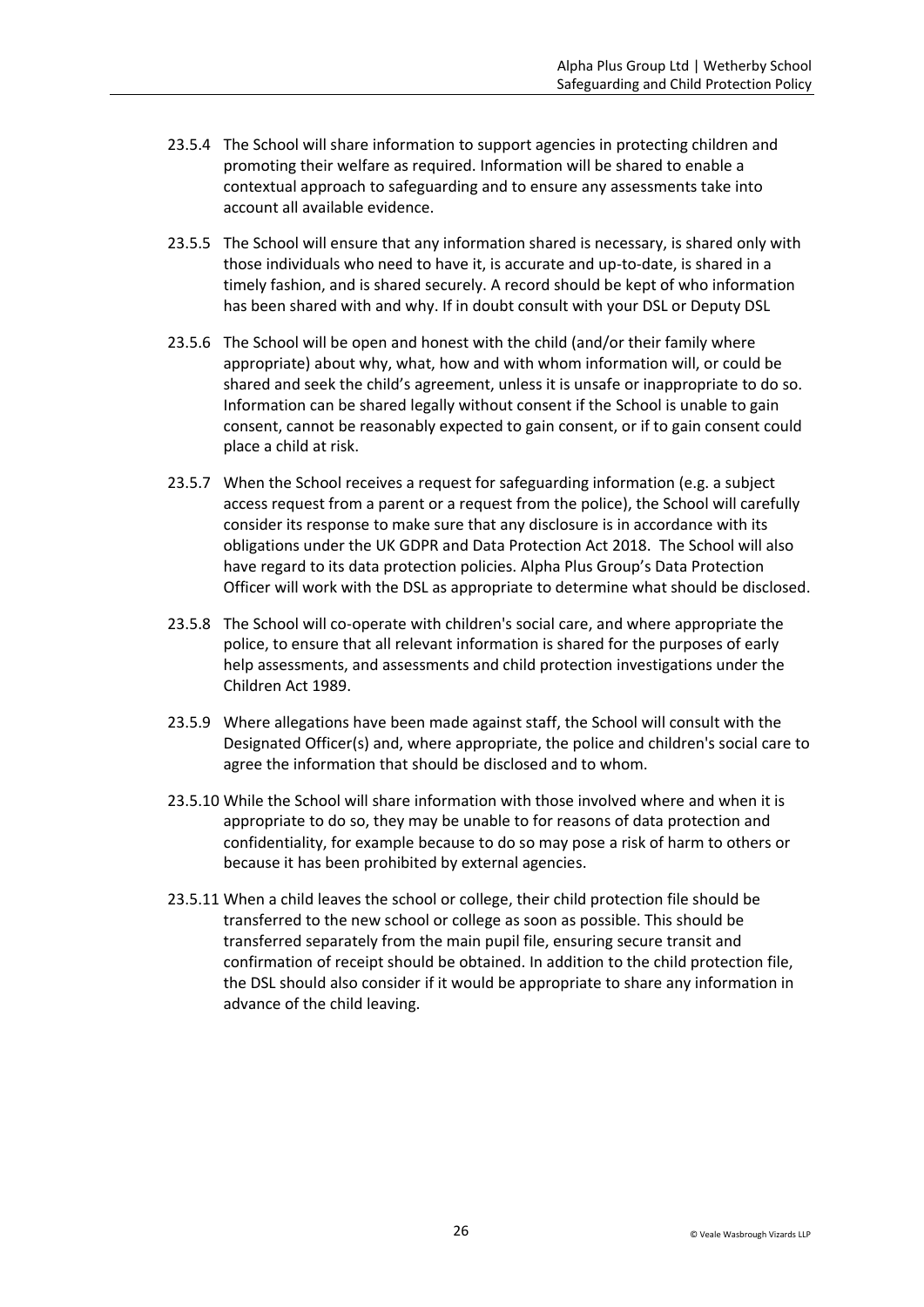## <span id="page-26-1"></span>**Appendix 1 Forms of abuse and neglect and specific safeguarding risks**

#### 1 **Abuse and neglect**

- <span id="page-26-0"></span>1.1 Staff should be aware that abuse, neglect and safeguarding issues are rarely standalone events that can be covered by one definition or label and in most cases, multiple issues will overlap with one another, therefore staff should always be vigilant and always raise any concerns with the DSL (or deputy) as per the procedures set out in this policy.
- 1.2 Children can also abuse their peers online, this can take the form of abusive, harassing, and misogynistic messages, the non-consensual sharing of indecent images, especially around chat groups, and the sharing of abusive images and pornography, to those who do not want to receive such content.

#### 2 **Definitions of abuse and neglect**

- 2.1 **Abuse**: a form of maltreatment of a child. Somebody may abuse or neglect a child by inflicting harm or by failing to act to prevent harm. Children may be abused in a family or in an institutional or community setting by those known to them or, more rarely, by others. Abuse may take place in person and/or online. Technology is often a significant component in many safeguarding issues and may also be used to facilitate offline abuse. Children may be abused by an adult or adults or by another child or children.
- 2.2 **Physical abuse:** a form of abuse which may involve hitting, shaking, throwing, poisoning, burning or scalding, drowning, suffocating or otherwise causing physical harm to a child. Physical harm may also be caused when a parent or carer fabricates the symptoms of, or deliberately induces, illness in a child.
- 2.3 **Emotional abuse**: the persistent emotional maltreatment of a child such as to cause severe and adverse effects on the child's emotional development. It may involve conveying to a child that they are worthless or unloved, inadequate, or valued only insofar as they meet the needs of another person. It may include not giving the child opportunities to express their views, deliberately silencing them or "making fun" of what they say or how they communicate. It may feature age or developmentally inappropriate expectations being imposed on children. These may include interactions that are beyond a child's developmental capability as well as overprotection and limitation of exploration and learning, or preventing the child from participating in normal social interaction. It may involve seeing or hearing the ill treatment of another. It may involve serious bullying (including cyberbullying and prejudiced-based or discriminatory bullying), causing children frequently to feel frightened or in danger, or the exploitation or corruption of children. Some level of emotional abuse is involved in all types of maltreatment of a child, although it may occur alone.
- 2.4 **Sexual abuse**: involves forcing or enticing a child or young person to take part in sexual activities, not necessarily involving a high level of violence, whether or not the child is aware of what is happening. The activities may involve physical contact, including assault by penetration (for example rape or oral sex) or non-penetrative acts such as masturbation, kissing, rubbing and touching outside of clothing. They may also include non-contact activities, such as involving children in looking at, or in the production of, sexual images, watching sexual activities, encouraging children to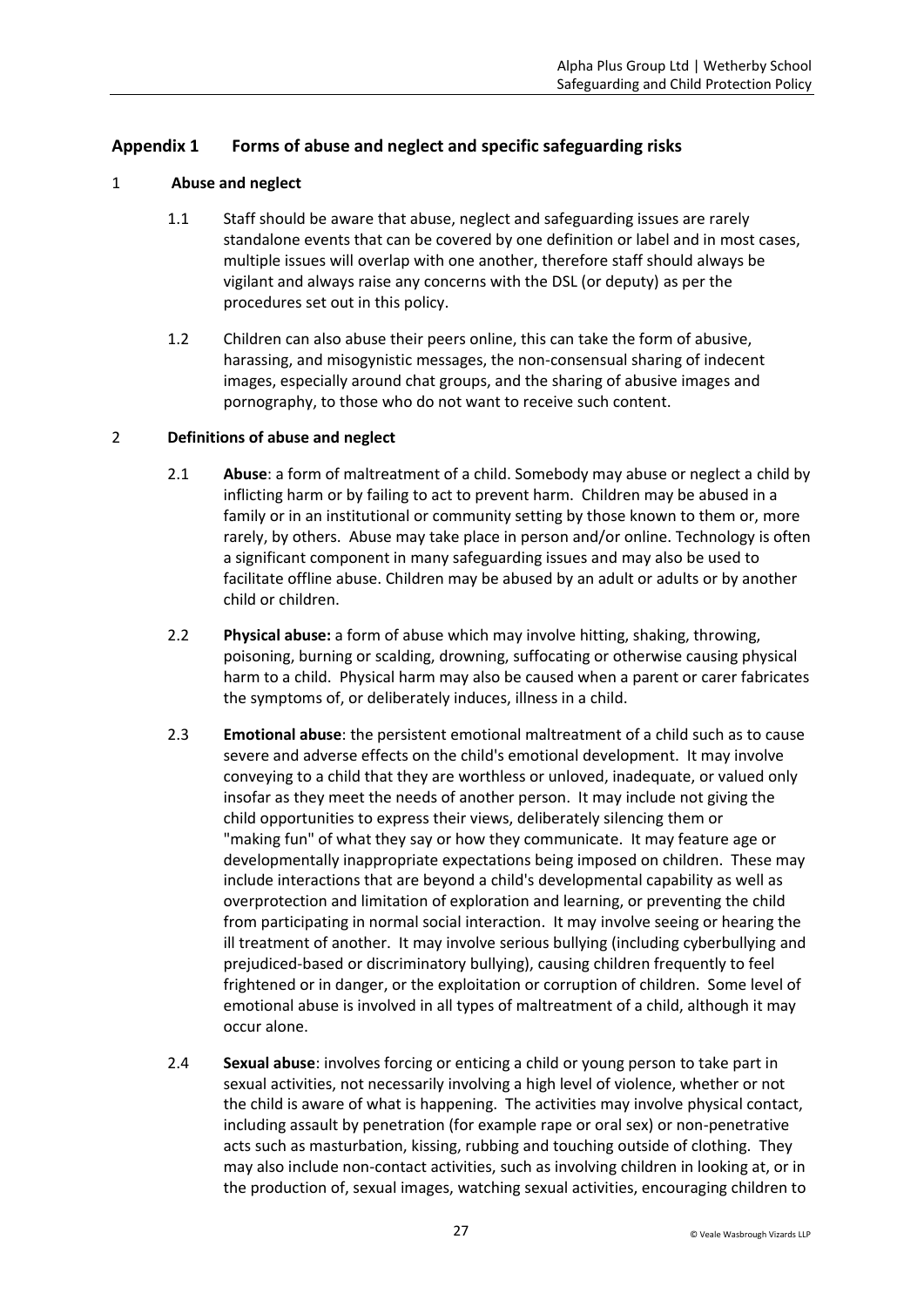behave in sexually inappropriate ways, or grooming a child in preparation for abuse. Sexual abuse can take place online, and technology can be used to facilitate offline abuse. Sexual abuse is not solely perpetrated by adult males. Women can also commit acts of sexual abuse, as can other children. The sexual abuse of children by other children is a specific safeguarding issue (also known as peer on peer abuse) in education and all staff should be aware of it. The school policy and procedures can be found in Appendix 3.

2.5 **Neglect**: the persistent failure to meet a child's basic physical and / or psychological needs, likely to result in the serious impairment of the child's health or development. Neglect may occur during pregnancy, for example, as a result of maternal substance abuse. Once a child is born, neglect may involve a parent or carer failing to: provide adequate food, clothing and shelter (including exclusion from home or abandonment); protect a child from physical and emotional harm or danger; ensure adequate supervision (including the use of inadequate care-givers); or ensure access to appropriate medical care or treatment. It may also include neglect of, or unresponsiveness to, a child's basic emotional needs.

## 3 **Signs of abuse**

- 3.1 Possible signs of abuse include, but are not limited to:
	- 3.1.1 the pupil says he / she has been abused or asks a question or makes a comment which gives rise to that inference;
	- 3.1.2 there is no reasonable or consistent explanation for a pupil's injury, the injury is unusual in kind or location or there have been a number of injuries and there is a pattern to the injuries;
	- 3.1.3 the pupil's behaviour stands out from the group as either being extreme model behaviour or extremely challenging behaviour, or there is a sudden or significant change in the pupil's behaviour;
	- 3.1.4 deterioration in educational progress and/or lack of engagement;
	- 3.1.5 the pupil's development is delayed, the pupil loses or gains weight or there is deterioration in the pupil's general well-being;
	- 3.1.6 the pupil appears neglected, e.g. dirty, hungry, inadequately clothed;
	- 3.1.7 the pupil is reluctant to go home, or has been openly rejected by his / her parents or carers; and
	- 3.1.8 inappropriate behaviour displayed by other members of staff or any other person working with children, for example inappropriate sexual comments; excessive one-to-one attention beyond the requirements of their usual role or responsibilities; or inappropriate sharing of images.
- 3.2 The Kensington and Chelsea/Westminster Safeguarding Children Partnership can provide advice on the signs of abuse and the DfE advice [What to do if you're worried](https://www.gov.uk/government/publications/what-to-do-if-youre-worried-a-child-is-being-abused--2)  [a child is being abused](https://www.gov.uk/government/publications/what-to-do-if-youre-worried-a-child-is-being-abused--2) (March 2015) provides advice in identifying child abuse. The [NSPCC website](https://www.nspcc.org.uk/) is also a good source of information and advice.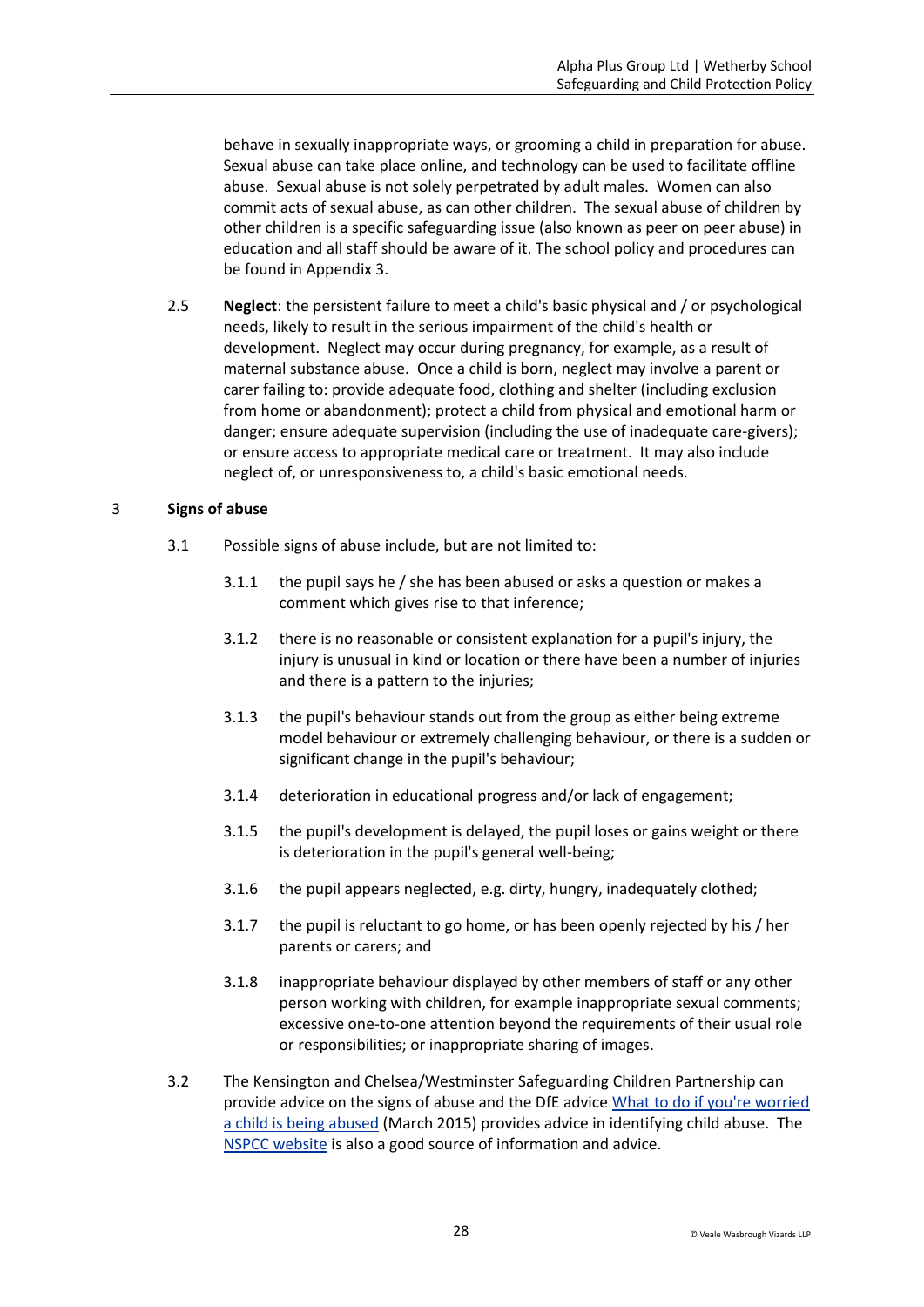#### 4 **Specific safeguarding issues**

- 4.1 Statutory guidance acknowledges the following as specific safeguarding issues:
	- 4.1.1 child abduction and community safety incidents;
	- 4.1.2 children and the court system;
	- 4.1.3 children missing from education (see section 5 below);
	- 4.1.4 children with family members in prison;
	- 4.1.5 child criminal exploitation and child sexual exploitation (see section 7 below);
	- 4.1.6 county lines;
	- 4.1.7 modern slavery and the national referral mechanism;
	- 4.1.8 cybercrime;
	- 4.1.9 domestic abuse;
	- 4.1.10 homelessness;
	- 4.1.11 so-called 'honour-based' abuse (including Female Genital Mutilation and Forced marriage);
	- 4.1.12 preventing radicalisation;
	- 4.1.13 peer on peer / child on child abuse;
	- 4.1.14 sexual violence and sexual harassment between children in schools and colleges;
	- 4.1.15 upskirting.
- 4.2 Further advice and links to guidance on these specific safeguarding issues can be found in Annex B of KCSIE. Staff should be particularly aware of the safeguarding issues set out below.

#### 5 **Children missing from education**

- 5.1 Children going missing, particularly persistently, can act as a vital warning sign of a range of safeguarding issues including neglect, sexual abuse and child sexual and criminal exploitation, involvement in county lines, FGM and forced marriage. School attendance registers are carefully monitored to identify any trends. Action should be taken in accordance with this policy if any absence of a pupil from the School gives rise to a concern about his / her welfare.
- 5.2 Where reasonably possible the School will hold more than one emergency contact for each pupil.
- 5.3 The School shall inform the local authority of any pupil who is going to be added to or deleted from the School's admission register at non-standard transition points in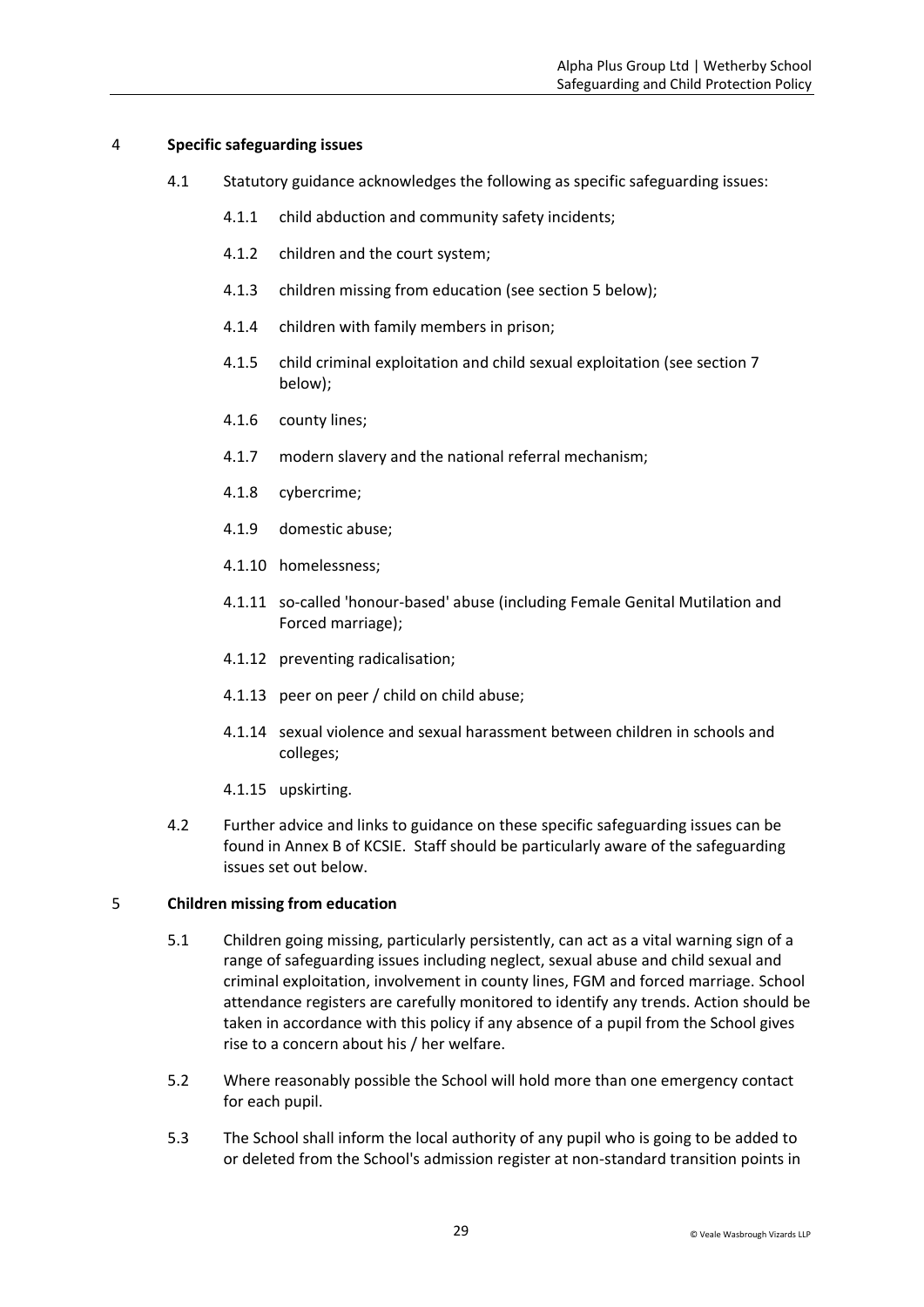accordance with the requirements of the Education (Pupil Registration) (England) Regulations 2006 (as amended).

- 5.4 This will assist the local authority to:
	- 5.4.1 fulfil its duty to identify children of compulsory school age who are missing from education; and
	- 5.4.2 follow up with any child who might be in danger of not receiving an education and who might be at risk of abuse, neglect or radicalisation or involvement with serious violent crime.
- 5.5 The School shall inform the local authority of any pupil who:
	- 5.5.1 fails to attend School regularly; or
	- 5.5.2 has been absent without the School's permission for a continuous period of ten school days or more, at such intervals as are agreed between the School and the local authority (or in default of such agreement, at intervals determined by the Secretary of State).

## 6 **Elective Home Education (EHE)**

6.1 Where a parent expresses their intention to remove a pupil from School with a view to educating at home, the School will work with the local authority and other key professionals to coordinate a meeting with parents where possible, ideally before a final decision has been made. This is to ensure parents have considered what is in the best interests of their child. This will be particularly important where a child has SEND, is vulnerable, and / or has a social worker.

#### 7 **Child Sexual Exploitation (CSE) and Child criminal exploitation (CCE)**

- 7.1 Both CSE and CCE are forms of abuse where an individual or group (adult or another child) takes advantage of an imbalance of power to coerce, manipulate or deceive a child into taking part in sexual or criminal activity:
	- 7.1.1 in exchange for something the victim needs or wants e.g. money, gifts or affection; and / or
	- 7.1.2 for the financial advantage or increased status of the perpetrator or facilitator; and/ or
	- 7.1.3 through violence or threat of violence to victims (and their families).
- 7.2 Children can be exploited by adult males or females, as individuals or in groups. They may also be exploited by other children, who themselves may be experiencing exploitation - where this is the case, it is important that the child perpetrator is also recognised as a victim.
- 7.3 CSE and CCE can affect children of any sex and can include children who have been moved (commonly referred to as trafficking) for the purpose of exploitation. It is recognised that experiences and indicators may differ for boys and girls but both are at risk.
- 7.4 The victim may have been exploited even if the activity appears consensual.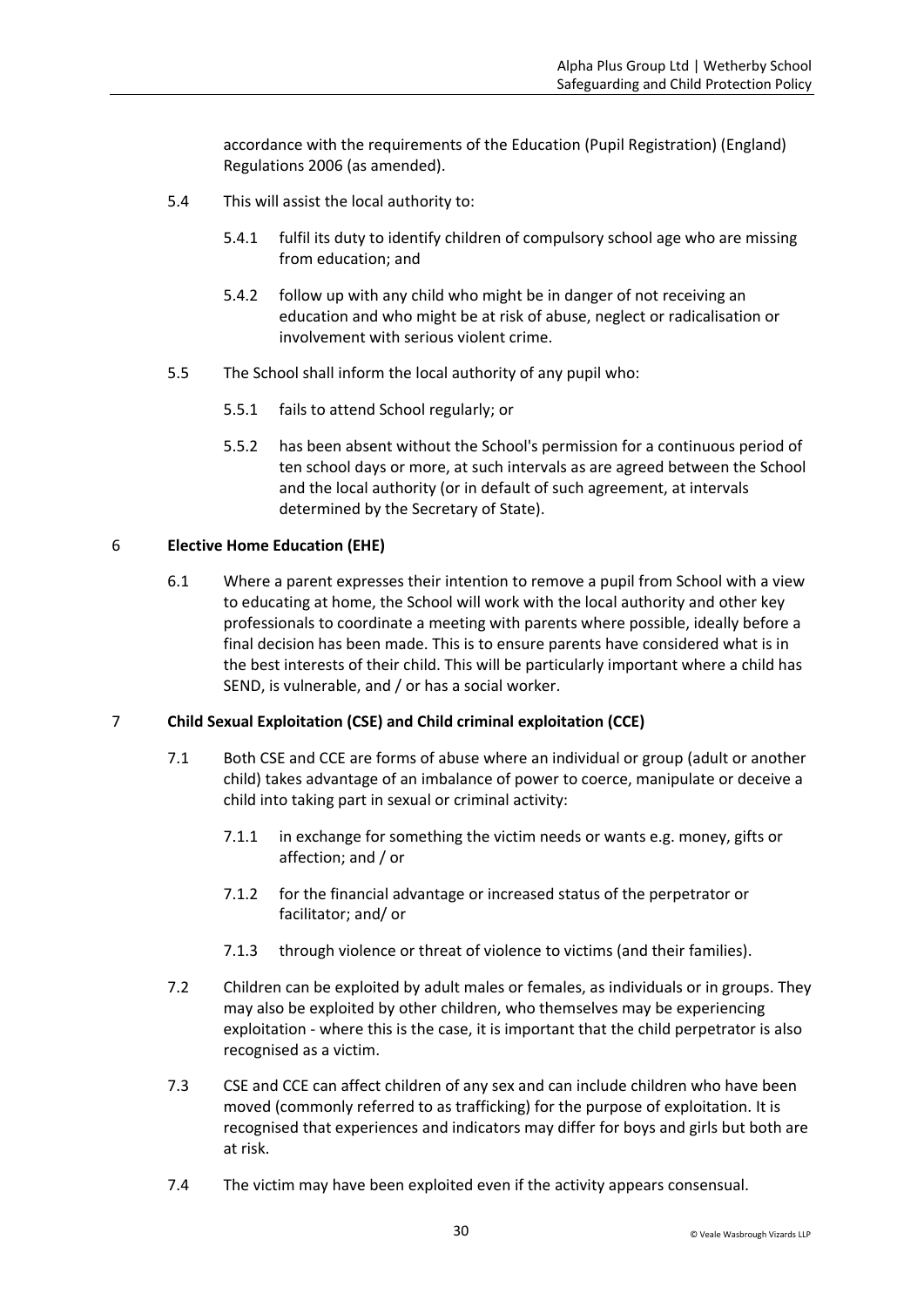- 7.5 CCE can include children being coerced into moving drugs or money across the country (county lines), forced to shoplift or pickpocket, or to threaten other young people.
- 7.6 CCE may also put children at higher risk of CSE.
- 7.7 Some of the following can be indicators of both CSE and CSE, including children who:
	- 7.7.1 appear with unexplained gifts, money or new possessions;
	- 7.7.2 associate with other young people involved in exploitation;
	- 7.7.3 suffer from changes in emotional well-being;
	- 7.7.4 misuse drugs and alcohol;
	- 7.7.5 go missing for periods of time or regularly come home late; or
	- 7.7.6 regularly miss school or education or do not take part in education.
- 7.8 Children who have been exploited will need additional support to help maintain them in education.
- 7.9 CSE can be a one-off occurrence or a series of incidents over time and range from opportunistic to complex organised abuse. It can involve force and/or enticementbased methods of compliance and may, or may not, be accompanied by violence or threats of violence.
- 7.10 The victim may have been sexually exploited even if the sexual activity appears consensual. CSE does not always involve physical contact; it can also occur through the use of technology. CSE can include both contact (penetrative and nonpenetrative acts) and non-contact sexual activity and may occur without the child or young person's immediate knowledge (e.g. through others copying videos or images they have created and posted on social media). The above CCE indicators can also be indicators of CSE, as can children who:
	- 7.10.1 have older boyfriends or girlfriends; or
	- 7.10.2 suffer from sexually transmitted infections or become pregnant.

#### 8 **County lines**

- 8.1 County lines<sup>12</sup> is a term used to describe gangs and organised criminal networks involved in exporting illegal drugs (primarily crack cocaine and heroin) into one or more importing areas, using dedicated mobile phone lines or other form of "deal line". They are likely to exploit children and vulnerable adults to move store and sell drugs and money and they will often use coercion, intimidation, violence (including sexual violence) and weapons.
- 8.2 Children are increasingly being targeted and recruited online using social media. Children can easily become trapped by this type of exploitation as county lines gangs can manufacture drug debts which need to be worked off and can threaten serious

<sup>&</sup>lt;sup>12</sup> See the Home Office's [Preventing youth violence and gang involvement](https://www.gov.uk/government/publications/advice-to-schools-and-colleges-on-gangs-and-youth-violence) and its Criminal exploitation of children and vulnerable adults: [county lines](https://www.gov.uk/government/publications/criminal-exploitation-of-children-and-vulnerable-adults-county-lines) guidance for more information.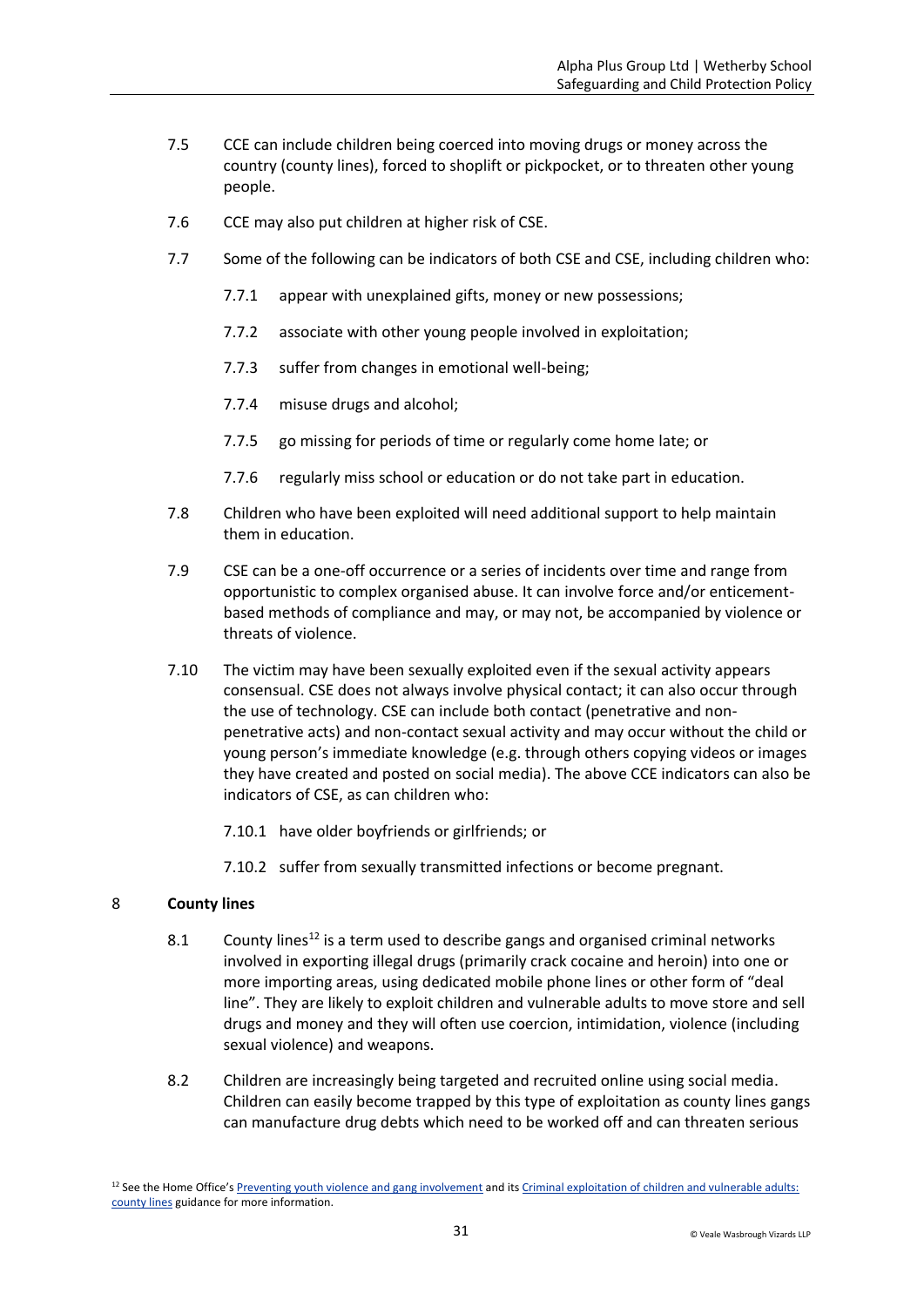violence and kidnap towards victims (and their families) if they attempt to leave the county lines network.

- 8.3 A number of the indicators for CSE and CCE as detailed above (and in Annex B of KCSIE) may also be applicable to children involved in county lines.
- 8.4 Additional reporting duties:
	- 8.4.1 if a child is suspected to be at risk of, or involved in county lines, a safeguarding referral should be considered alongside consideration of availability of local services / third sector providers who offer support to victims of county lines exploitation;
	- 8.4.2 where a pupil may have been trafficked for the purpose of transporting drugs, a referral to the National Referral Mechanism<sup>13</sup> should be considered.

## 9 **Serious violence**

- 9.1 Indicators which may signal children are at risk from, or are involved with serious violence crime may include:
	- 9.1.1 Increased absence from school;
	- 9.1.2 a change in friendships or relationships with older individuals or groups;
	- 9.1.3 a significant decline in performance;
	- 9.1.4 signs of self-harm or a significant change in wellbeing;
	- 9.1.5 signs of assault or unexplained injuries; and
	- 9.1.6 unexplained gifts or new positions (which may also indicate a child is at risk of criminal exploitation).
- 9.2 Staff should be aware of the range of risk factors which increase the likelihood of involvement in serious violence e.g. being male, having frequently absent or permanently excluded from school, having experienced child maltreatment and having been involved in offending, such as theft or robbery. Further advice for schools is provided in the Home Office's Preventing youth violence and gang involvement and its Criminal exploitation of children and vulnerable adults: county lines guidance.

#### 10 **Cybercrime**

- 10.1 Cybercrime is a criminal activity committed using computers and / or the internet. It's broadly categorised as either 'cyber-enabled' (crimes that can happen off-line but enabled at scale and speed online e.g. fraud, purchasing of illegal drugs, child sex abuse and exploitation) or 'cyber-dependent' (crimes that can only be committed by using a computer).
- 10.2 Cyber-dependent crimes include:

<sup>&</sup>lt;sup>13</sup> For further information and a definition of trafficking, see: National Crime Agency - [modern slavery and human trafficking](https://www.nationalcrimeagency.gov.uk/what-we-do/crime-threats/modern-slavery-and-human-trafficking) and the DfE and Home Office guidance[: Trafficking: safeguarding children](https://www.gov.uk/government/publications/safeguarding-children-who-may-have-been-trafficked-practice-guidance)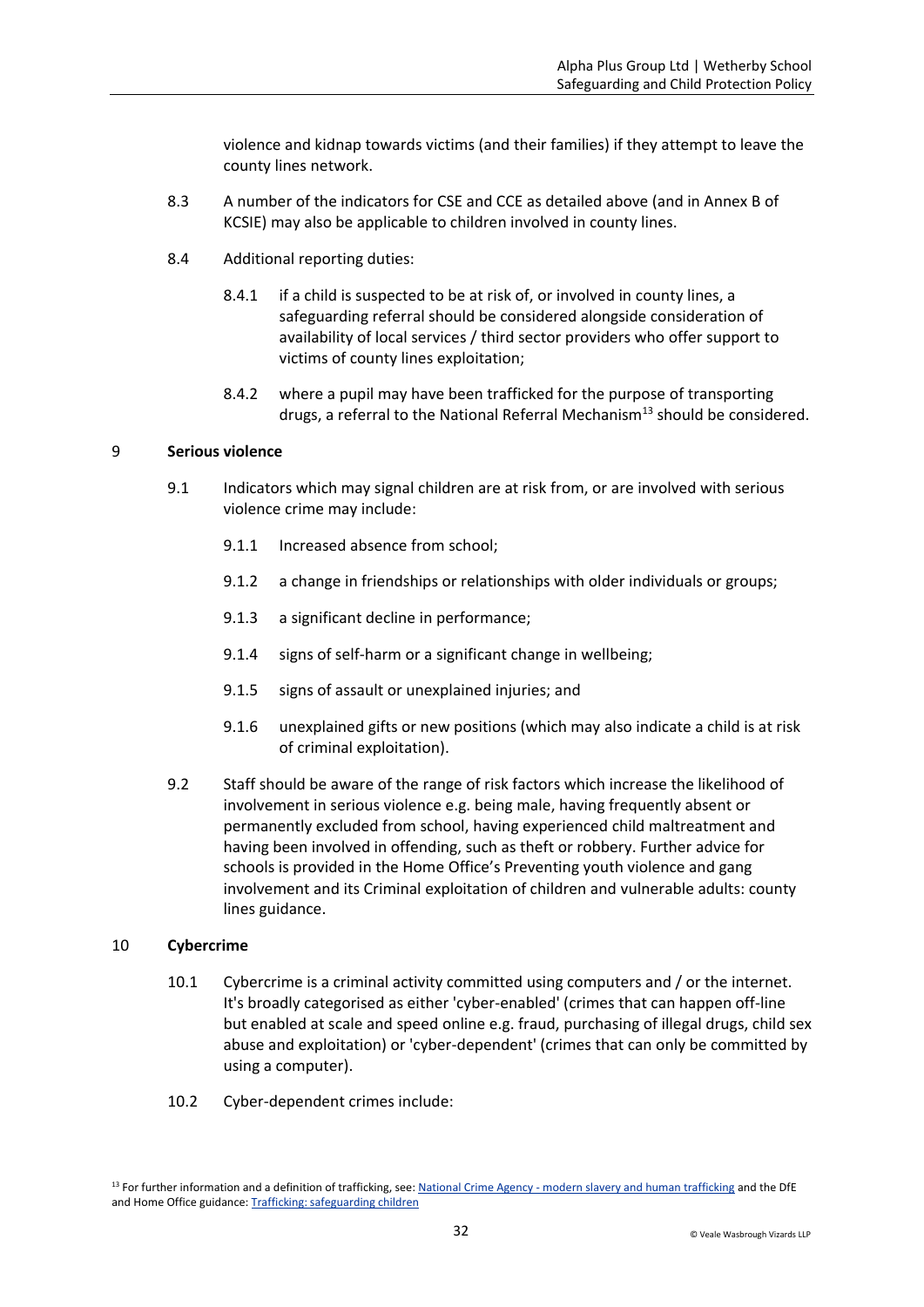- 10.2.1 Unauthorised access to computers (illegal hacking) e.g. accessing a school's computer network to look for test papers or change grades awarded;
- 10.2.2 Denial of Service (Dos or DDos) attacks or 'booting' attempts to make a computer, network or website unavailable by overwhelming it with internet traffic;
- 10.2.3 Making, supplying or obtaining malware e.g. viruses, spyware, ransomware, botnets and Remote Access Trojans with intent to commit further offence.
- 10.3 Children with particular skills and interest in computing and technology may inadvertently or deliberately stray into cyber-dependent crime.
- 10.4 The DSL (or deputy) should consider referring into the Cyber Choices programme if they have concerns. This is a nationwide programme which intervenes when young people are at risk of committing, or being drawn into, low level cyber-dependent offences and divert them to a more positive use of their skills and interests.

## 11 **Domestic abuse**

- 11.1 The statutory definition of domestic violence and abuse is based on the previous cross-government definition: it is any incident or pattern of incidents of controlling, coercive, threatening behaviour, violence or abuse between those aged 16 or over who are, or have been, intimate partners or family members regardless of gender or sexuality. The definition captures a range of different abusive behaviours, including physical, sexual, emotional and economic abuse and coercive and controlling behaviour. The Domestic Abuse Act 2021 now recognises the impact of domestic abuse on children, as victims in their own right, if they see hear or experience the effects of abuse.
- 11.2 All children can witness and be adversely affected by domestic abuse in the context of their home life where domestic abuse occurs between family members. Exposure to domestic abuse and / or violence can have a serious, long lasting emotional and psychological impact on children. In some cases, a child may blame themselves for the abuse or may have had to leave the family home as a result.

Further advice on identifying children who are affected by domestic abuse and how they can be helped can be found in Annex B of KCSIE. This includes details about Operation Encompass which operates in all police forces across England, helping schools and police work together to provide emotional and practical help to children.

#### 12 **So-called 'honour-based' abuse**

- 12.1 All forms of so-called 'honour-based' abuse are abuse (regardless of motivation) and should be handled and escalated as such. Abuse committed in the context of preserving "honour" often involves additional risk factors such as a wider network of family or community pressure and the possibility of multiple perpetrators which should be taken into account when deciding what safeguarding action to take. Staff should speak to the DSL if they have any doubts.
- 12.2 If appropriate, the DSL will activate local safeguarding procedures, using existing national and local protocols for multiagency liaison with police and children's social care.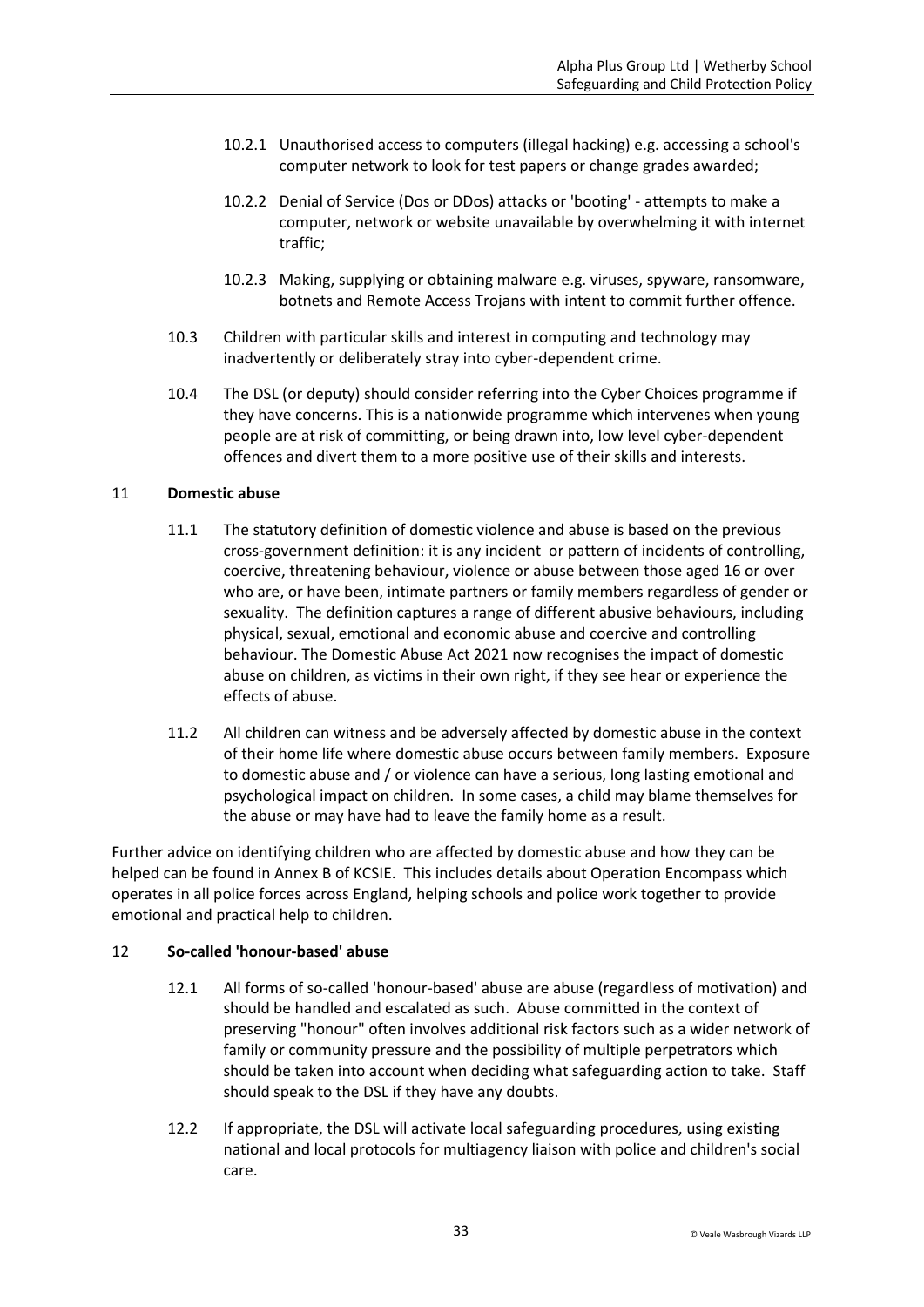## 13 **Female genital mutilation (FGM)**

- 13.1 FGM is a form of so-called 'honour-based' abuse. It comprises all procedures involving partial or total removal of the external female genitalia or other injury to the female genital organs. It is illegal in the UK and a form of child abuse with long lasting harmful consequences.
- 13.2 There is a range of potential indicators that a child or young person may be at risk of FGM. Guidance on the warning signs that FGM may be about to take place, or may have already taken place, can be found on pages 38-43 of the [Multi-agency statutory](https://www.gov.uk/government/publications/multi-agency-statutory-guidance-on-female-genital-mutilation)  [guidance on FGM \(](https://www.gov.uk/government/publications/multi-agency-statutory-guidance-on-female-genital-mutilation)HM Government, July 2020) (pages 61-63 focus on the role of schools).
- 13.3 All staff must be aware of the requirement for teachers to report to the police where they discover (either through disclosure by the victim or visual evidence) that FGM appears to have been carried out on a girl under 18. The report should be made orally by calling 101, the single non-emergency number. Those failing to report such cases will face disciplinary sanctions. It will be rare for teachers to see visual evidence, and they should not be examining pupils. Unless the teacher has a good reason not to, they should still consider and discuss any such case with the DSL and involve children's social care as appropriate.
- 13.4 If the teacher is unsure whether this reporting duty applies, they must refer the matter to the DSL in accordance with this policy. See the Home Office guidance [Mandatory reporting of female genital mutilation -](https://www.gov.uk/government/publications/mandatory-reporting-of-female-genital-mutilation-procedural-information) procedural information (January [2020\)](https://www.gov.uk/government/publications/mandatory-reporting-of-female-genital-mutilation-procedural-information) for further details about the duty.
- 13.5 Guidance published by the [Department for Health](https://www.gov.uk/government/publications/fgm-mandatory-reporting-in-healthcare) also provides useful information and support for health professionals which will be taken into account by the School's medical staff. The National FGM Centre has also produced FGM guidance to help schools understand their role in safeguarding girls, engaging parents and teaching about FGM.

#### 14 **Forced marriage**

- 14.1 Forced marriage is also a form of so-called 'honour-based' abuse. Forcing a person into marriage is a crime in England and Wales. A forced marriage is one entered into without the full and free consent of one or both parties and where violence, threats or any other form or coercion is used to cause a person to enter into a marriage. Threats can be physical or emotional and psychological. A lack of full and free consent can be where a person does not consent or where they cannot consent (if they have learning disabilities, for example). Nevertheless, some communities use religion and culture as a way to coerce a person into marriage.
- 14.2 Guidance on the warning signs that forced marriage may be about to take place, or may have already taken place, can be found on pages 13-14 of the [Multi-agency](https://www.gov.uk/government/uploads/system/uploads/attachment_data/file/322307/HMG_MULTI_AGENCY_PRACTICE_GUIDELINES_v1_180614_FINAL.pdf)  [guidelines: handling case of forced marriage](https://www.gov.uk/government/uploads/system/uploads/attachment_data/file/322307/HMG_MULTI_AGENCY_PRACTICE_GUIDELINES_v1_180614_FINAL.pdf) (HM Government, June 2014).
- 14.3 Staff should speak to the DSL if they have any concerns. Pages 32-36 of the [Multi](https://www.gov.uk/government/uploads/system/uploads/attachment_data/file/322307/HMG_MULTI_AGENCY_PRACTICE_GUIDELINES_v1_180614_FINAL.pdf)[agency guidelines: handling case of forced marriage \(](https://www.gov.uk/government/uploads/system/uploads/attachment_data/file/322307/HMG_MULTI_AGENCY_PRACTICE_GUIDELINES_v1_180614_FINAL.pdf)HM Government, June 2014) focus on the role of schools in detecting and reporting forced marriage and the Forced Marriage Unit can be contacted on 020 7008 0151 or [fmu@fco.gov.uk](https://livealphaplusgroupco-my.sharepoint.com/NRPortbl/1901/AppData/Local/Microsoft/Windows/833/My%20Documents/NRPortbl/LIVE/833/fmu@fco.gov.uk) for advice and information.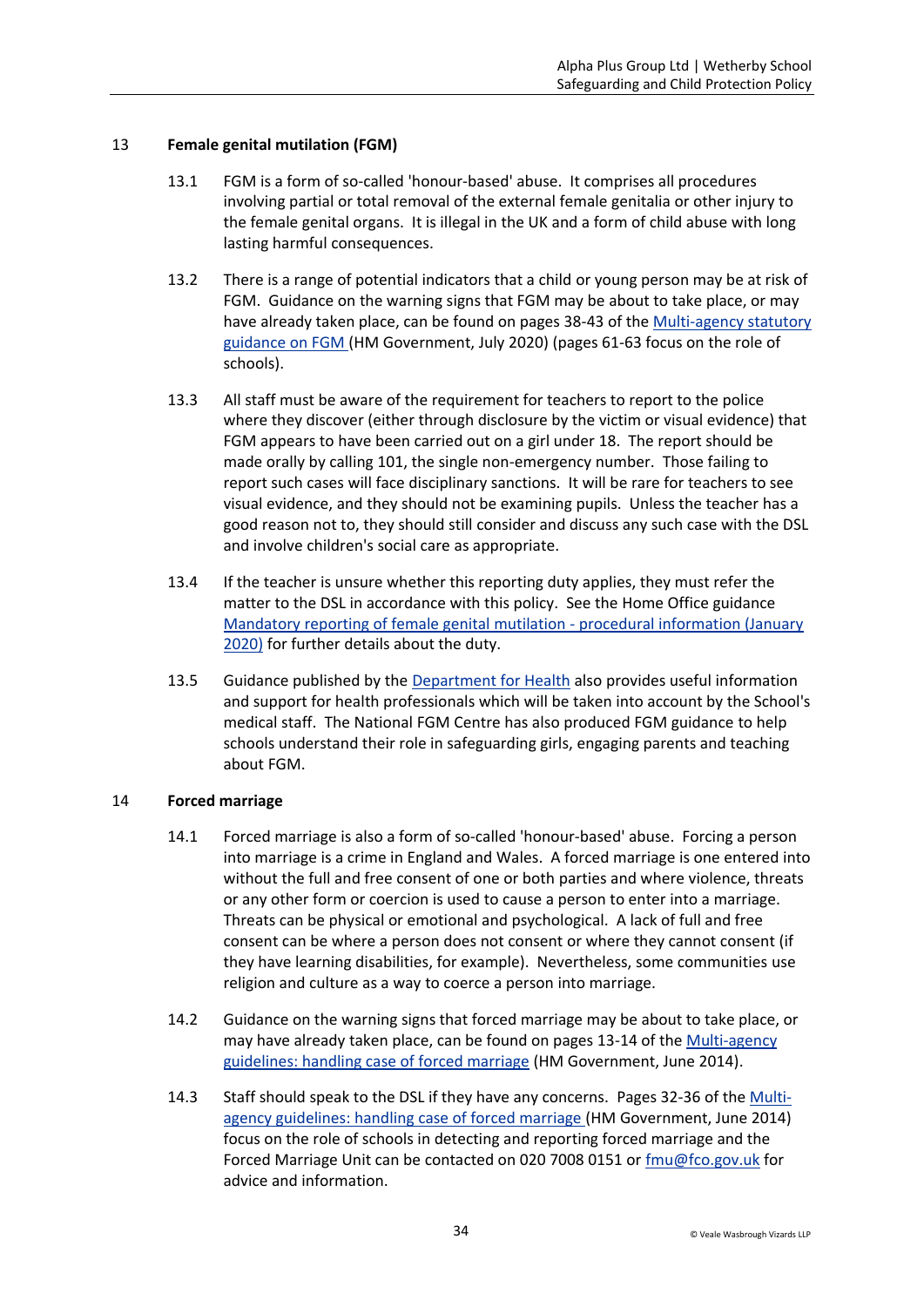## 15 **Radicalisation and the Prevent duty**

- 15.1 The School has a legal duty to have due regard to the need to prevent people from being drawn into terrorism.
- 15.2 The School aims to build pupils' resilience to radicalisation by promoting fundamental British values and enabling them to challenge extremist views. Being drawn into terrorism includes not just violent extremism but also non-violent extremism, which can create an atmosphere conducive to terrorism and can popularise views which terrorists exploit. The School is committed to providing a safe space in which children, young people and staff can understand and discuss sensitive topics, including terrorism and the extremist ideas that are part of terrorist ideology, understand the risks associated with terrorism and develop the knowledge and skills to be able to challenge extremist arguments.
- 15.3 The School has adopted the government's definitions for the purposes of compliance with the Prevent duty:
- 15.4 **Extremism:** "*vocal or active opposition to fundamental British values, including democracy, the rule of law, individual liberty and mutual respect and tolerance of different faiths and beliefs. We also include in our definition of extremism calls for the death of members of our armed forces, whether in this country or overseas.*"
- 15.5 **Radicalisation:** "*the process by which a person comes to support terrorism and forms of extremist ideologies associated with terrorist groups.*"
- 15.6 **Terrorism**: "*an action that endangers or causes serious violence to a person/people; causes serious damage to property; or seriously interferes or disrupts an electronic system. The use or threat must be designed to influence the government or to intimidate the public and made for the purpose of advancing a political, religious or ideological cause*."
- 15.7 There is no single way of identifying an individual who is likely to be susceptible an extremist ideology. Background factors combined with specific influences such as family and friends may contribute to a child's vulnerability. Radicalisation can occur through many different methods (such as social media) and settings (such as the internet).
- 15.8 It is possible to protect vulnerable people from extremist ideology and intervene to prevent those at risk of radicalisation being radicalised. As with managing other safeguarding risks, staff should be alert to changes in children's behaviour which could indicate that they may be in need of help or protection. School staff should use their professional judgement in identifying children who might be at risk of radicalisation and act proportionately which may include the DSL making a Prevent referral.
- 15.9 Prevent referrals may be passed to a multi-agency Channel panel, which will discuss the individual referred to determine whether they are vulnerable to being drawn into terrorism and consider the appropriate support required. An individual's engagement with the programme is entirely voluntary at all stages. Guidance on Channel is available at: [Channel duty guidance: protecting vulnerable people from](https://www.gov.uk/government/publications/channel-and-prevent-multi-agency-panel-pmap-guidance)  [being drawn into terrorism](https://www.gov.uk/government/publications/channel-and-prevent-multi-agency-panel-pmap-guidance) (HM Government, February 2021) The DfE and Home Office's briefing note [The use of social media for online radicalisation \(](https://www.gov.uk/government/uploads/system/uploads/attachment_data/file/440450/How_social_media_is_used_to_encourage_travel_to_Syria_and_Iraq.pdf)DfE, July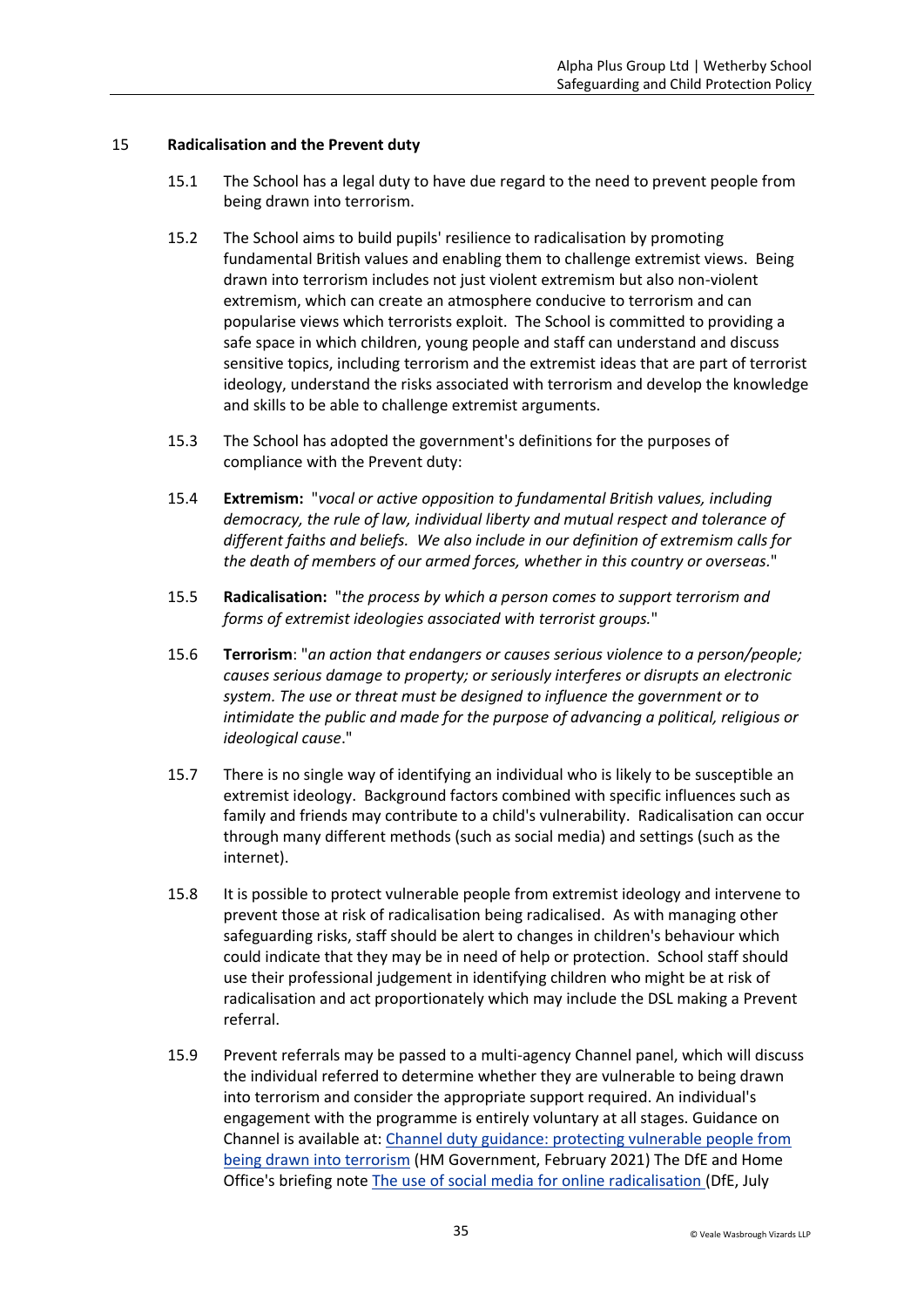2015) includes information on how social media is used to radicalise young people and guidance on protecting pupils at risk.

#### 16 **Peer on peer / child on child abuse**

- 16.1 All staff should be aware that children can abuse other children (often referred to as peer on peer abuse) and that it can happen both inside and outside of school or online.
- 16.2 The School's policy and procedures for dealing with peer on peer abuse can be found in Appendix 3 below.

#### 17 **Online safety**

- 17.1 All staff should be aware that technology is a significant component in many safeguarding and wellbeing issues. Children are at risk of abuse online as well as face to face. In many cases abuse will take place concurrently via online channels and in daily life.
- 17.2 It is essential that children are safeguarded from potentially harmful and inappropriate online material. An effective, whole school approach to online safety empowers a school to protect and educate pupils, and staff in their use of technology and establishes mechanisms to identify, intervene in, and escalate any concerns where appropriate. See the School's online safety policy for further guidance.
- 17.3 The breadth of issues classified within online safety is considerable, but can be categorised into four areas of risk:
	- 17.3.1 **content**: being exposed to illegal, inappropriate or harmful content, for example: pornography, fake news, racism, misogyny, self-harm, suicide, anti-Semitism, radicalisation and extremism.
	- 17.3.2 **contact**: being subjected to harmful online interaction with other users; for example: peer to peer pressure, commercial advertising and adults posing as children or young adults with the intention to groom or exploit them for sexual, criminal, financial or other purposes.
	- 17.3.3 **conduct**: personal online behaviour that increases the likelihood of, or causes, harm; for example, making, sending and receiving explicit images (e.g. consensual and non-consensual sharing of nudes and semi-nudes and/or pornography, sharing other explicit images and online bullying; and
	- 17.3.4 **commerce:** risks such as online gambling, inappropriate advertising, phishing and or financial scams. If pupils, students or staff are at risk, it should be reported to the Anti-Phishing Working Group [\(https://apwg.org/\)](https://apwg.org/).

#### 18 **Sharing nudes and semi-nude images and videos**

- 18.1 Consensual and non-consensual sharing of nudes and semi-nude images and/or videos can be signs that children are at risk.
- 18.2 "Sharing nudes and semi-nudes" means the taking and sending or posting of nude or semi-nude images, videos or live streams by young people under the age of 18 online. This could be via social media, gaming platforms, chat apps or forums. It can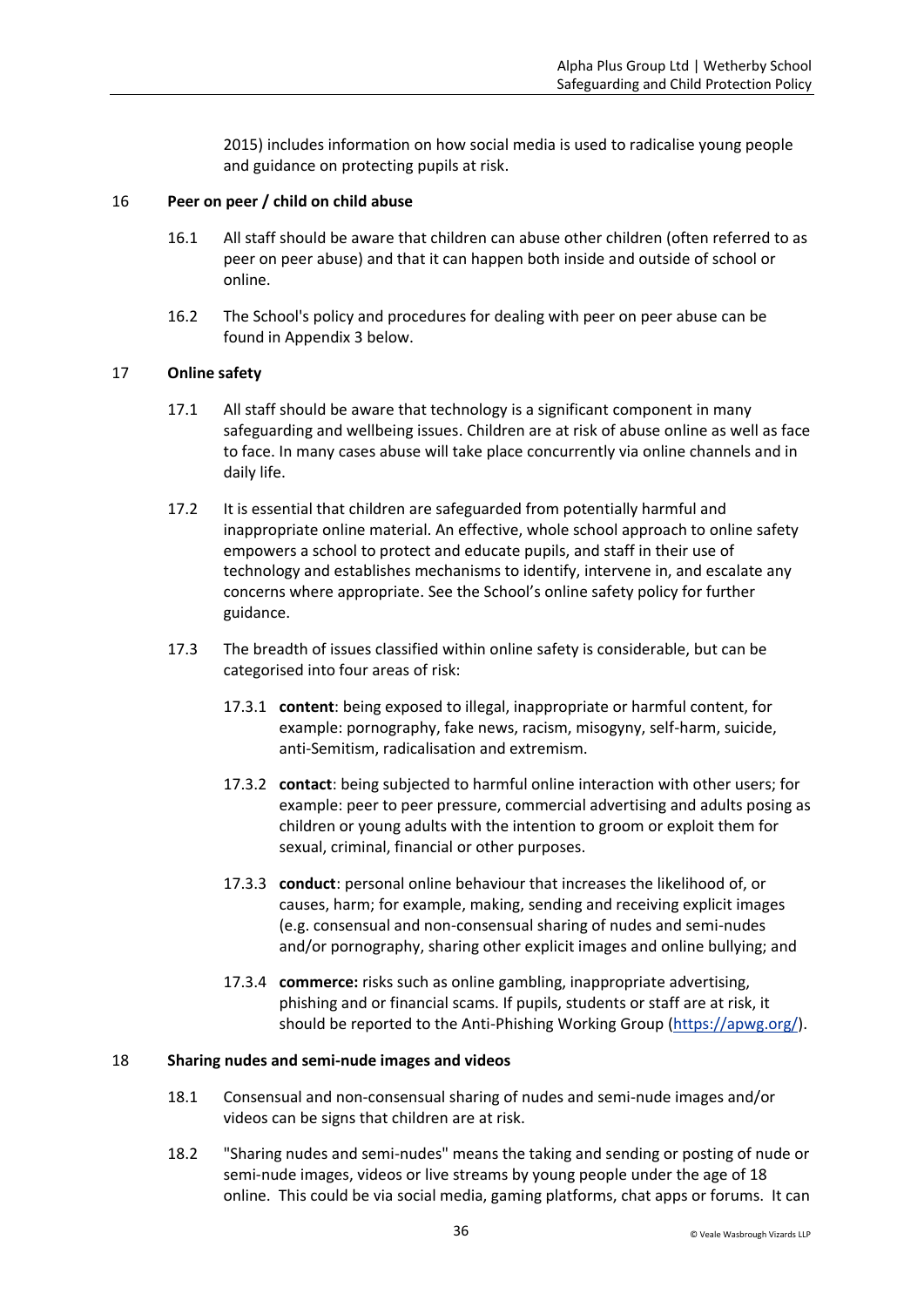also involve sharing between devices offline e.g. via Apple's AirDrop. This is also known as sexting or youth produced sexual imagery.

- 18.3 The School treats all incidences of sharing nudes and semi-nude images as safeguarding matters to be actioned in accordance with this policy.
- 18.4 Members of staff must not intentionally view any nude or semi-nude images which are reported to them, or copy, print or share the images under any circumstances. In referring any incident of sharing images, members of staff should describe the content of the images as reported to them.
- 18.5 The DSL may in exceptional circumstances view images with the prior approval of the Head and only where:
	- 18.5.1 it is the only way to make a decision whether to involve other agencies, as there is insufficient information available as to its contents;
	- 18.5.2 it is necessary to report the image to a website, app or suitable reporting agency to have it taken down, or to support the pupil or parent in making a report; or
	- 18.5.3 a pupil has reported the image directly to a member of staff in circumstances where viewing the image is unavoidable or images have been found on the school's devices or network.
- 18.6 Where viewing an image is unavoidable:
	- 18.6.1 viewing should take place on School premises wherever possible;
	- 18.6.2 the image should be viewed by a person of the same sex as the person alleged to be shown in the image (where this is known);
	- 18.6.3 a senior member of staff should be present to monitor and support the person viewing the image. This member of staff should not view the image;
	- 18.6.4 full details of the viewing must be recorded in the School's safeguarding records, including who was present, the date and time, the nature of the image and the reasons for viewing it;
	- 18.6.5 any member of staff who views an indecent image should be given appropriate support.
- 18.7 If any devices need to be confiscated (whether in order to view the image(s) or to pass evidence to the appropriate authority), they should be turned off and locked away securely until they are required.
- 18.8 If an electronic device that is prohibited by the school rules has been seized and the member of staff has reasonable grounds to suspect that it contains evidence in relation to an offence, or that it contains a pornographic image of a child or an extreme pornographic image, the device will be given to the police.
- 18.9 If external agencies do not need to be involved, the School must consider the deletion of any images. Pupils should be asked to delete images themselves and to confirm that this is done. Members of staff should not search devices to delete images.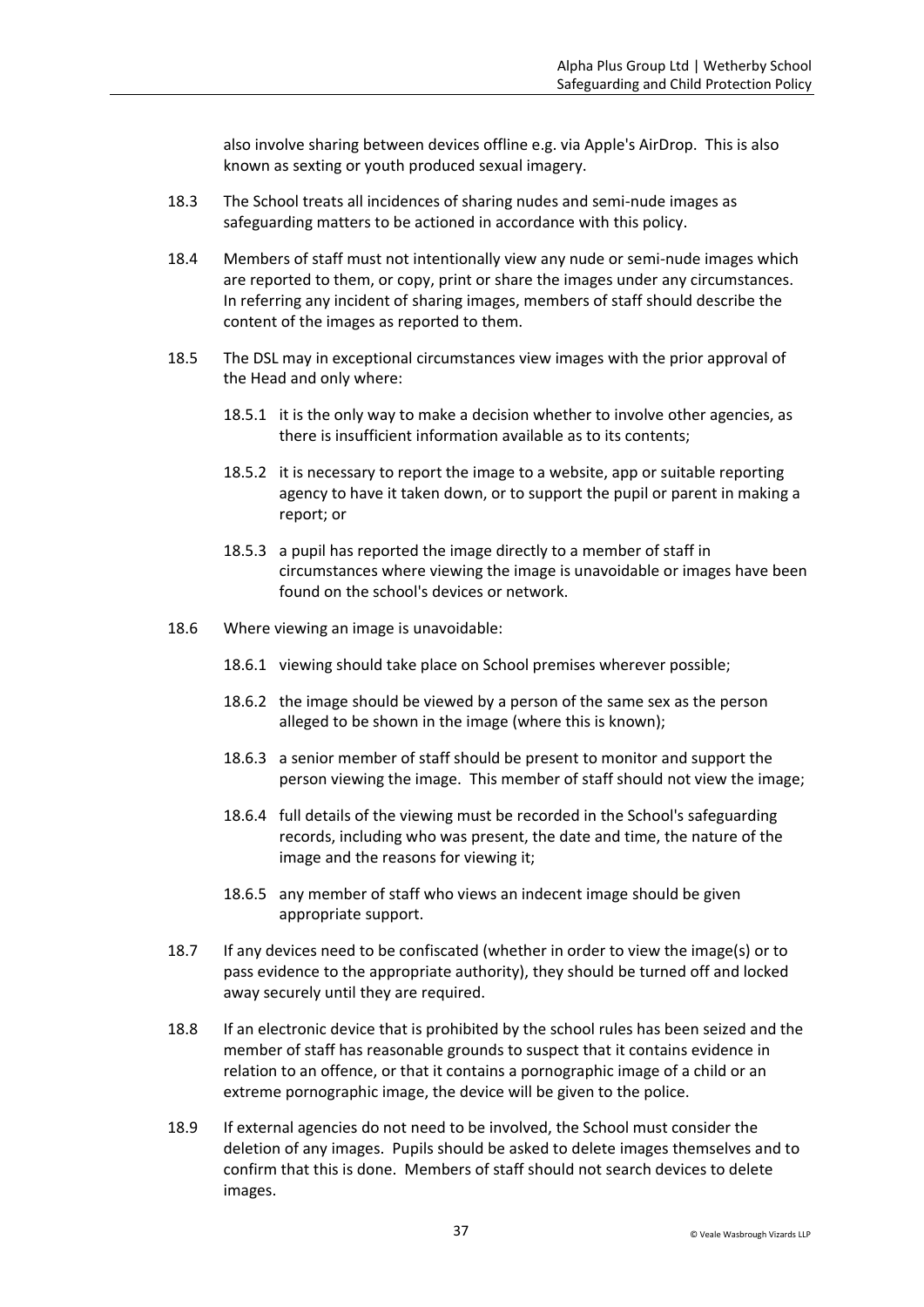- 18.10 If images have been shared online and cannot now be deleted by the person who shared them, the School should consider reporting the images to the relevant web host or service provider (if an option is provided), or contacting the Internet Watch Foundation or ChildLine (if the website does not provide this option).
- 18.11 Where a pupil receives unwanted images, the School should advise the pupil and his / her parents of options that may be available to block the sender or to change the pupil's mobile phone number or email address.
- 18.12 The UK Council for Internet Safety's advice not[e Sharing nudes and semi-nudes:](https://www.gov.uk/government/publications/sharing-nudes-and-semi-nudes-advice-for-education-settings-working-with-children-and-young-people/sharing-nudes-and-semi-nudes-advice-for-education-settings-working-with-children-and-young-people)  [advice for education settings working with children and young people](https://www.gov.uk/government/publications/sharing-nudes-and-semi-nudes-advice-for-education-settings-working-with-children-and-young-people/sharing-nudes-and-semi-nudes-advice-for-education-settings-working-with-children-and-young-people) (DCMS and UKCIS, December 2020) contains details of support agencies and provides further information for schools on how to responding to incidents of sexting.
- 18.13 The Home Office has publishe[d Indecent images of children: guidance for young](https://www.gov.uk/government/publications/indecent-images-of-children-guidance-for-young-people/indecent-images-of-children-guidance-for-young-people)  [people \(](https://www.gov.uk/government/publications/indecent-images-of-children-guidance-for-young-people/indecent-images-of-children-guidance-for-young-people)Home Office, November 2019) to help young people understand the law on indecent images of children and how to navigate the internet confidently and safely within legal boundaries.

## 19 **Upskirting**

- 19.1 Upskirting typically involves taking a picture under a person's clothing (not necessarily a skirt) without their permission or knowledge, with the intention of viewing their genitals or buttocks (with or without underwear) to obtain sexual gratification, or cause the victim humiliation, distress or alarm. Anyone of any gender can be a victim.
- 19.2 Upskirting is a criminal offence. Attempting to commit an act of upskirting may also be a criminal offence e.g. if actions are taken to do something that is more than merely preparatory to committing the offence such as attempting to take a photograph on a telephone or camera but failing to do so because of lack of storage space or battery.
- 19.3 The School will treat incidences of upskirting as a breach of discipline and also as a safeguarding matter under the School's child protection procedures.
- 20 All matters relating to upskirting images and devices which may have been used in connection with an allegation of upskirting will be dealt with in a similar manner to sharing sexual images / sexting.

#### 21 **Special educational needs and disabilities or physical health issues**

- 21.1 The School welcomes pupils with special educational needs and disabilities (SEND) and will do all that is reasonable to ensure that the School's curriculum, ethos, culture, policies, procedures and premises are made accessible to everyone. See the School's policy on SEND.
- 21.2 Additional barriers can exist when detecting the abuse or neglect of pupils with SEND or certain health conditions that can create additional safeguarding challenges for those involved in safeguarding and promoting the welfare of this group of children. The School is mindful in particular that:
	- 21.2.1 assumptions that indicators of possible abuse such as behaviour, mood and injury relate to the pupil's condition without further exploration;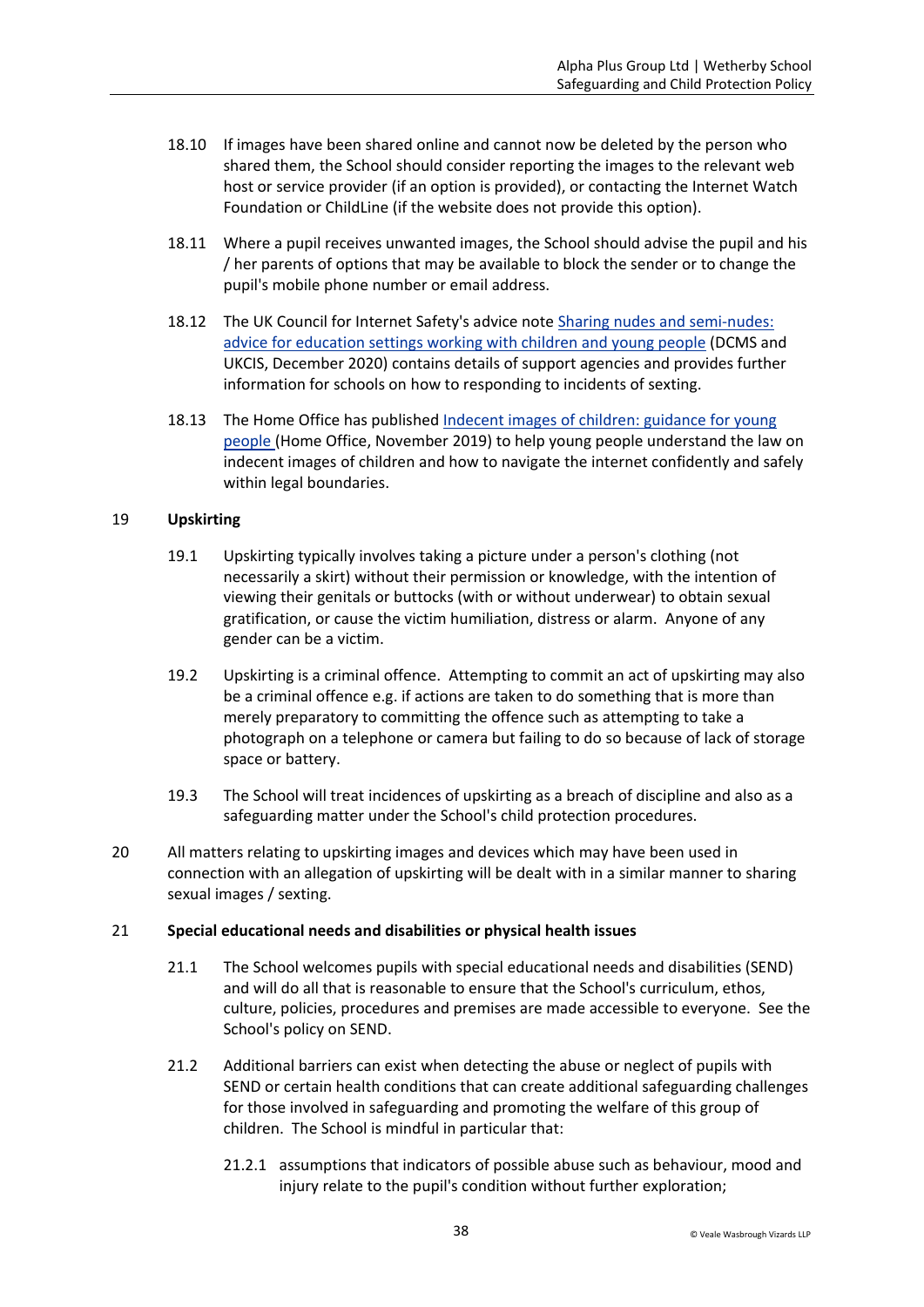- 21.2.2 pupils with SEND or certain health conditions may be more prone to peer group and isolation and can be disproportionately impacted by bullying (including prejudice-based and discriminatory bullying) without outwardly showing any signs; and
- 21.2.3 there may be communication barriers which are difficult to overcome to identify whether action under this policy is required.
- 21.3 The School should consider providing extra pastoral support and attention for these pupils, along with ensuring any appropriate support for communication is in place.

#### 22 **Mental Health**

- 22.1 Staff should be aware that mental health problems can, in some cases, be an indicator that a child has suffered or is at risk of suffering abuse, neglect or exploitation.
- 22.2 Staff should not attempt to make a diagnosis as this can only be done by a trained professional. However, staff who have concerns that a child's behaviour may suggest they are experiencing mental health problems should follow the child protection policy and speak to the DSL or deputy  $DSL^{14}$ .

## 23 **Looked after children and previously looked after children**

- 23.1 The School ensures (where applicable) that staff have the skills, knowledge and understanding to keep looked after children safe and the information they need in relation to a child's looked after legal status, for example:
	- 23.1.1 whether they are looked after under voluntary arrangements with consent of parents or on an interim or full care order;
	- 23.1.2 contact arrangements with birth parents or those with parental responsibility;
	- 23.1.3 information about a child's care arrangements and the levels of authority delegated to the carer by the authority looking after him / her.
- 23.2 The DSL maintains these details, including contact details of the child's social worker<sup>15</sup>.

#### 24 **Care leavers**

24.1 The DSL maintains details of the local authority personal advisor appointed to guide and support care leavers and liaises with them as necessary regarding any issues of concern.

<sup>14</sup> More guidance can be found a[t https://www.gov.uk/government/publications/mental-health-and-behaviour-in-schools--2](https://www.gov.uk/government/publications/mental-health-and-behaviour-in-schools--2) and for secondary school[s https://campaignresources.phe.gov.uk/schools/topics/rise-above/overview](https://campaignresources.phe.gov.uk/schools/topics/rise-above/overview) <sup>15</sup> Se[e https://www.gov.uk/government/publications/designated-teacher-for-looked-after-children](https://www.gov.uk/government/publications/designated-teacher-for-looked-after-children) for guidance on the DSL's role in relation to looked after children.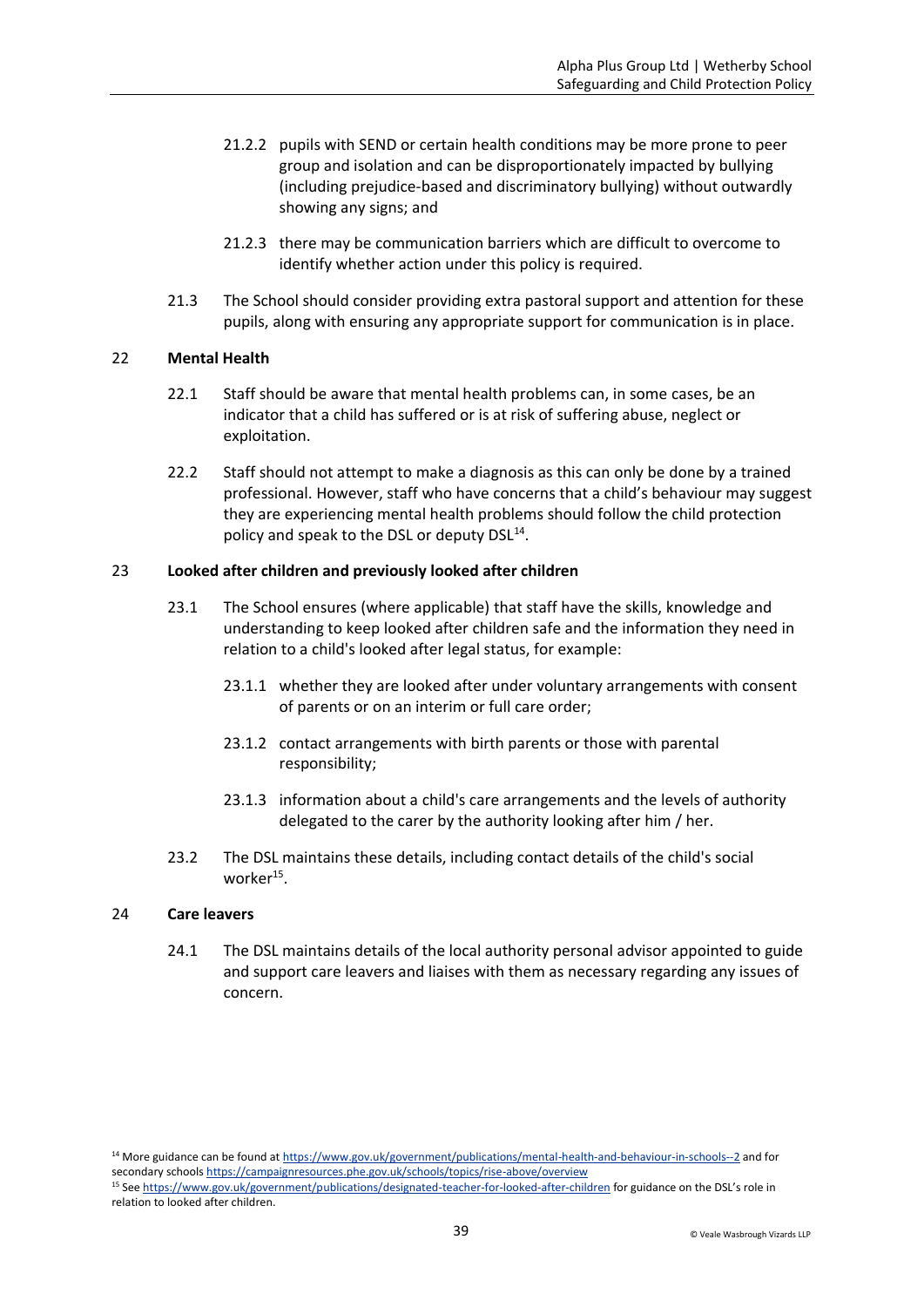## <span id="page-39-0"></span>**Appendix 2 Concerns about a child - guidance for staff**

#### 1 **Receiving a disclosure**

- 1.1 Listen carefully and keep an open mind. Do not take a decision as to whether or not the abuse has taken place.
- 1.2 Avoid asking leading questions, i.e. a question which suggests its own answer. It is not the role of school/college staff to investigate reports of abuse. It is their role simply to gather sufficient information to be able to make a preliminary decision about how to proceed. Use 'tell me, explain to me, describe to me' (TED) questioning.
- 1.3 Reassure the pupil that they have done the right thing, they are being taken seriously and they will be supported and kept safe. They should never be made to feel ashamed or that they are creating a problem.
- 1.4 Do not give a guarantee of absolute confidentiality. Explain the need to pass on the information in accordance with this policy so that the correct action can be taken.
- 1.5 As soon as possible, the staff-member should write a comprehensive record (se[e 2](#page-39-1) below) of all that has been said, using the child's words as far as possible. All other evidence, for example, scribbled notes, mobile phones containing text messages, clothing, computers, must be kept securely with the written record.
- 1.6 Pass on the record when reporting the concern in accordance with this policy.

#### <span id="page-39-1"></span>2 **Recording a concern**

- 2.1 Staff must record all concerns in writing.
- 2.2 Records should be factual and signed and dated, with the name of the signatory clearly printed in writing. Records should include:
	- 2.2.1 the pupil's details: name; date of birth; address and family details;
	- 2.2.2 date and time of the event / concern / conversation;
	- 2.2.3 a clear and comprehensive summary of the event /concern / conversation;
	- 2.2.4 details of how the concern was followed up and resolved,
	- 2.2.5 a note of any action taken and by whom, decisions reached and the outcome;
	- 2.2.6 the name and position of the person making the record.
- 2.3 The School has a pro forma record which should be completed and passed on when reporting the matter in accordance with this policy. This pro forma is available on the staff shared areas as well as SharePoint. The record can be completed after an initial discussion with the DSL and completed with the DSL where appropriate.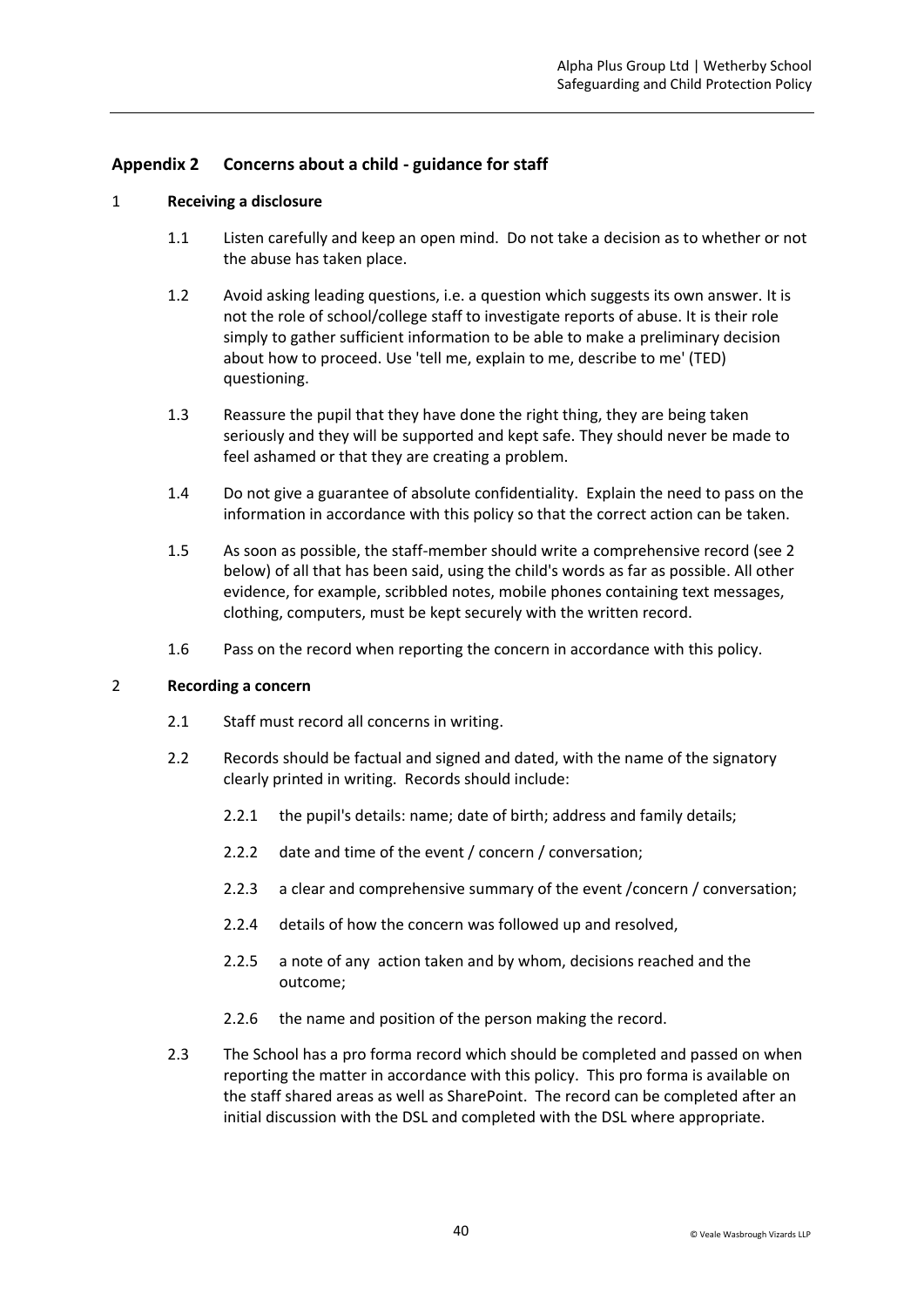## 3 **Use of reasonable force**

- 3.1 There are circumstances when it would be appropriate for staff to use reasonable force to safeguard pupils. 'Reasonable' in these circumstances means using no more force than is needed<sup>16</sup>.
- 3.2 Where the incident involves children with SEN or disabilities or with medical conditions, the school will consider the risks carefully and recognise the additional vulnerability of these groups.
- 3.3 Staff should refer to the School's behaviour and discipline policy, the staff code of conduct and the Little Wetherby Physical Restraint policy for more detailed guidance about the use of reasonable force.

<sup>&</sup>lt;sup>16</sup> Further guidance can be found in Government guidance[: Use of reasonable force in schools.](https://www.gov.uk/government/publications/use-of-reasonable-force-in-schools)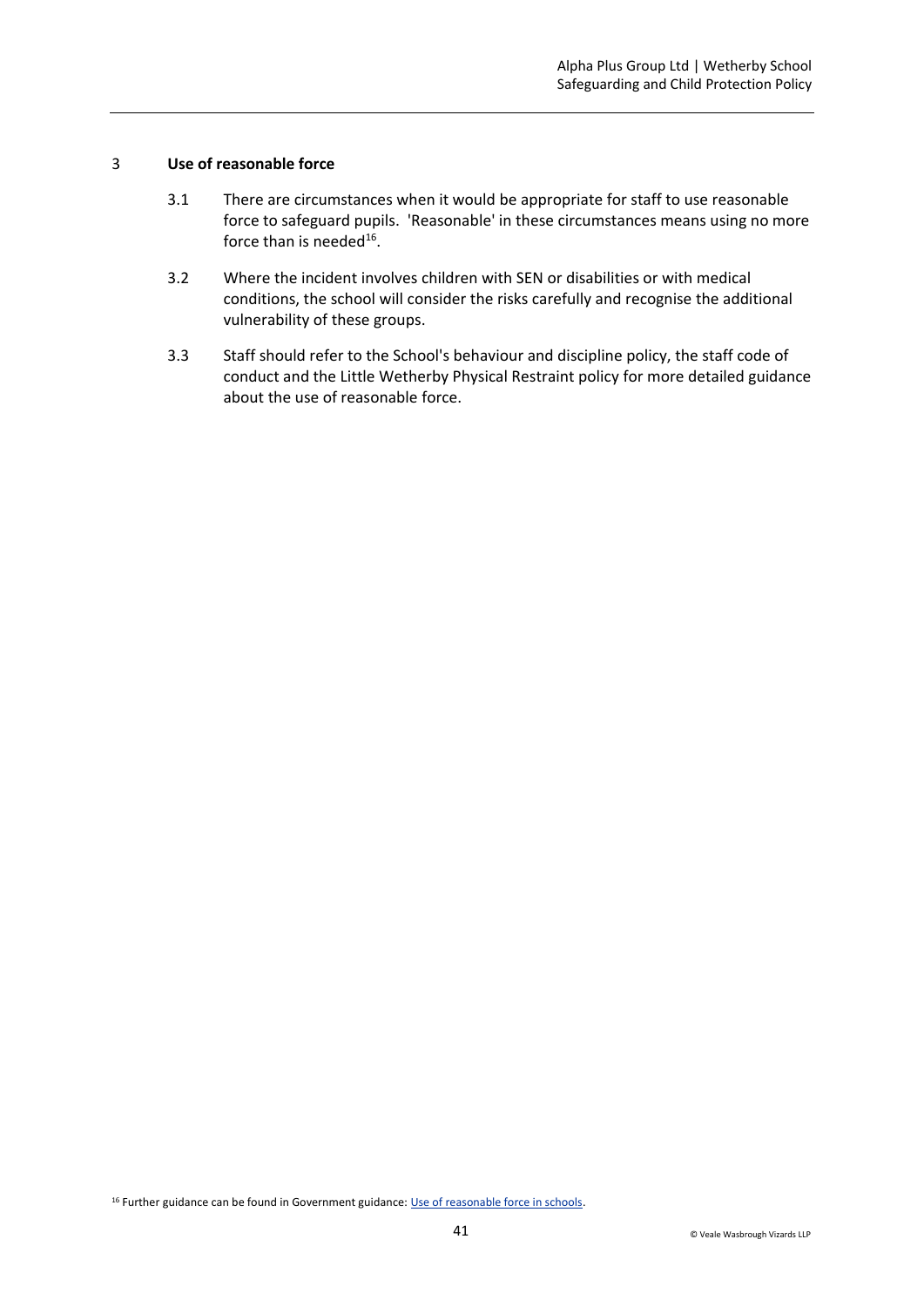## <span id="page-41-0"></span>**Appendix 3 Dealing with allegations of peer on peer/child on child abuse**

#### **1. Peer on peer/child on child abuse**

- 1.1. Children of any age can abuse other children (often referred to as peer on peer abuse) and this can happen inside and/or outside school and/or online. The abuse may involve individual children or groups of children. Peer on peer abuse includes, but is not limited to:
	- 1.1.1.bullying (including cyber-bullying and prejudice-based and discriminatory bullying);
	- 1.1.2.abuse within intimate personal relationships between peers;
	- 1.1.3.physical abuse such as hitting, kicking, biting, hair pulling, or otherwise causing physical harm (this may include an online element which facilitates and / or encourages physical abuse);
	- 1.1.4.sexual violence, such as rape, assault by penetration and sexual assault (including grabbing bottoms, breasts and genitalia under or over clothes, flicking bra, unwanted kisses or embraces) possibly with an online element which encourages sexual violence;
	- 1.1.5.sexual harassment, such as sexual comments, remarks, jokes and online sexual harassment, which may be standalone or part of a broader pattern of abuse;
	- 1.1.6.causing someone to engage in sexual activity without consent, such as forcing someone to strip, touch themselves sexually, or to engage in sexual activity with a third party;
	- 1.1.7.consensual and non-consensual sharing of nude and semi-nude images (also known as 'sexting' or 'youth produced sexual imagery') means the taking and sending or posting of nude or semi-nude images, videos or lives streams by young people under the age of 18 online. This could be via social media, gaming platforms, chat apps or forums. It can also involve sharing between devices offline, for example via Apple's AirDrop;
	- 1.1.8.upskirting, typically involving taking a picture under a person's clothing without their permission, with the intention of viewing their genitals or buttocks (with or without underwear) to obtain sexual gratification, or cause the victim humiliation, distress or alarm;
	- 1.1.9.initiation / hazing type violence and rituals (this could include activities involving harassment, abuse or humiliation used as a way of initiating a person into a group and may include an online element);

#### **2. The School's approach to peer on peer abuse**

2.1. Such behaviour is never accepted and should be considered as both a safeguarding issue and potentially a disciplinary one. The School will adopt a zero-tolerance approach to abuse. Staff must also address any form of inappropriate, derogatory or sexualised language or behaviour (even if it appears to be relatively innocuous). Downplaying certain behaviours (by, for example, dismissing sexual harassment as "banter", "having a laugh" or "part of growing up") can lead to a culture of unacceptable behaviours, an unsafe environment for children and its worst to a culture that normalises abuse.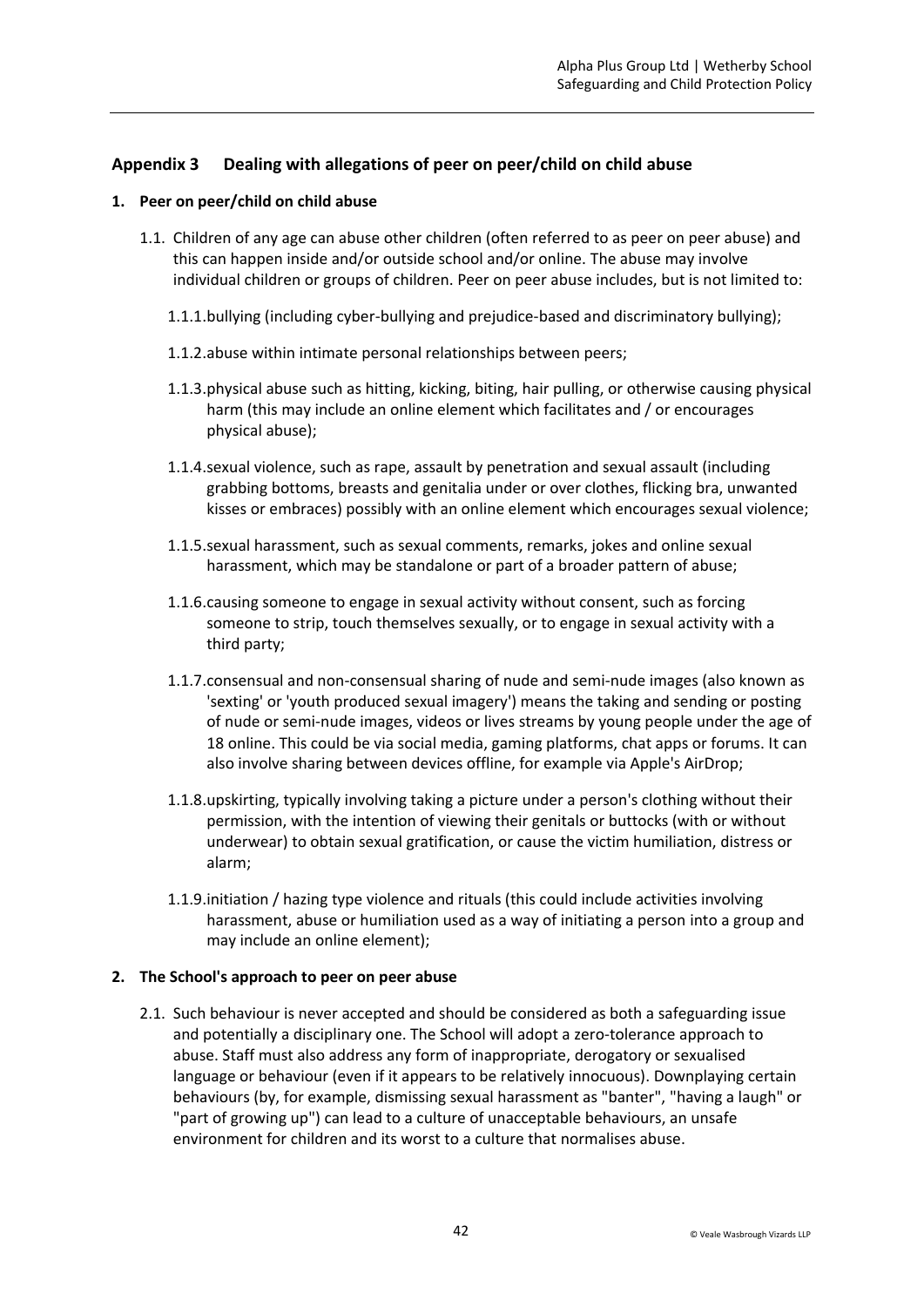- 2.2. The school will respond to **all** reports and concerns, including those outside the school and/or online and treating all cases equally seriously regardless of who is involved or where the abuse allegedly took place.
- 2.3. All staff should challenge inappropriate behaviour between pupils and anyone who suffers, witnesses or hears of abuse of any form between pupils is asked to report it in accordance with this policy and / or the school's behaviour and discipline and anti-bullying policies, so that appropriate action can be taken.
- 2.4. The School has systems in place for pupils to confidently report abuse and that these systems are well promoted, easily understood and easily accessible. Pupils are also able to safely express their views and give feedback through Form Time, assemblies, School Council meetings and drop-in sessions.
- 2.5. The school ensures that its curriculum helps to educate pupils about appropriate behaviour and consent and fosters healthy and respectful relationships. This is particularly addressed through our Relationships Education programme
- 2.6. Appropriate action will involve supporting all members of the school community who may be involved as a priority. This may require investigation by the school or other agencies. Until investigations have been undertaken and findings made, the school will work on the basis that the allegations may or may not be true and undertake careful risk assessment of the welfare of those involved to determine how best to manage the situation. This should be undertaken whether or not the incident is alleged to have occurred at school, or when the pupil involved was under the school's care and whether or not the pupil is under 18, as an issue which may impact pupil welfare. Disciplinary action will follow separately, if appropriate.
- 2.7. Staff should be careful about the terminology used to describe the pupils involved whilst 'victim' and 'alleged perpetrator' are used in guidance these may not be appropriate terms to use in front of the children.

#### **3. Sexual violence and sexual harassment (SVSH)**

- 3.1. Where the misconduct may constitute sexual violence<sup>17</sup> (rape, assault by penetration, sexual assault<sup>18</sup> or causing someone to engage in sexual activity without consent) or sexual harassment (unwanted conduct of a sexual nature), it should be reported to the DSL and will be managed in accordance with this policy. SVSH is never acceptable.
- 3.2. SVSH can occur between two or more children of any age or sex from primary to secondary stage. However, it is recognised that girls are more likely to be victims and boys perpetrators of SVSH. Staff should also be aware that children with SEND and LGBT children are also at greater risk.
- 3.3. SVSH can occur through a group of children sexually assaulting or sexually harassing a single child or group of children. It can also occur online.
- 3.4. SVSH exists on a continuum and may overlap. Addressing inappropriate behaviour (even where it seems to be relatively innocuous) can be an important intervention which helps to

<sup>&</sup>lt;sup>17</sup> When referring to sexual violence the statutory guidance refers to sexual offences under the Sexual Offences Act 2003 as described above

<sup>18</sup> Sexual assault covers a very wide range of behaviour so a single act of kissing someone without consent or touching someone's bottom/ breasts/genitalia without consent, can still constitute sexual assault).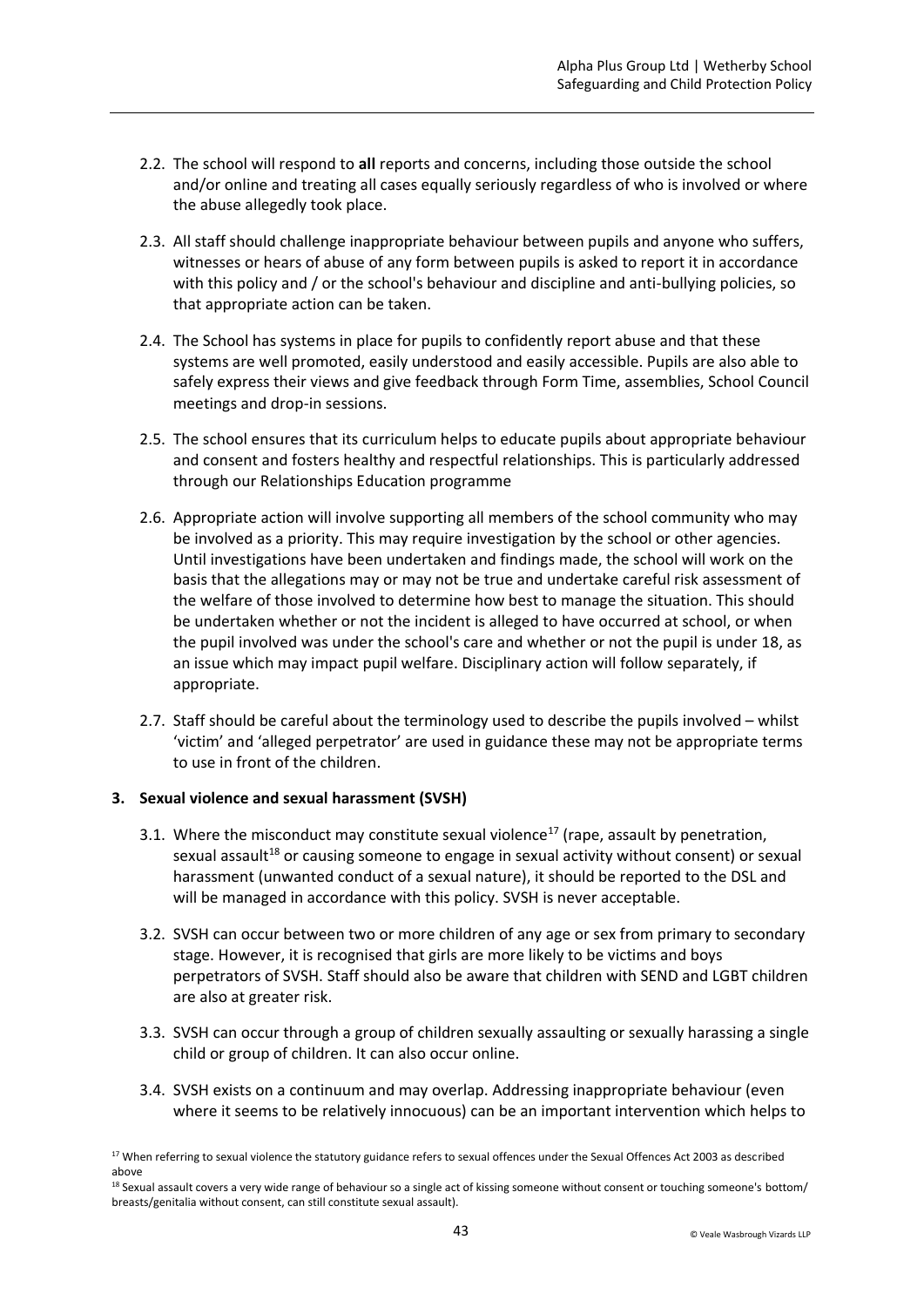prevent problematic or abusive behaviour in the future by setting and enforcing clear expectations of behaviour, supporting victims and encouraging them and others to speak out and facilitating targeted support for those demonstrating harmful sexual behaviour.

3.5. The 2021 Ofsted report concluded that whether or not schools are aware of reported instances of SVSH in their community, it is likely to be occurring. The school acknowledges this and that children are likely to report such matters, if at all, to people they trust. All staff are therefore trained to identify signs of abuse and on how to respond to a report.

#### **4. Management of allegations of child on child SVSH**

#### **4.1. The initial report**

- 4.1.1.The School recognises that it is not easy for children to tell staff about abuse. Staff are trained in signs of abuse and required to look out for them and act upon them; and to respond to all reports of abuse, however they are reported and whether they are made by victims directly or third parties.
- 4.1.2.The School acknowledges that the initial response is incredibly important and may impact not just the management of that issue, but others of SVSH. Staff are also trained in how to receive a report. Where possible they should be accompanied by the DSL or other member of staff.
- 4.1.3.They should:
	- 4.1.3.1. listen carefully and respectfully, reassuring the person making the report that they are being taken seriously and offer support without promising confidentiality or making a judgement about its veracity;
	- 4.1.3.2. where possible they should ask open questions about whether pupil(s) have been harmed, the nature of the harm or if they may be at risk of harm;
	- 4.1.3.3. where there is an online element, considering the searching, screening and/or confiscation of devices and the UKCIS Sharing nudes and semi-nudes: [advice for education settings working with children and young people.](https://www.gov.uk/government/publications/sharing-nudes-and-semi-nudes-advice-for-education-settings-working-with-children-and-young-people) The key consideration is for staff not to view or forward illegal images of a child;<sup>19</sup>
	- 4.1.3.4. explain the next steps and how the report will be progressed;
	- 4.1.3.5. make a written record of the report (recording the facts as the child has presented them);
	- 4.1.3.6. inform the DSL (or deputy) as soon as practically possible, if they are not involved in the initial report and then only share the report with those necessary in order to progress it.

#### 23.6 **DSL's considerations**

4.1.4.Reports of SVSH are often complex and require difficult professional decisions to be made. Further disclosures may follow and the facts may be difficult to establish. These decisions are made on a case by case basis taking all of the circumstances into account,

<sup>&</sup>lt;sup>19</sup> School staff can search pupils with their consent for any item. Staff can search pupils without consent if they have reasonable grounds for suspecting a pupil is in possession of a prohibited item or is likely to be used to commit an offence or cause personal injury or damage to property. Se[e Searching, screening and confiscation: advice for schools](https://assets.publishing.service.gov.uk/government/uploads/system/uploads/attachment_data/file/674416/Searching_screening_and_confiscation.pdf) for further information.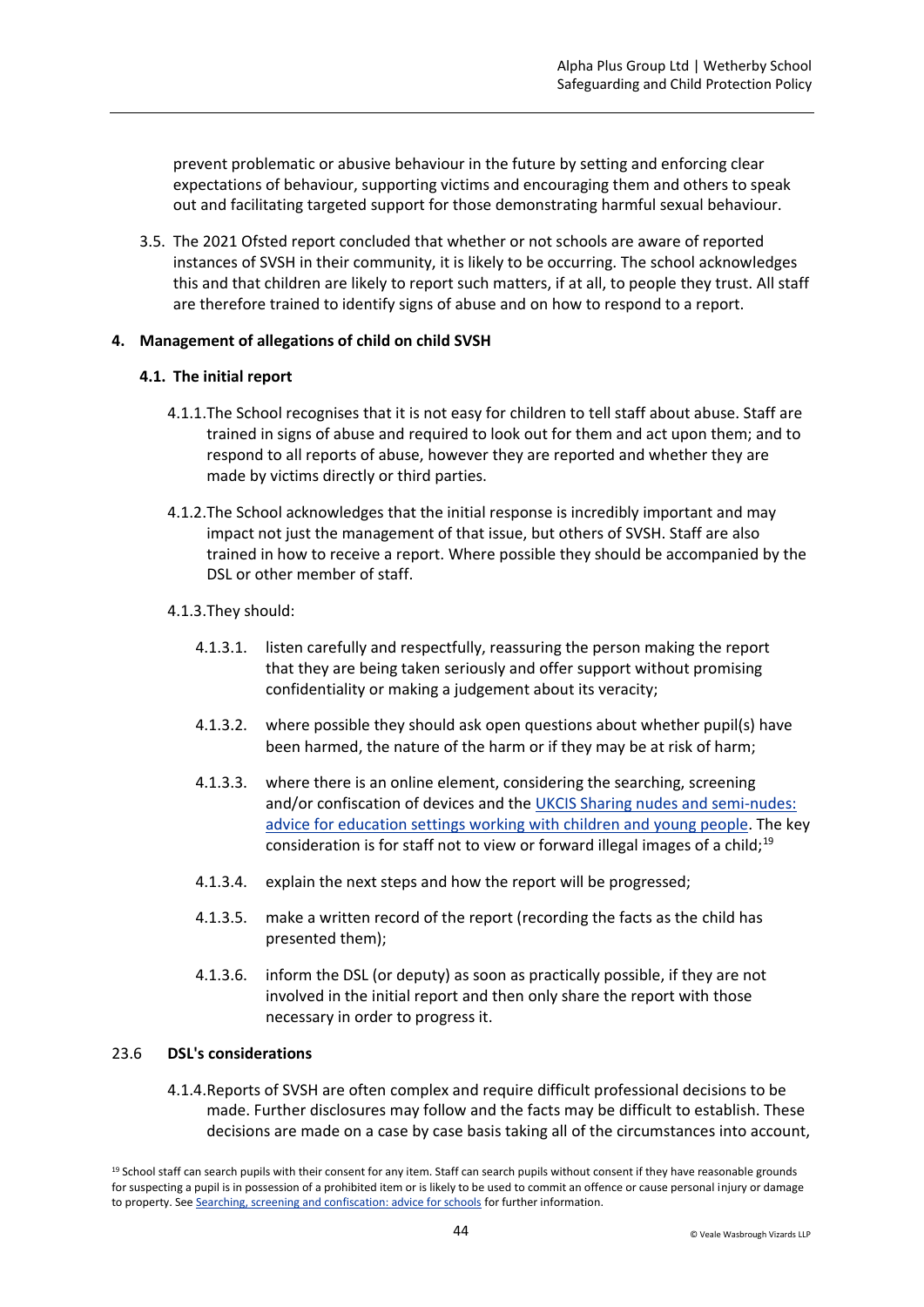in the best interest of the pupils involved. The School's response is led by the DSL who will always have regard to Part 5 of KCSIE and the more detailed non-statutory Sexual violence and sexual harassment between children in schools and colleges (DfE, September 2021) in the management of the issue. The DSL will involve other staff as relevant, such as the SEND Co-ordinator where reports of abuse involve a child with SEND.

#### 23.7 **School's considerations**

- 4.1.5.The school will consider:
	- 4.1.5.1. how best to support and protect the victim and the alleged perpetrator (and any other children involved/impacted);
	- 4.1.5.2. the victim's wishes in terms of how they want to proceed. Victims should be given as much control as is reasonably possible over decisions made about investigation and support, but their wishes will not always be determinative as the school may have to take action to protect other children;
	- 4.1.5.3. the nature of the alleged incident (including whether it was a one-off or sustained pattern), whether a crime may have been committed and whether harmful sexual behaviour<sup>20</sup> has been displayed;
	- 4.1.5.4. the safeguarding support and education that may be needed for the alleged perpetrator, recognising that abusing another child may be a sign that they have been abused themselves or that there may be wider cultural issues within the school that need addressing;
	- 4.1.5.5. the ages and developmental stages of the children involved and any imbalance between them;
	- 4.1.5.6. if there is an intimate personal relationship between the children;
	- 4.1.5.7. whether there are any ongoing risks to those involved;
	- 4.1.5.8. the wider context;
- 23.7.1 Before deciding how best to support and protect those involved. This will include:
	- (a) immediate risk and needs assessments these will be undertaken in cases of sexual violence and considered otherwise. Where appropriate, they will be discussed with those involved and their parents. This may involve suspension pending investigation. Risk and needs assessments will be recorded and kept under review in the knowledge that police investigation and criminal proceedings can take several months to conclude.
	- (b) on what, if any, further action is appropriate. The School will make a proportionate response to these matters in light of the circumstances and the factors identified above.

<sup>&</sup>lt;sup>20</sup> [Hackett's sexual behaviours across a continuum table](https://www.icmec.org/wp-content/uploads/2019/07/Hackett-Continuum-of-Harmful-Behavior-Excerpted.pdf) - which helps to identify whether sexual behaviours are normal, inappropriate, problematic, abusive or violent may be helpful here.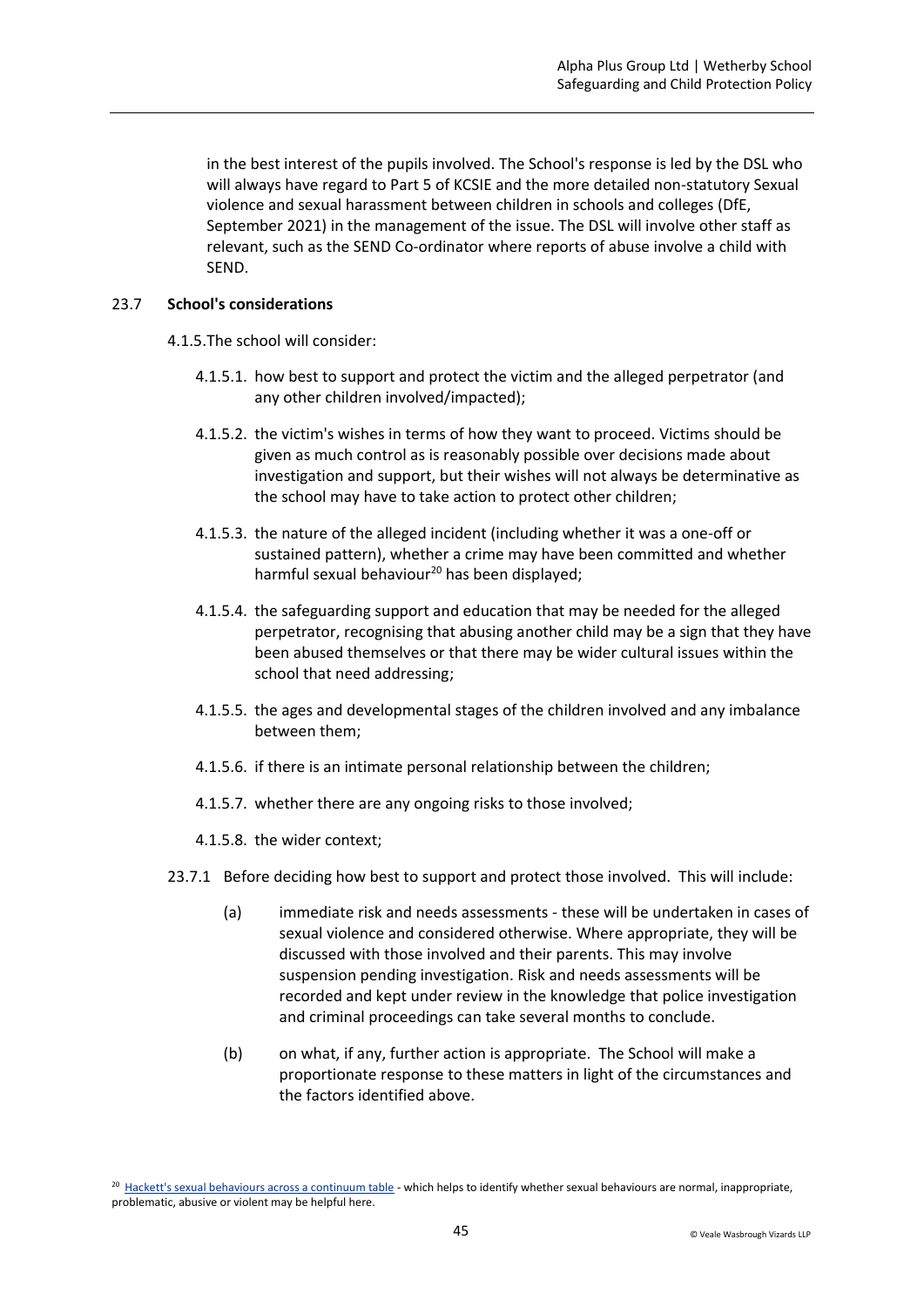#### **5. Investigations and findings**

- 5.1. The School will record the findings of investigations undertaken by the police and/or the CPS. If the police decide not to take any further action, it will consider whether an investigation should be undertaken or commissioned by the School to enable it to determine whether or not it is likely that the allegations are substantiated, unsubstantiated, unfounded, false or malicious. There may be circumstances where this is not appropriate, as it may prejudice a possible future investigation, for example if a victim does not currently wish to make a victim statement. In those circumstances the School should consider whether a limited investigation is appropriate. The concerns, discussions, decisions and reasons for these should be recorded.
- 5.2. The School should continue to support those involved, with reference to the range of support options set out in Part 5 of KCSIE and should also consider whether further referral and / or disciplinary action may be appropriate against either the perpetrator where concerns are substantiated and/or harmful sexual behaviours identified or the victim where concerns were found to be deliberately invented or malicious.
- 5.3. The school will consider what can be learnt from any investigations and how it can protect against future instances of peer on peer abuse, including whether there are wider cultural issues within the school that may enable inappropriate behaviour to occur and where appropriate extra teaching time or staff training could minimise risks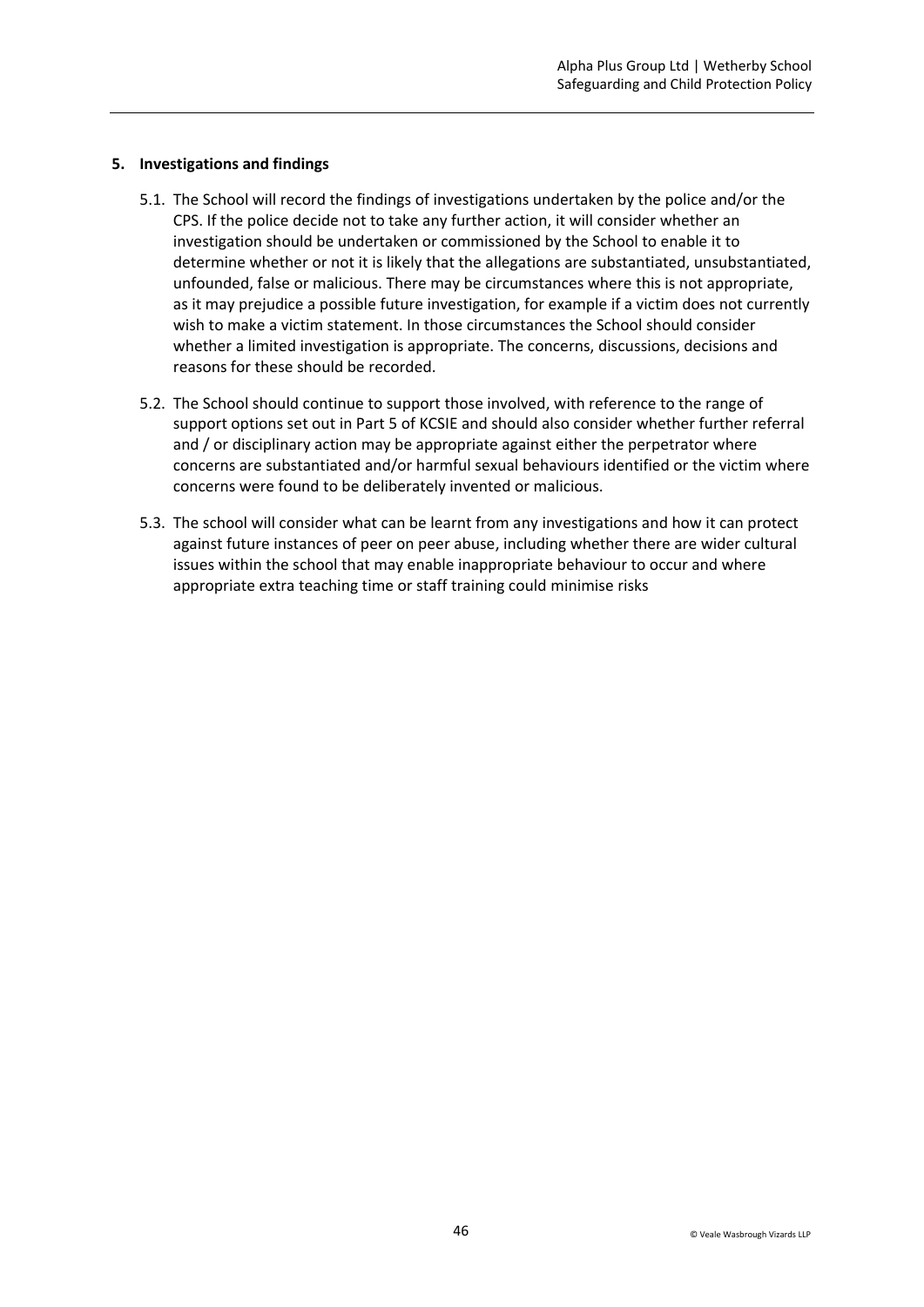## <span id="page-46-0"></span>**Appendix 4 Dealing with allegations made and / or concerns raised against members of staff, supply staff, volunteers and contractors**

#### <span id="page-46-1"></span>1 **The School's procedures**

- 1.1 The School promotes an open and transparent culture in which all concerns about all members of staff working in or behalf of the School, in a paid or unpaid capacity, including supply staff, volunteers and contractors are dealt with promptly and appropriately, whether they are low level concerns or constitute an allegation that the person poses a risk of harm.
- 1.2 By doing this, it aims to identify any concerning, problematic or inappropriate behaviour early, in order to minimise the risk of abuse, support everyone affected and to inform members of staff, supply staff, volunteers and contractors of any behaviour which is or could be deemed inappropriate or to cross acceptable professional boundaries and help them to reflect, manage and learn from this.
- 1.3 The School has procedures for dealing with two levels of allegations made / concerns raised about staff, supply staff, volunteers and contractors. These cover:
	- 1.3.1 allegations / concerns that do not meet the harms threshold, otherwise known as 'low level concerns'.
	- 1.3.2 allegations that may meet the harms<sup>21</sup> threshold;

#### 2 **Low level concerns**

- 2.1 The School encourages everyone affected by its operation to report **any** concern they may have that a member of staff, supply staff, volunteer or contractor working in or on behalf of the School may have acted in a way that is inconsistent with expected professional standards and / or the staff code of conduct. The concern may be no more than a sense of unease or a 'nagging doubt'. No matter how small, any concern should be reported to the Head so that appropriate action can be taken. Any concern about the Head should be reported to the Nominated Safeguarding Governor.
- 2.2 All members of staff, supply staff, volunteers and contractors are themselves encouraged to self-refer, where, for example, they have found themselves in a situation which could be misinterpreted, might appear compromising to others, and / or on reflection they believe they have behaved in such a way that they consider may fall below the expected standards.
- 2.3 The Head (or Nominated Safeguarding Governor if the concern is about the Head) will consider whether the matter is a low level concern - one which does not meet the allegations threshold (as set out in section 3) or is otherwise not considered serious enough to consider a referral to the Designated Officer(s), or whether it is sufficiently serious to meet the harms threshold. The Head will usually share the concern with the DSL (or deputy) and they will address the concern in a proportionate manner.

<sup>21</sup> The harms test is explained on the DBS website and 'harm' is defined in section 31 (9) of the Children Act 1989 (as amended by the Adoption and Children Act 2002).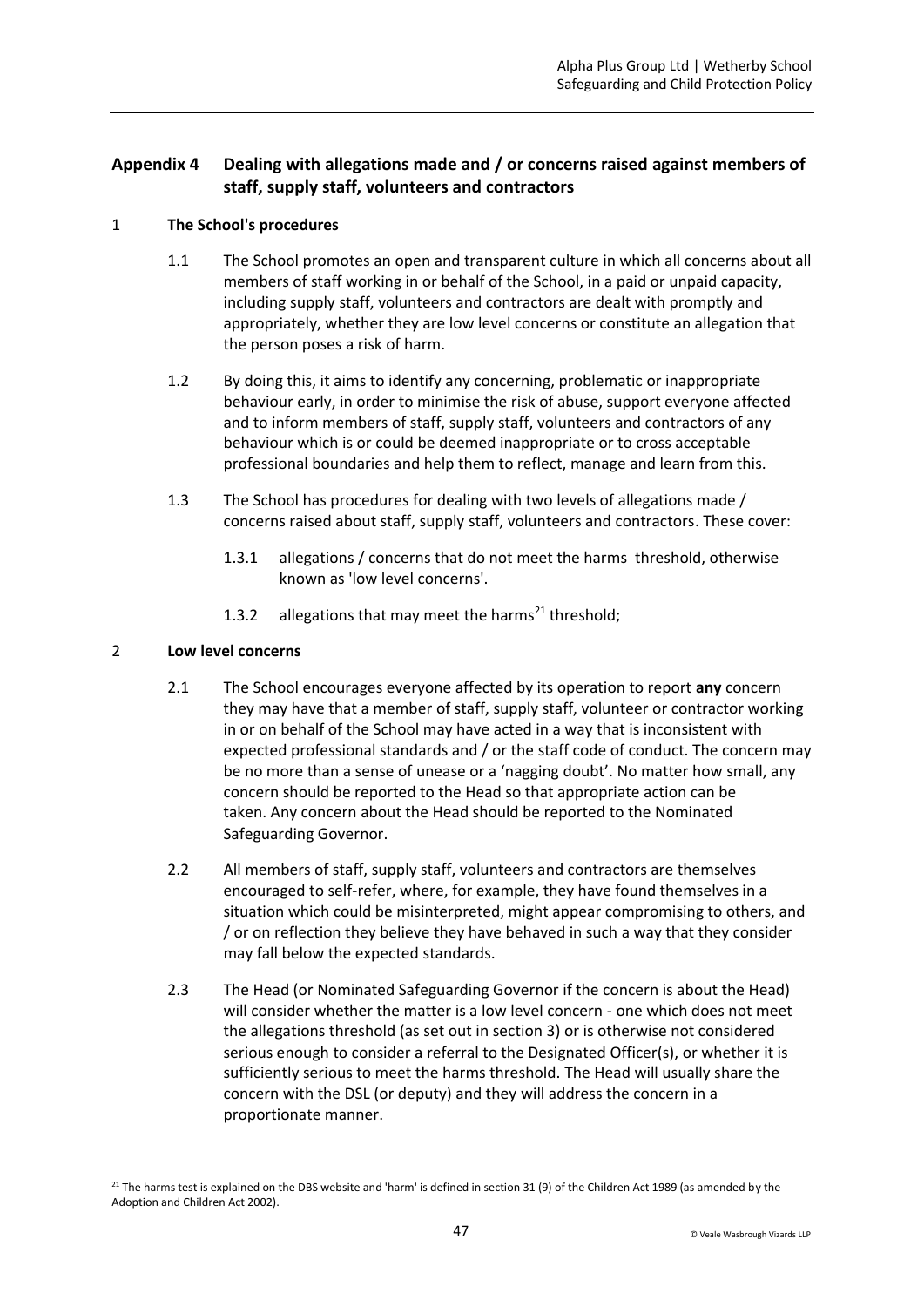- 2.4 The School considers that all concerns about members of staff, supply staff, volunteers and contractors should be shared responsibly with the right person, that they should be recorded and that they should be dealt with appropriately. In most cases that will involve some form of investigation and a discussion with the person raising the concern and the person about whom the concerns have been raised. The information collected will help to categorise the type of behaviour and determine what further action may need to be taken. This should be recorded along with the context, the rationale for the decisions made and action taken. This information should be kept confidential and stored securely. The name of individuals sharing concerns should also be noted, but a wish to remain anonymous should be respected as far as reasonably possible.
- 2.5 The Head will notify employers of reports about supply staff and contractors, so that any potential patterns of inappropriate behaviour can be identified.
- 2.6 Low level concerns should not be included in staff, supply staff, volunteer and contractor references unless they relate to issues which would normally be included e.g. misconduct or poor performance. Those that relate exclusively to safeguarding should not be referred unless they meet the threshold for referral to the Designated Officer(s) and are found to be substantiated.

## 3 **Allegations that may meet the harms threshold**

- 3.1 Allegations that may meet the harms threshold are those that might indicate a person would pose a risk of harm if they continue to work in their present position, or in any capacity with children in the school, for example where the member of staff, supply staff, volunteer or contractor has:
	- 3.1.1 behaved in a way that has harmed a child, or may have harmed a child; and / or
	- 3.1.2 possibly committed a criminal offence against or related to a child; and / or
	- 3.1.3 behaved towards a child or children in a way that indicates he or she would pose a risk of harm to children; and / or
	- 3.1.4 behaved or may have behaved in a way that indicates they may not be suitable to work with children. This includes behaviour that may have happened outside school and creates a transferable risk.
- 3.2 The School should consider whether any allegations not meeting these criteria should be dealt with as low level concerns - see paragraph 10 below. Advice from the local authority Designated Officer(s) will be sought in borderline cases.
- 3.3 All such allegations must be dealt with as a priority without delay.
- 3.4 The local authority has designated a particular officer, or team of officers, to be involved in the management and oversight of allegations against people that work with children (Designated Officer(s)). The Designated Officer(s) will be informed immediately and in any event within one working day of all allegations that come to the School's attention and appear to meet the criteria in paragraph 2[.1.1](#page-46-1) above.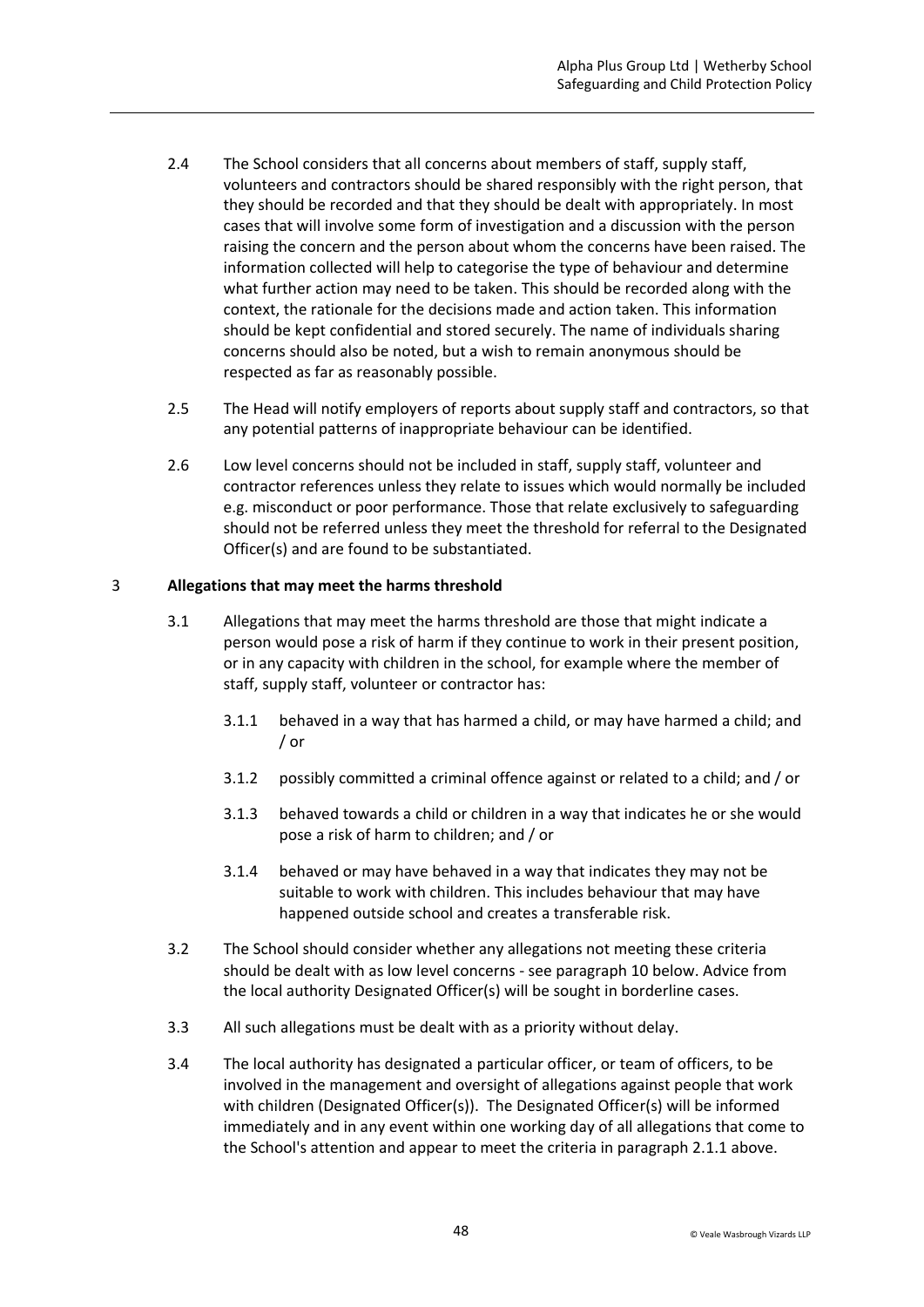3.5 Allegations against a teacher who is no longer teaching and historical allegations will be referred to the police and may also be discussed with the Designated Officer.

## 4 **Reporting an allegation**

- 4.1 Where an allegation or complaint is made against any member of staff (other than the Head), including the DSL, the matter should be reported immediately to the Head. The allegation will be discussed immediately with the Designated Officer(s) before further action is taken. Where appropriate, the Head will consult with the DSL.
- 4.2 Where an allegation or complaint is made against the Head, the matter should be reported immediately to the Nominated Safeguarding Governor, without first notifying the Head. The allegation will be discussed immediately with the Designated Officer(s) before further action is taken.
- 4.3 Where an allegation is made against any Governor, the matter should be reported immediately to the Chair of Governors or the Nominated Safeguarding Governor. If either the Chair of Governors or the Nominated Safeguarding Governor are the subject of an allegation, the matter should be reported to the other. The allegation will be discussed immediately with the Designated Officer(s) before further action is taken. Where appropriate, the Chair of Governors will consult the Nominated Safeguarding Governor, and vice versa.
- 4.4 If it is not possible to report to the Head or Nominated Safeguarding Governor in the circumstances set out above, a report should be made immediately to the DSL. The DSL will take action in accordance with these procedures and will as soon as possible inform the Head or, where appropriate, the Nominated Safeguarding Governor.
- 4.5 If there are any conflicts of interest in reporting allegations to any of the individuals outlined above, the matter should be reported directly to the Designated Officer(s).
- 4.6 The person taking action in accordance with the procedures in this Appendix is known as the **Case Manager**.

#### 5 **Disclosure of information**

- 5.1 The Case Manager will inform the accused person of the allegation as soon as possible after the Designated Officer(s) has been consulted.
- 5.2 The parents or carers of the child / children involved will be informed of the allegation as soon as possible if they do not already know of it. They may also be kept informed of the progress of the case, only in relation to their child - no information can be shared regarding the staff member. The timing and extent of disclosures, and the terms on which they are made, will be dependent upon and subject to the laws on confidence and data protection and the advice of external agencies.
- 5.3 Where the Designated Officer(s) advises that a strategy discussion is needed, or the police or children's social care need to be involved, the Case Manager will not inform the accused or the parents or carers until these agencies have been consulted and it has been agreed what information can be disclosed.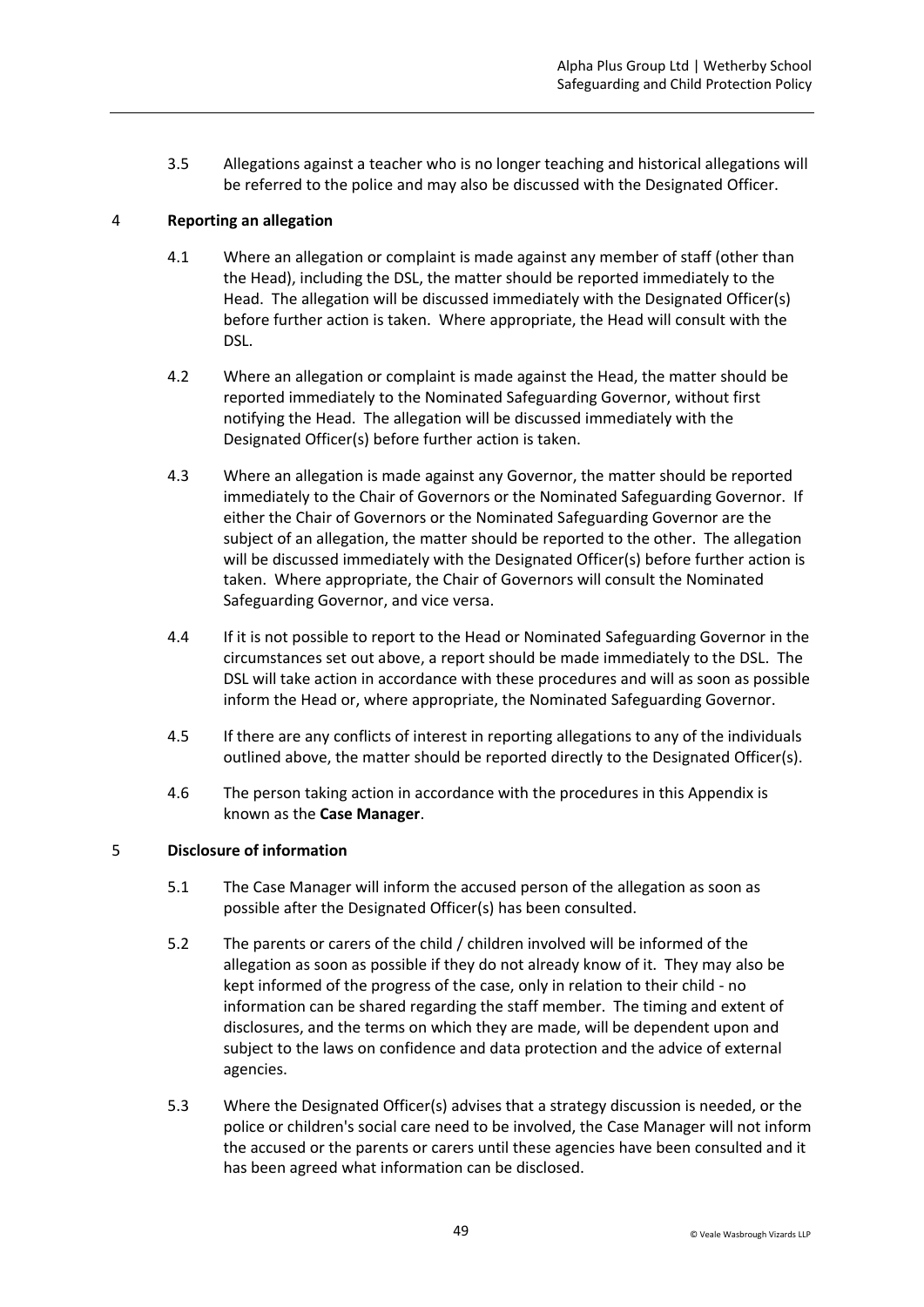5.4 The reporting restrictions preventing the identification of a teacher who is the subject of such an allegation in certain circumstances will be observed.

#### 6 **Further action to be taken by the School**

- 6.1 The School will ensure effective support and protection is in place for any children possibly affected by the allegation, as per this policy.
- 6.2 The School also has a duty of care towards its employees and as such, it must ensure that effective support is provided for anyone facing an allegation. The School will take action in accordance with Part 4 of KCSIE and the School's employment procedures.
- 6.3 The case manager must consider carefully whether the circumstances warrant suspension from contact with children at the school or college, or until the allegation is resolved. It should be considered only in cases where there is cause to suspect a child or other children at the school or college is/are at risk of harm, or the case is so serious that it might be grounds for dismissal. If in doubt, the case manager should seek views from the Designated Officer, as well as the police and children's social care where they have been involved.
- 6.4 If the school/college is made aware that the Secretary of State has made an interim prohibition order in respect of a member of staff, immediate action should be taken to ensure that individual does not carry out work in contravention of the order.
- 6.5 Where the School is not an employer of an individual about whom safeguarding concerns are raised with the School, it will still have responsibility to ensure allegations are dealt with appropriately and will liaise with relevant parties. This includes supply staff, volunteers and contractors. Any action taken will be in accordance with Part 4 of KCSIE. As stated above, reports about supply staff and contractors which do not meet the referral threshold, should be notified to their employers, so any potential patterns of inappropriate behaviour can be identified.

## <span id="page-49-1"></span>7 **Early Years Foundation Stage (EYFS)**

- 7.1 The School will inform Ofsted of any allegations of serious harm or abuse by any person living, working or looking after children on the premises of the EYFS provision (whether that allegation relates to harm or abuse committed on the premises or elsewhere), and will provide details of the action taken in respect of those allegations.
- 7.2 These notifications will be made as soon as reasonably practicable, but in any event within 14 days of the allegations being made. A registered provider who, without reasonable excuse, fails to comply with this requirement, commits an offence.

## <span id="page-49-0"></span>8 **Ceasing to use staff**

8.1 If the School ceases to use the services of a member of staff because they are unsuitable to work with children, a settlement agreement will not be used and a referral to the Disclosure and Barring Service (**DBS**) will be made promptly if the criteria for a referral are met. Any such incidents will be followed by a review of the safeguarding procedures within the School, with a report being presented to the Nominated Safeguarding Governor without delay. The School may also need to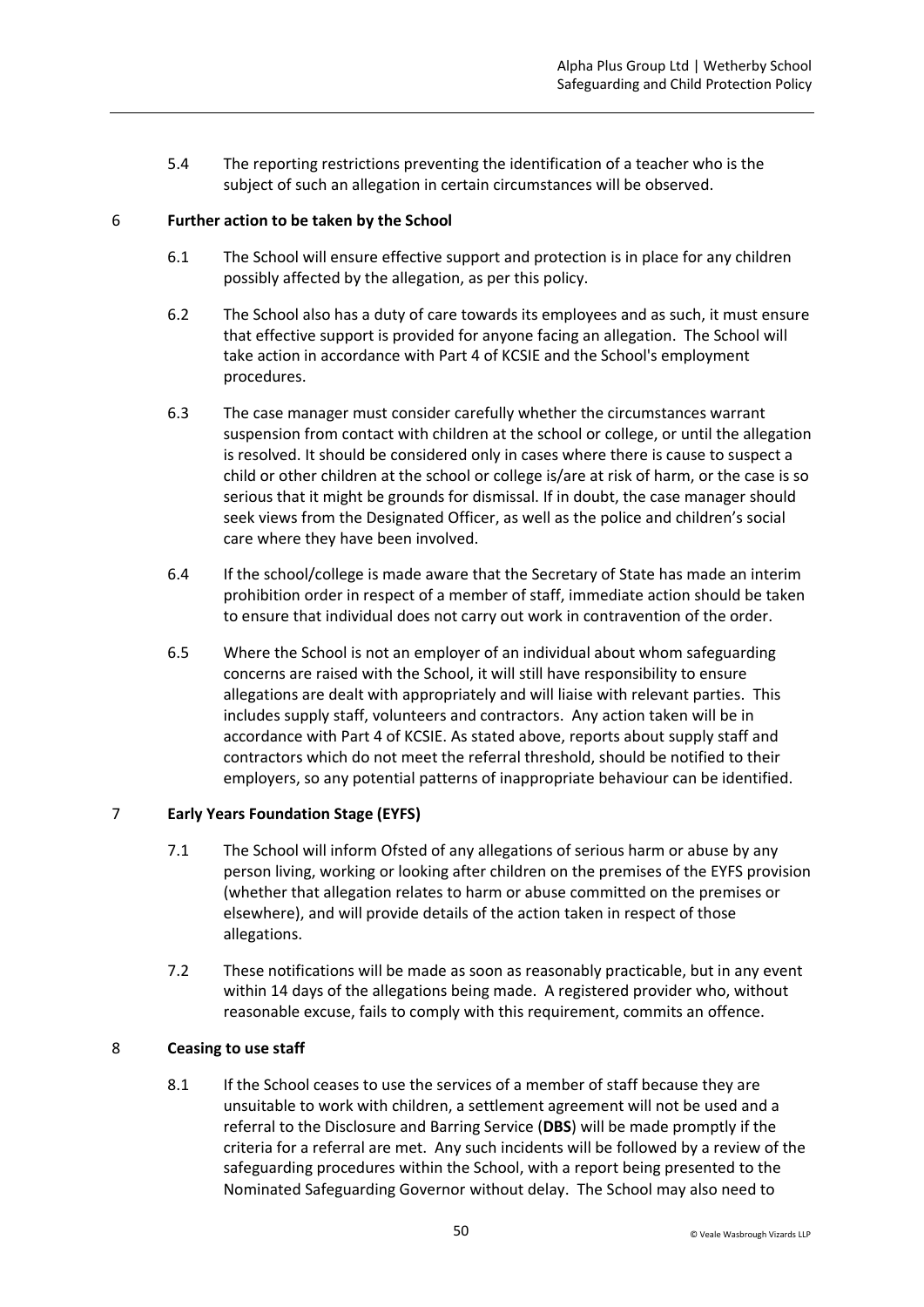consider a referral to the DBS if a member of staff is suspended, or deployed to another area of work that is not regulated activity.

- <span id="page-50-0"></span>8.2 If a member of staff tenders his or her resignation, or ceases to provide his or her services at a time when child protection concerns exist in relation to that person, those concerns will still be followed up by the School in accordance with this policy and a referral to the DBS will be made promptly if the criteria for referral are met.
- <span id="page-50-1"></span>8.3 Separate consideration will be given as to whether a referral to the Teaching Regulation Agency (**TRA**) should be made where a teacher has been dismissed, or would have been dismissed had he / she not resigned, because of unacceptable professional conduct, conduct that may bring the profession into disrepute, or a conviction at any time for a relevant offence. An interim referral to the TRA may also be considered and made if appropriate.
- 8.4 When an allegation is made, an investigation should be carried out to gather enough evidence to establish if it has foundation, and employers should ensure they have sufficient information to meet the referral duty criteria explained in the DBS [referral guidance.](https://www.gov.uk/guidance/making-barring-referrals-to-the-dbs)

#### 9 **Malicious allegations**

- 9.1 Where an allegation by a pupil is shown to have been deliberately invented or malicious, the Head will consider whether to take disciplinary action in accordance with the School's behaviour and discipline policy.
- 9.2 Where a parent has made a deliberately invented or malicious allegation the Head will consider whether to require that parent to withdraw their child or children from the School on the basis that they have treated the School or a member of staff unreasonably.
- 9.3 Whether or not the person making the allegation is a pupil or a parent (or other member of the public), the School reserves the right to contact the police to determine whether any action might be appropriate.

#### 10 **Record keeping**

- 10.1 Details of allegations found to be malicious will be removed from personnel records.
- 10.2 For all other allegations, full details will be recorded on the confidential personnel file of the person accused.
- 10.3 An allegation proven to be false, unsubstantiated or malicious will not be referred to in employer references. In accordance with KCSIE, a history of repeated concerns or allegations which have all been found to be false, unfounded, unsubstantiated or malicious will also not be included in any reference. Substantiated allegations should be included in references provided that the information is factual and does not include opinions.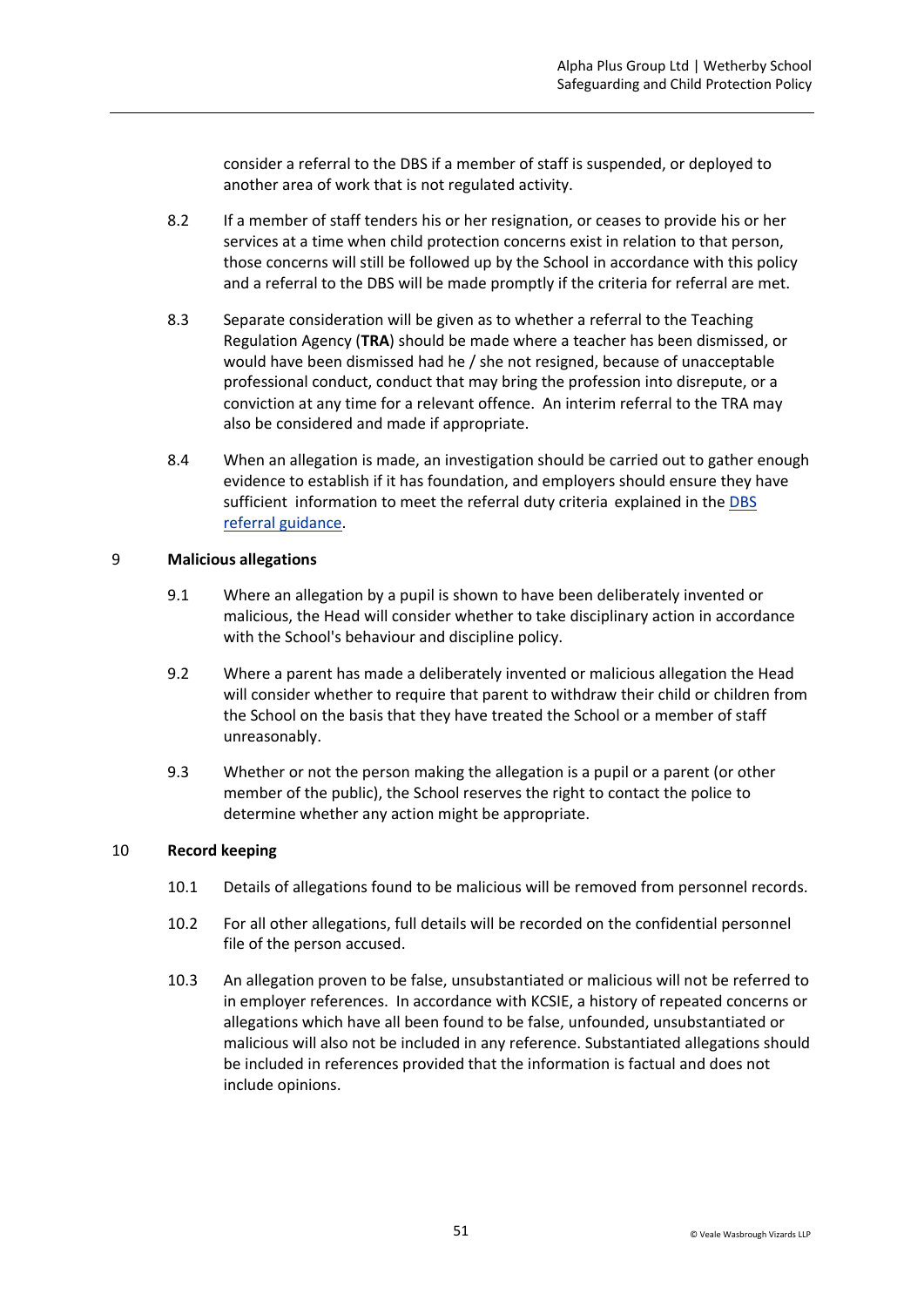10.4 The School will retain all safeguarding records and relevant personnel records for so long as reasonably required.<sup>22</sup>

<sup>&</sup>lt;sup>22</sup> In accordance with the terms of reference of the Independent Inquiry into Child Sexual Abuse all Schools are required to retain information which relates to allegations (substantiated or not) of organisations and individuals who may have been involved in, or have knowledge of child sexual abuse or child sexual exploitation; allegations (substantiated or not) of individuals having engaged in sexual activity with, or having a sexual interest in, children; institutional failures to protect children from sexual abuse or other exploitation.